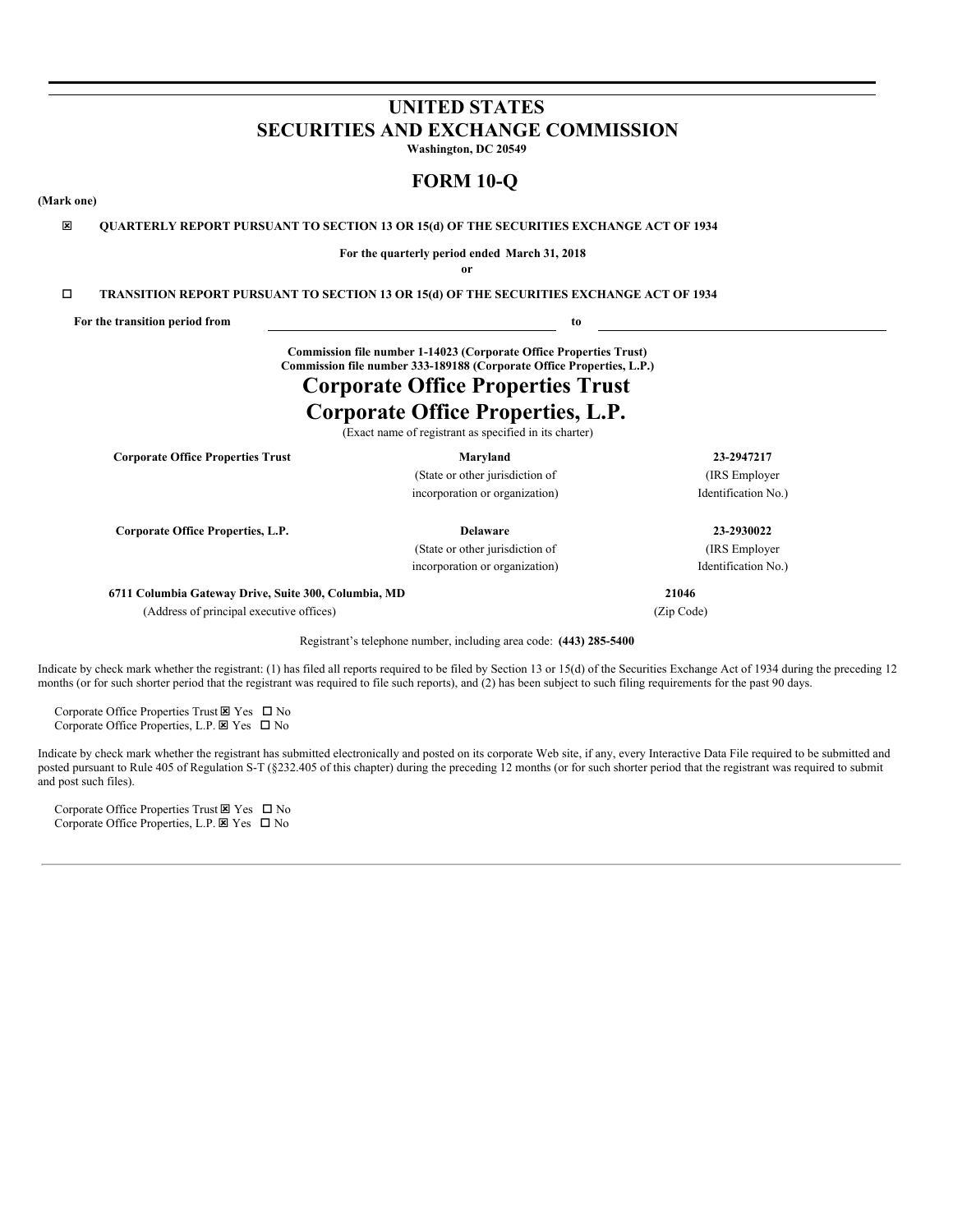Indicate by check mark whether the registrant is a large accelerated filer, an accelerated filer, a non-accelerated filer, a smaller reporting company or an emerging growth company. See the definitions of "large accelerated filer," "accelerated filer," "smaller reporting company" and "emerging growth company" in Rule 12b-2 of the Exchange Act.

| Corporate Office Properties Trust   |                             |                                                                                   |                                  |                                |
|-------------------------------------|-----------------------------|-----------------------------------------------------------------------------------|----------------------------------|--------------------------------|
| Large accelerated filer $\boxtimes$ | Accelerated filer $\Box$    | Non-accelerated filer $\Box$<br>(Do not check if a smaller reporting)<br>company) | Smaller reporting company $\Box$ | Emerging growth company $\Box$ |
| Corporate Office Properties, L.P.   |                             |                                                                                   |                                  |                                |
| Large accelerated filer $\boxtimes$ | Accelerated filer $\square$ | Non-accelerated filer $\Box$<br>(Do not check if a smaller reporting)<br>company) | Smaller reporting company $\Box$ | Emerging growth company $\Box$ |

If an emerging growth company, indicate by check mark if the registrant has elected not to use the extended transition period for complying with any new or revised financial accounting standards provided pursuant to Section 13(a) of the Exchange Act.

Corporate Office Properties Trust  $\square$ Corporate Office Properties, L.P.  $\Box$ 

Indicate by check mark whether the registrant is a shell company (as defined in Rule 12b-2 of the Exchange Act)

Corporate Office Properties Trust  $\square$  Yes  $\boxtimes$  No Corporate Office Properties, L.P.  $\square$  Yes  $\square$  No

As of April 20, 2018, 102,144,334 of Corporate Office Properties Trust's Common Shares of Beneficial Interest,\$0.01 par value, were issued and outstanding.

# EXPLANATORY NOTE

This report combines the quarterly reports on Form 10-Q for the period endedMarch 31, 2018 of Corporate Office Properties Trust ("COPT") and subsidiaries (collectively, the "Company") and Corporate Office Properties, L.P. ("COPLP") and subsidiaries (collectively, the "Operating Partnership"). Unless stated otherwise or the context otherwise requires, "we," "our," and "us" refer collectively to COPT, COPLP and their subsidiaries.

COPT is a real estate investment trust, or REIT, and the sole general partner of COPLP. As of March 31, 2018, COPT owned approximately 97.0% of the outstanding common units in COPLP; the remaining common units and all of the outstanding COPLP preferred units were owned by third parties. As the sole general partner of COPLP, COPT controls COPLP and can cause it to enter into major transactions including acquisitions, dispositions and refinancings and cause changes in its line of business, capital structure and distribution policies.

There are a few differences between the Company and the Operating Partnership which are reflected in this Form 10-Q. We believe it is important to understand the differences between the Company and the Operating Partnership in the context of how the two operate as an interrelated, consolidated company. COPT is a REIT whose only material asset is its ownership of partnership interests of COPLP. As a result, COPT does not conduct business itself, other than acting as the sole general partner of COPLP, issuing public equity and guaranteeing certain debt of COPLP. COPT itself is not directly obligated under any indebtedness but guarantees some of the debt of COPLP. COPLP owns substantially all of the assets of COPT either directly or through its subsidiaries, conducts almost all of the operations of the business and is structured as a limited partnership with no publicly traded equity. Except for net proceeds from public equity issuances by COPT, which are contributed to COPLP in exchange for partnership units, COPLP generates the capital required by COPT's business through COPLP's operations, by COPLP's direct or indirect incurrence of indebtedness or through the issuance of partnership units.

Noncontrolling interests, shareholders' equity and partners' capital are the main areas of difference between the consolidated financial statements of COPT and those of COPLP. The common limited partnership interests in COPLP not owned by COPT are accounted for as partners' capital in COPLP's consolidated financial statements and as noncontrolling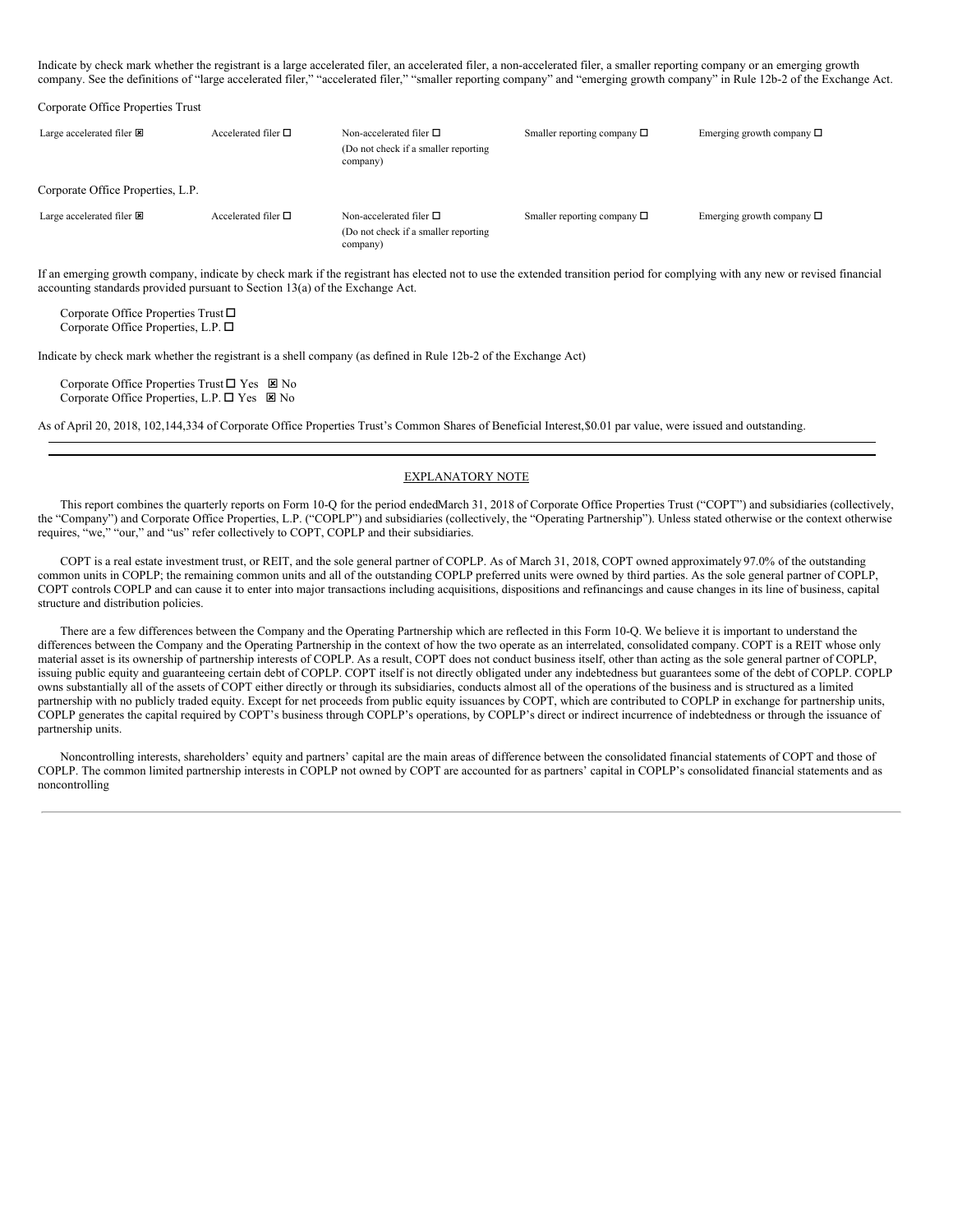interests in COPT's consolidated financial statements. COPLP's consolidated financial statements also reflect COPT's noncontrolling interests in certain real estate partnerships and limited liability companies ("LLCs"); the differences between shareholders' equity, partners' capital and noncontrolling interests result from the differences in the equity issued at the COPT and COPLP levels and in COPT's noncontrolling interests in these real estate partnerships and LLCs. The only other significant differences between the consolidated financial statements of COPT and those of COPLP are assets in connection with a non-qualified elective deferred compensation plan (comprised primarily of mutual funds and equity securities) and the corresponding liability to the plan's participants that are held directly by COPT.

We believe combining the quarterly reports on Form 10-Q of the Company and the Operating Partnership into this single report results in the following benefits:

- combined reports better reflect how management, investors and the analyst community view the business as a single operating unit;
- combined reports enhance investors' understanding of the Company and the Operating Partnership by enabling them to view the business as a whole and in the same manner as management;
- combined reports are more efficient for the Company and the Operating Partnership and result in savings in time, effort and expense; and
- combined reports are more efficient for investors by reducing duplicative disclosure and providing a single document for their review.

To help investors understand the significant differences between the Company and the Operating Partnership, this report presents the following separate sections for each of the Company and the Operating Partnership:

- consolidated financial
- statements; the following notes to the consolidated financial
- statements:
	- Note 4, Fair Value Measurements of COPT and subsidiaries and COPLP and subsidiaries;
		- and
- Note 15, Earnings per Share of COPT and subsidiaries and Earnings per Unit of COPLP and subsidiaries;
- "Item 2: Management's Discussion and Analysis of Financial Condition and Results of Operations Liquidity and Capital Resources of COPT"; and
- "Item 2: Management's Discussion and Analysis of Financial Condition and Results of Operations Liquidity and Capital Resources of COPLP."

This report also includes separate sections under Part I, Item 4. Controls and Procedures and separate Exhibit 31 and Exhibit 32 certifications for each of COPT and COPLP to establish that the Chief Executive Officer and the Chief Financial Officer of each entity have made the requisite certifications and that COPT and COPLP are compliant with Rule 13a-15 and Rule 15d-14 of the Securities Exchange Act of 1934, as amended (the "Exchange Act"), and 18 U.S.C. §1350.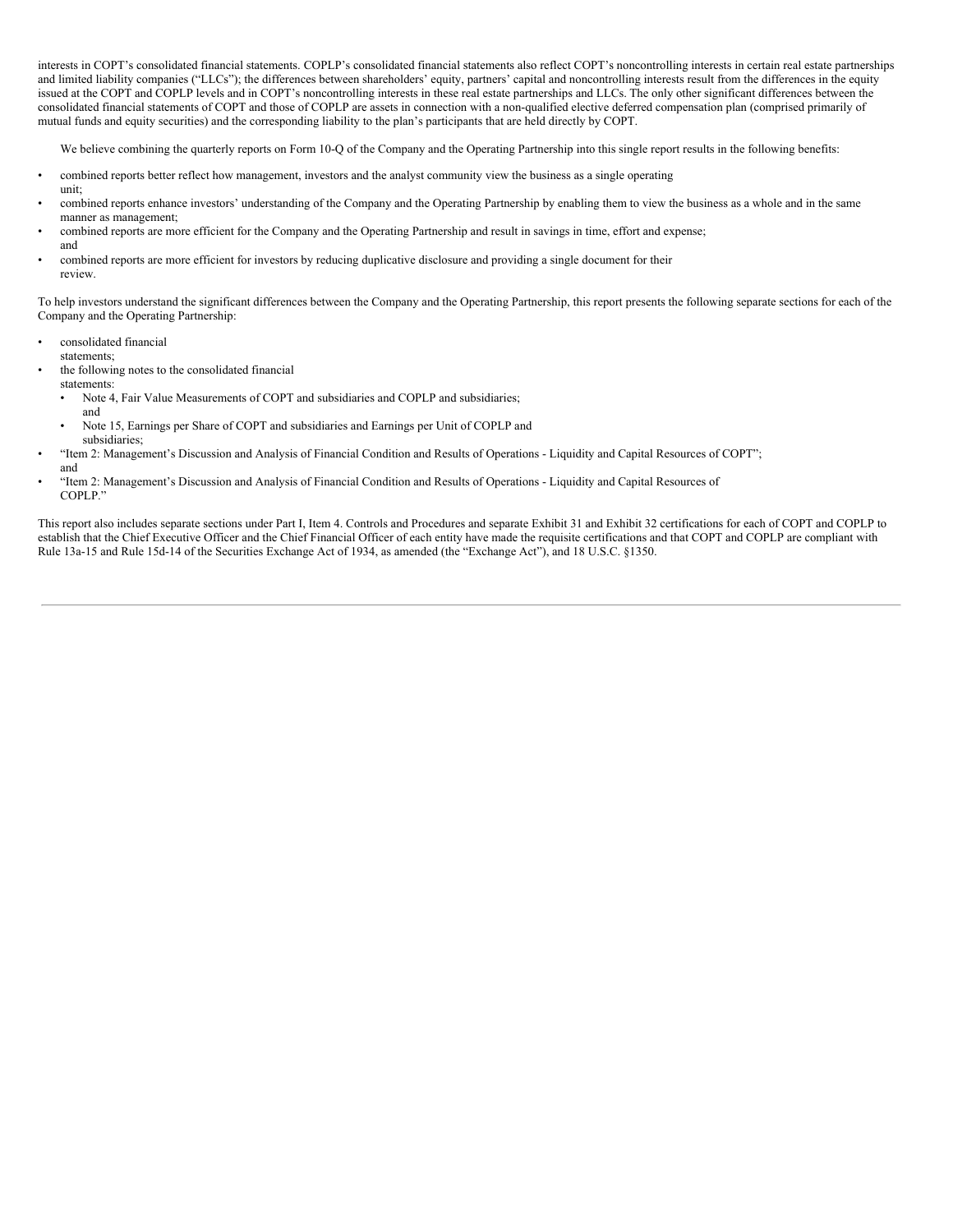# **TABLE OF CONTENTS**

# **FORM 10-Q**

# **PART I: FINANCIAL [INFORMATION](#page-4-0)**

**PAGE**

| Item 1:    | <b>Financial Statements:</b>                                                                                   |                  |
|------------|----------------------------------------------------------------------------------------------------------------|------------------|
|            | <b>Consolidated Financial Statements of Corporate Office Properties Trust</b>                                  |                  |
|            | Consolidated Balance Sheets as of March 31, 2018 and December 31, 2017 (unaudited)                             | $\overline{3}$   |
|            | Consolidated Statements of Operations for the Three Months Ended March 31, 2018 and 2017 (unaudited)           | $\overline{4}$   |
|            | Consolidated Statements of Comprehensive Income for the Three Months Ended March 31, 2018 and 2017 (unaudited) | <u>5</u>         |
|            | Consolidated Statements of Equity for the Three Months Ended March 31, 2018 and 2017 (unaudited)               | $\underline{6}$  |
|            | Consolidated Statements of Cash Flows for the Three Months Ended March 31, 2018 and 2017 (unaudited)           | $\mathcal{I}$    |
|            | <b>Consolidated Financial Statements of Corporate Office Properties, L.P.</b>                                  |                  |
|            | Consolidated Balance Sheets as of March 31, 2018 and December 31, 2017 (unaudited)                             | $\overline{2}$   |
|            | Consolidated Statements of Operations for the Three Months Ended March 31, 2018 and 2017 (unaudited)           | $\underline{10}$ |
|            | Consolidated Statements of Comprehensive Income for the Three Months Ended March 31, 2018 and 2017 (unaudited) | <u> 11</u>       |
|            | Consolidated Statements of Equity for the Three Months Ended March 31, 2018 and 2017 (unaudited)               | 12               |
|            | Consolidated Statements of Cash Flows for the Three Months Ended March 31, 2018 and 2017 (unaudited)           | 13               |
|            | <b>Notes to Consolidated Financial Statements (unaudited)</b>                                                  | <u>15</u>        |
| Item $2$ : | Management's Discussion and Analysis of Financial Condition and Results of Operations                          | $\frac{36}{5}$   |
| Item $3:$  | Quantitative and Qualitative Disclosures About Market Risk                                                     | $\frac{46}{5}$   |
| Item 4:    | <b>Controls and Procedures</b>                                                                                 | 47               |
|            |                                                                                                                |                  |
|            | <b>PART II: OTHER INFORMATION</b>                                                                              |                  |
|            |                                                                                                                |                  |
| Item 1:    | <b>Legal Proceedings</b>                                                                                       | 47               |
|            |                                                                                                                |                  |

| Item 1A:          | <b>Risk Factors</b>                                         | 47              |
|-------------------|-------------------------------------------------------------|-----------------|
| Item $2$ :        | Unregistered Sales of Equity Securities and Use of Proceeds | $\overline{47}$ |
| Item $3:$         | <b>Defaults Upon Senior Securities</b>                      | 48              |
| Item $4$ :        | <b>Mine Safety Disclosures</b>                              | 48              |
| Item $5$ :        | <b>Other Information</b>                                    | $\overline{48}$ |
| Item $6$ :        | <b>Exhibits</b>                                             | 49              |
| <b>SIGNATURES</b> |                                                             | 50              |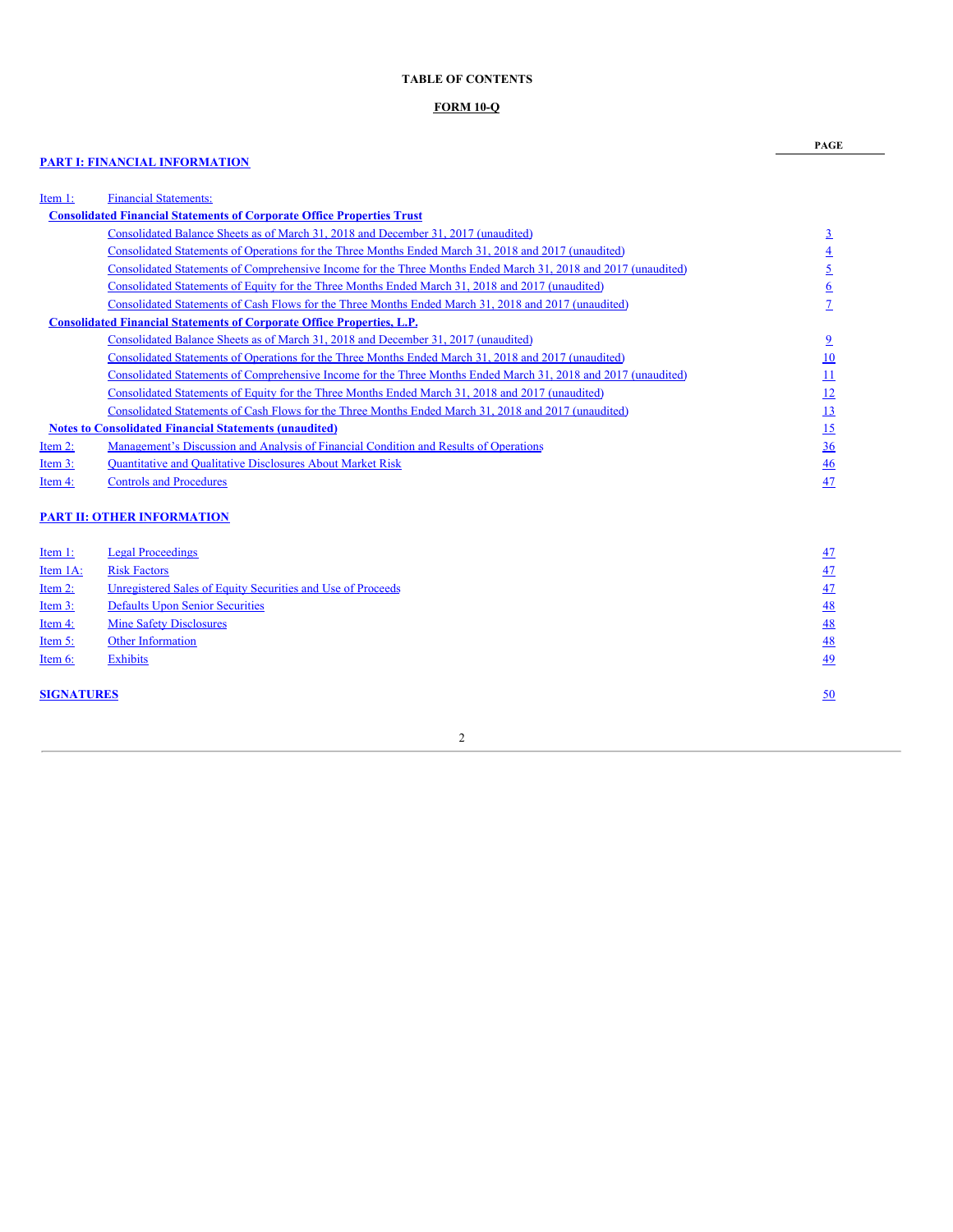<span id="page-4-3"></span><span id="page-4-2"></span><span id="page-4-1"></span><span id="page-4-0"></span>**ITEM 1. Financial Statements**

#### **Corporate Office Properties Trust and Subsidiaries Consolidated Balance Sheets (in thousands, except share data) (unaudited)**

|                                                                                                                                                                                                |              | March 31,<br>2018 |              | December 31,<br>2017 |
|------------------------------------------------------------------------------------------------------------------------------------------------------------------------------------------------|--------------|-------------------|--------------|----------------------|
| <b>Assets</b>                                                                                                                                                                                  |              |                   |              |                      |
| Properties, net:                                                                                                                                                                               |              |                   |              |                      |
| Operating properties, net                                                                                                                                                                      | $\mathbb{S}$ | 2,740,264         | $\mathbb{S}$ | 2,737,611            |
| Projects in development or held for future development                                                                                                                                         |              | 418,015           |              | 403,494              |
| Total properties, net                                                                                                                                                                          |              | 3,158,279         |              | 3,141,105            |
| Assets held for sale, net                                                                                                                                                                      |              | 42,226            |              | 42,226               |
| Cash and cash equivalents                                                                                                                                                                      |              | 8,888             |              | 12,261               |
| Investment in unconsolidated real estate joint venture                                                                                                                                         |              | 41,311            |              | 41,787               |
| Accounts receivable (net of allowance for doubtful accounts of \$742 and \$607, respectively)                                                                                                  |              | 23,982            |              | 31,802               |
| Deferred rent receivable (net of allowance of \$375 and \$364, respectively)                                                                                                                   |              | 87,985            |              | 86,710               |
| Intangible assets on real estate acquisitions, net                                                                                                                                             |              | 54,600            |              | 59,092               |
| Deferred leasing costs (net of accumulated amortization of \$29,435 and \$29,560, respectively)                                                                                                |              | 47,886            |              | 48,322               |
| Investing receivables                                                                                                                                                                          |              | 58,800            |              | 57,493               |
| Prepaid expenses and other assets, net                                                                                                                                                         |              | 72,281            |              | 74,407               |
| <b>Total assets</b>                                                                                                                                                                            | $\mathbf S$  | 3,596,238         | $\mathbb{S}$ | 3,595,205            |
| Liabilities and equity                                                                                                                                                                         |              |                   |              |                      |
| Liabilities:                                                                                                                                                                                   |              |                   |              |                      |
| Debt, net                                                                                                                                                                                      | \$           | 1,854,886         | \$           | 1,828,333            |
| Accounts payable and accrued expenses                                                                                                                                                          |              | 95,721            |              | 108,137              |
| Rents received in advance and security deposits                                                                                                                                                |              | 26,569            |              | 25,648               |
| Dividends and distributions payable                                                                                                                                                            |              | 29,146            |              | 28,921               |
| Deferred revenue associated with operating leases                                                                                                                                              |              | 11,246            |              | 11,682               |
| Deferred property sale                                                                                                                                                                         |              | 43,377            |              | 43,377               |
| Capital lease obligation                                                                                                                                                                       |              | 11,778            |              | 15,853               |
| Other liabilities                                                                                                                                                                              |              | 17,643            |              | 41,822               |
| <b>Total liabilities</b>                                                                                                                                                                       |              | 2,090,366         |              | 2,103,773            |
| Commitments and contingencies (Note 16)                                                                                                                                                        |              |                   |              |                      |
| Redeemable noncontrolling interests                                                                                                                                                            |              | 23,848            |              | 23,125               |
| Equity:                                                                                                                                                                                        |              |                   |              |                      |
| Corporate Office Properties Trust's shareholders' equity:                                                                                                                                      |              |                   |              |                      |
| Common Shares of beneficial interest (\$0.01 par value; 150,000,000 shares authorized; shares issued and outstanding of<br>102,150,358 at March 31, 2018 and 101,292,299 at December 31, 2017) |              | 1,022             |              | 1,013                |
| Additional paid-in capital                                                                                                                                                                     |              | 2,221,427         |              | 2,201,047            |
| Cumulative distributions in excess of net income                                                                                                                                               |              | (813, 302)        |              | (802,085)            |
| Accumulated other comprehensive income                                                                                                                                                         |              | 7,204             |              | 2,167                |
| Total Corporate Office Properties Trust's shareholders' equity                                                                                                                                 |              | 1,416,351         |              | 1,402,142            |
| Noncontrolling interests in subsidiaries:                                                                                                                                                      |              |                   |              |                      |
| Common units in COPLP                                                                                                                                                                          |              | 44,327            |              | 45,097               |
| Preferred units in COPLP                                                                                                                                                                       |              | 8,800             |              | 8,800                |
| Other consolidated entities                                                                                                                                                                    |              | 12,546            |              | 12,268               |
| Noncontrolling interests in subsidiaries                                                                                                                                                       |              | 65,673            |              | 66,165               |
| Total equity                                                                                                                                                                                   |              | 1,482,024         |              | 1,468,307            |
| Total liabilities, redeemable noncontrolling interests and equity                                                                                                                              | \$           | 3,596,238         | $\mathbb{S}$ | 3,595,205            |

See accompanying notes to consolidated financial statements.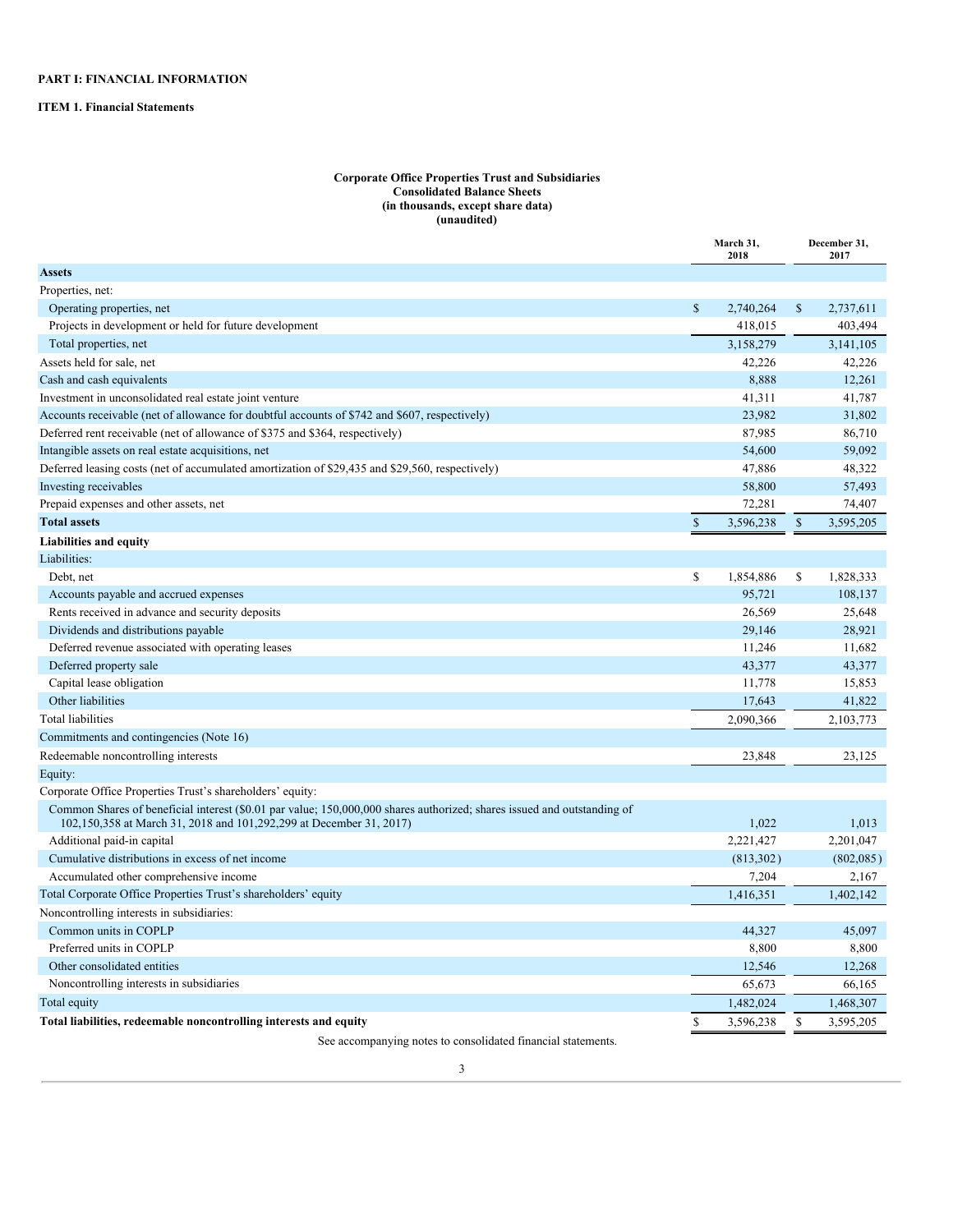#### **Corporate Office Properties Trust and Subsidiaries Consolidated Statements of Operations (in thousands, except per share data) (unaudited)**

<span id="page-5-0"></span>

|                                                                            | For the Three Months Ended March | 31,          |          |
|----------------------------------------------------------------------------|----------------------------------|--------------|----------|
|                                                                            | 2018                             |              | 2017     |
| Revenues                                                                   |                                  |              |          |
| Rental revenue                                                             | S<br>100,834                     | \$           | 100,615  |
| Tenant recoveries and other real estate operations revenue                 | 27,444                           |              | 26,152   |
| Construction contract and other service revenues                           | 27,198                           |              | 13,034   |
| <b>Total revenues</b>                                                      | 155,476                          |              | 139,801  |
| Expenses                                                                   |                                  |              |          |
| Property operating expenses                                                | 50,951                           |              | 48,519   |
| Depreciation and amortization associated with real estate operations       | 33,512                           |              | 33,059   |
| Construction contract and other service expenses                           | 26,216                           |              | 12,486   |
| General, administrative and leasing expenses                               | 7,292                            |              | 8,611    |
| Business development expenses and land carry costs                         | 1,614                            |              | 1,693    |
| Total operating expenses                                                   | 119,585                          |              | 104,368  |
| Operating income                                                           | 35,891                           |              | 35,433   |
| Interest expense                                                           | (18, 784)                        |              | (18,994) |
| Interest and other income                                                  | 1,359                            |              | 1,726    |
| Income before equity in income of unconsolidated entities and income taxes | 18,466                           |              | 18,165   |
| Equity in income of unconsolidated entities                                | 373                              |              | 377      |
| Income tax expense                                                         | (55)                             |              | (40)     |
| Income before gain on sales of real estate                                 | 18,784                           |              | 18,502   |
| Gain on sales of real estate                                               | (4)                              |              | 4,238    |
| Net income                                                                 | 18,780                           |              | 22,740   |
| Net income attributable to noncontrolling interests:                       |                                  |              |          |
| Common units in COPLP                                                      | (544)                            |              | (622)    |
| Preferred units in COPLP                                                   | (165)                            |              | (165)    |
| Other consolidated entities                                                | (921)                            |              | (934)    |
| Net income attributable to COPT                                            | 17,150                           |              | 21,019   |
| Preferred share dividends                                                  |                                  |              | (3,180)  |
| Net income attributable to COPT common shareholders                        | \$<br>17,150                     | \$           | 17,839   |
| Earnings per common share:                                                 |                                  |              |          |
| Net income attributable to COPT common shareholders - basic                | \$<br>0.17                       | \$           | 0.18     |
| Net income attributable to COPT common shareholders - diluted              | \$<br>0.17                       | $\mathbb{S}$ | 0.18     |
| Dividends declared per common share                                        | Ŝ<br>0.275                       | \$           | 0.275    |

See accompanying notes to consolidated financial statements.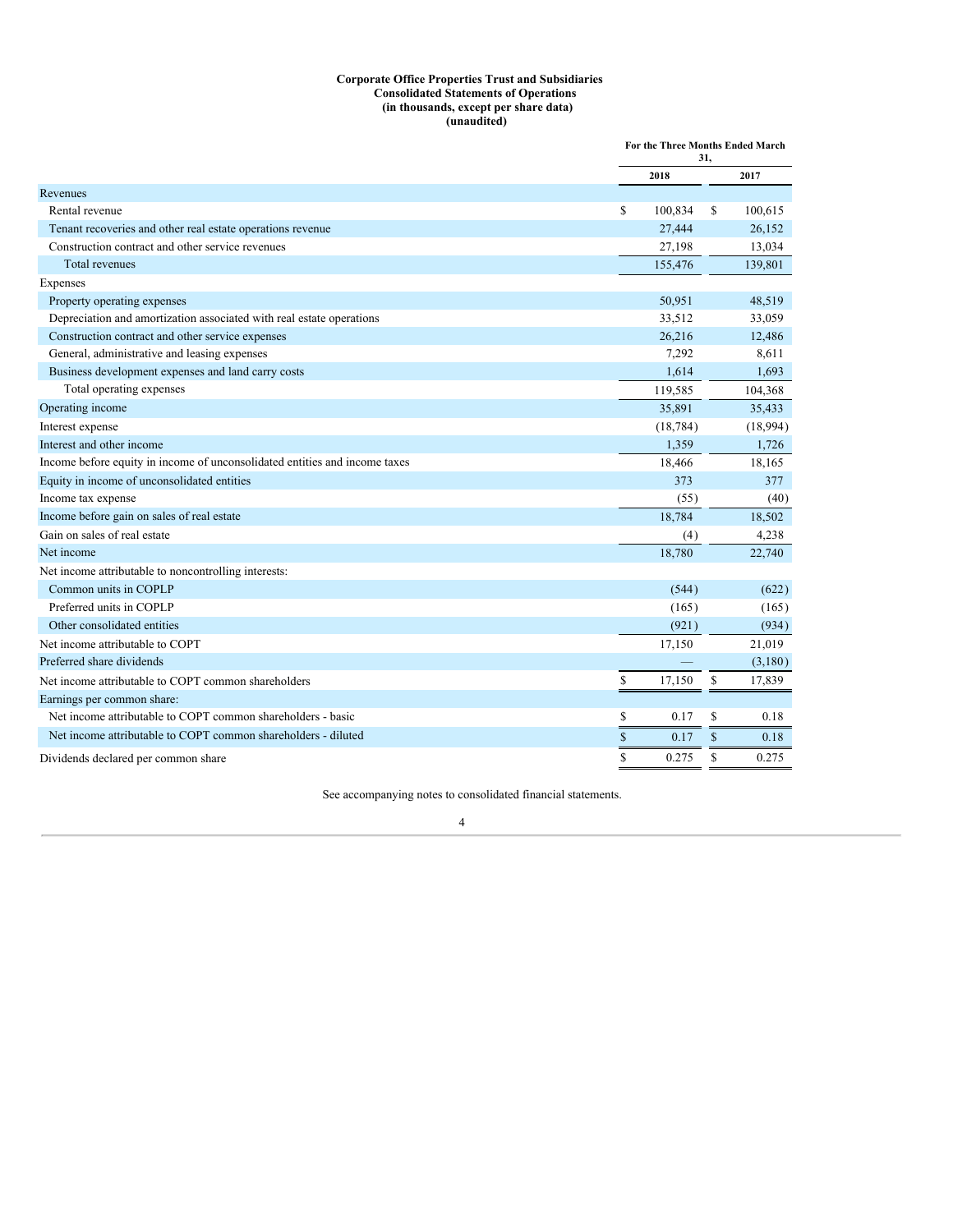#### **Corporate Office Properties Trust and Subsidiaries Consolidated Statements of Comprehensive Income (in thousands) (unaudited)**

<span id="page-6-0"></span>

| 2018    | 2017                                 |
|---------|--------------------------------------|
| 18,780  | 22,740                               |
|         |                                      |
| 4.676   | 224                                  |
| 245     | 1,184                                |
| 4,921   | 1,408                                |
| 23.701  | 24,148                               |
| (1,790) | (1,768)                              |
| 21,911  | 22,380                               |
|         | For the Three Months Ended March 31, |

See accompanying notes to consolidated financial statements.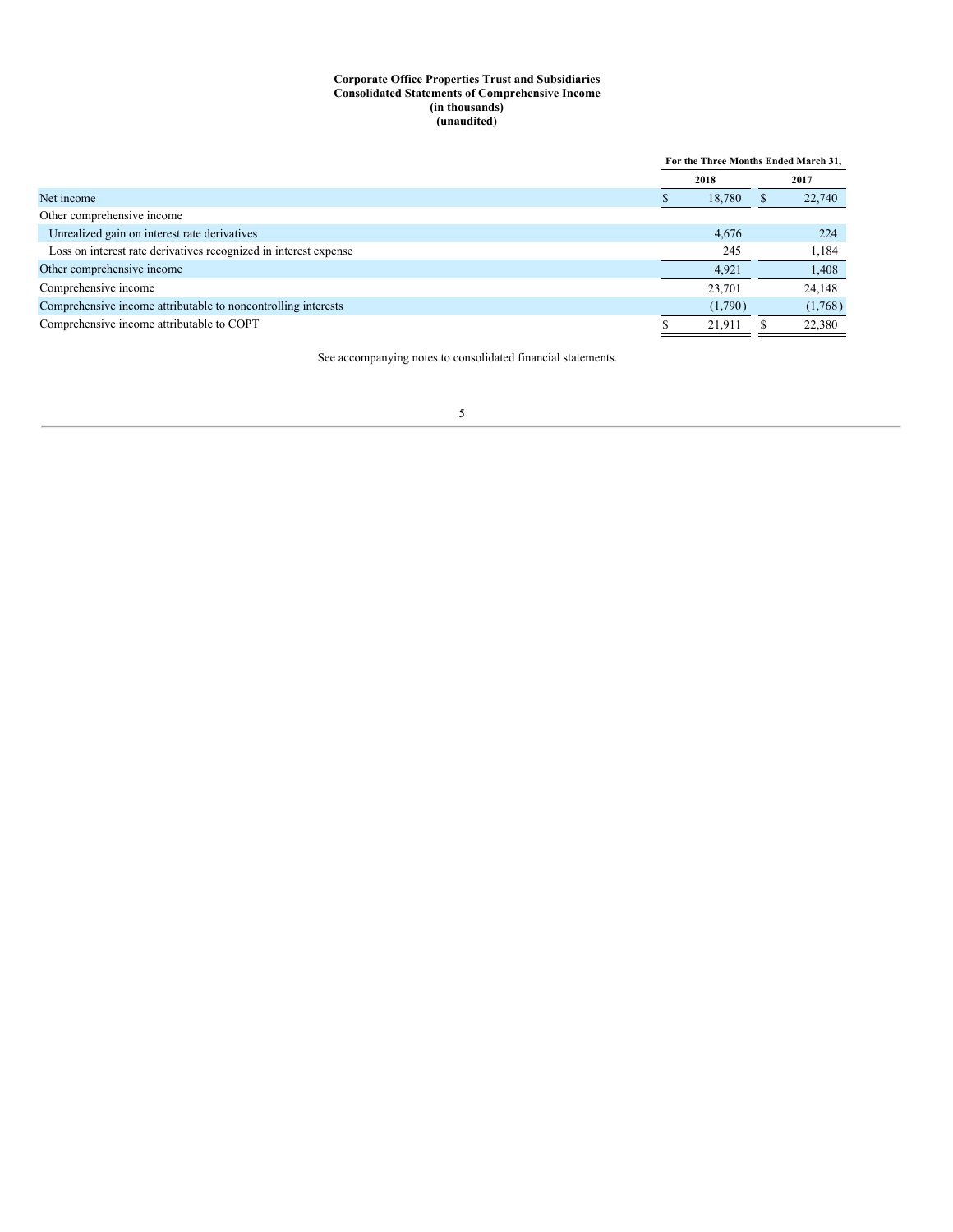#### **Corporate Office Properties Trust and Subsidiaries Consolidated Statements of Equity (Dollars in thousands) (unaudited)**

<span id="page-7-0"></span>

|                                                                                         | Preferred<br><b>Shares</b> | Common<br><b>Shares</b> | <b>Additional</b><br>Paid-in<br>Capital | Cumulative<br><b>Distributions</b> in<br><b>Excess of Net</b><br>Income |              | Accumulated<br>Other<br>Comprehensive<br>Income (Loss) |              | Noncontrolling<br><b>Interests</b> | Total       |
|-----------------------------------------------------------------------------------------|----------------------------|-------------------------|-----------------------------------------|-------------------------------------------------------------------------|--------------|--------------------------------------------------------|--------------|------------------------------------|-------------|
| Balance at December 31, 2016 (98,498,651 common shares<br>outstanding)                  | \$172,500                  | \$<br>985               | \$2,116,581                             | \$<br>(747, 825)                                                        | $\mathbb{S}$ | (1,731)                                                | $\mathbb{S}$ | 72,267                             | \$1,612,777 |
| Conversion of common units to common shares (185,000)<br>shares)                        |                            | $\overline{c}$          | 2,535                                   |                                                                         |              |                                                        |              | (2,537)                            |             |
| Common shares issued under at-the-market program (546,782)<br>shares)                   |                            | 5                       | 18,217                                  |                                                                         |              |                                                        |              |                                    | 18,222      |
| Share-based compensation (159,801 shares issued, net of<br>redemptions)                 |                            | $\overline{2}$          | 1,580                                   |                                                                         |              |                                                        |              |                                    | 1,582       |
| Redemption of vested equity awards                                                      |                            |                         | (1,753)                                 |                                                                         |              |                                                        |              |                                    | (1,753)     |
| Adjustments to noncontrolling interests resulting from changes<br>in ownership of COPLP |                            |                         | (246)                                   |                                                                         |              |                                                        |              | 246                                |             |
| Comprehensive income                                                                    |                            |                         |                                         | 21,019                                                                  |              | 1,361                                                  |              | 1,201                              | 23,581      |
| Dividends                                                                               |                            |                         |                                         | (30, 524)                                                               |              |                                                        |              |                                    | (30, 524)   |
| Distributions to owners of common and preferred units in<br><b>COPLP</b>                |                            |                         |                                         |                                                                         |              |                                                        |              | (1,101)                            | (1,101)     |
| Distributions to noncontrolling interests in other consolidated<br>entities             |                            |                         |                                         |                                                                         |              |                                                        |              | (2,606)                            | (2,606)     |
| Adjustment to arrive at fair value of redeemable noncontrolling<br>interests            |                            |                         | (545)                                   |                                                                         |              |                                                        |              |                                    | (545)       |
| Balance at March 31, 2017 (99,390,234 common shares<br>outstanding)                     | \$172,500                  | \$<br>994               | \$2,136,369                             | \$<br>(757, 330)                                                        | S            | (370)                                                  | \$           | 67,470                             | \$1,619,633 |
| Balance at December 31, 2017 (101,292,299 common shares<br>outstanding)                 | \$                         | \$<br>1,013             | \$2,201,047                             | \$<br>(802,085)                                                         | S            | 2,167                                                  | $\mathbb{S}$ | 66,165                             | \$1,468,307 |
| Cumulative effect of accounting change for adoption of hedge<br>accounting guidance     |                            |                         |                                         | (276)                                                                   |              | 276                                                    |              |                                    |             |
| Balance at December 31, 2017, as adjusted                                               |                            | 1,013                   | 2,201,047                               | (802, 361)                                                              |              | 2,443                                                  |              | 66,165                             | 1,468,307   |
| Conversion of common units to common shares (53,817 shares)                             |                            | $\mathbf{1}$            | 760                                     |                                                                         |              |                                                        |              | (761)                              |             |
| Common shares issued under forward equity sale agreements<br>$(677,000 \text{ shares})$ |                            | $\tau$                  | 19,969                                  |                                                                         |              |                                                        |              |                                    | 19,976      |
| Share-based compensation (127,242 shares issued, net of<br>redemptions)                 |                            | $\mathbf{1}$            | 1,679                                   |                                                                         |              |                                                        |              |                                    | 1,680       |
| Redemption of vested equity awards                                                      |                            |                         | (1,327)                                 |                                                                         |              |                                                        |              |                                    | (1,327)     |
| Adjustments to noncontrolling interests resulting from changes<br>in ownership of COPLP |                            |                         | (164)                                   |                                                                         |              |                                                        |              | 164                                |             |
| Comprehensive income                                                                    |                            |                         | ÷,                                      | 17,150                                                                  |              | 4,761                                                  |              | 1,152                              | 23,063      |
| Dividends                                                                               |                            |                         |                                         | (28,091)                                                                |              |                                                        |              |                                    | (28,091)    |
| Distributions to owners of common and preferred units in<br><b>COPLP</b>                |                            |                         |                                         |                                                                         |              |                                                        |              | (1,044)                            | (1,044)     |
| Distributions to noncontrolling interests in other consolidated<br>entities             |                            |                         |                                         |                                                                         |              |                                                        |              | (3)                                | (3)         |
| Adjustment to arrive at fair value of redeemable noncontrolling<br>interests            |                            |                         | (537)                                   |                                                                         |              |                                                        |              |                                    | (537)       |
| Balance at March 31, 2018 (102,150,358 common shares<br>outstanding)                    | $\mathbb{S}$               | \$1,022                 | \$2,221,427                             | \$<br>(813,302)                                                         | $\mathbb{S}$ | 7,204                                                  | $\mathbb{S}$ | 65,673                             | \$1,482,024 |

See accompanying notes to consolidated financial statements.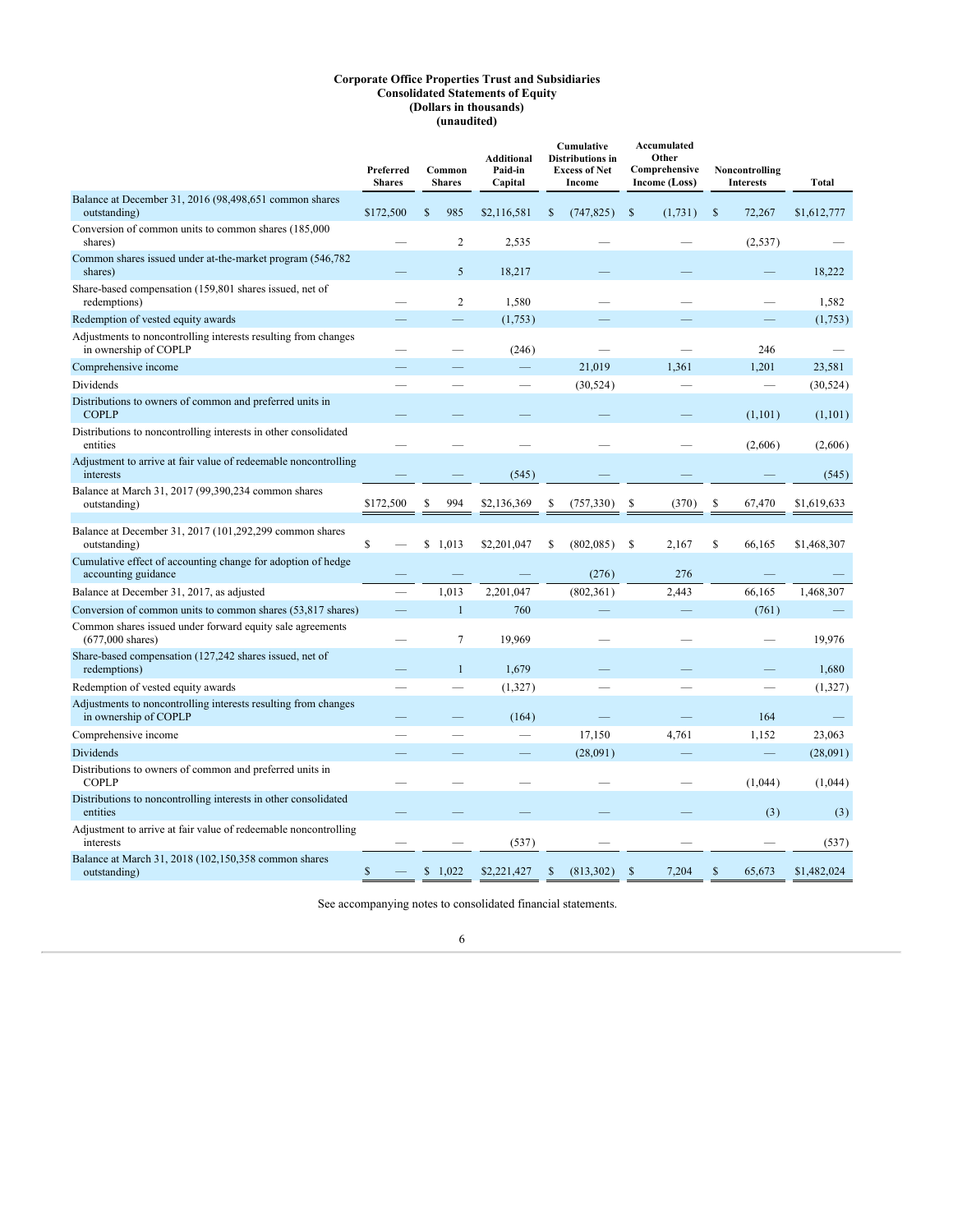#### **Corporate Office Properties Trust and Subsidiaries Consolidated Statements of Cash Flows (in thousands) (unaudited)**

<span id="page-8-0"></span>

|                                                                                  | For the Three Months Ended March 31, |              |           |
|----------------------------------------------------------------------------------|--------------------------------------|--------------|-----------|
|                                                                                  | 2018                                 |              | 2017      |
| <b>Cash flows from operating activities</b>                                      |                                      |              |           |
| Revenues from real estate operations received                                    | \$<br>135,027                        | \$           | 132,985   |
| Construction contract and other service revenues received                        | 9,268                                |              | 23,527    |
| Property operating expenses paid                                                 | (43,212)                             |              | (40, 837) |
| Construction contract and other service expenses paid                            | (41, 128)                            |              | (14,790)  |
| General, administrative, leasing, business development and land carry costs paid | (10,900)                             |              | (14,275)  |
| Interest expense paid                                                            | (19,092)                             |              | (19, 549) |
| Lease incentives paid                                                            | (4,204)                              |              | (7, 729)  |
| Other                                                                            | 436                                  |              | 750       |
| Net cash provided by operating activities                                        | 26,195                               |              | 60,082    |
| <b>Cash flows from investing activities</b>                                      |                                      |              |           |
| Construction, development and redevelopment                                      | (17,540)                             |              | (35,795)  |
| Tenant improvements on operating properties                                      | (9,077)                              |              | (6,916)   |
| Other capital improvements on operating properties                               | (5,198)                              |              | (5,203)   |
| Proceeds from dispositions of properties                                         |                                      |              | 52,596    |
| Leasing costs paid                                                               | (2,015)                              |              | (2,042)   |
| Other                                                                            | (974)                                |              | (630)     |
| Net cash (used in) provided by investing activities                              | (34, 804)                            |              | 2,010     |
| Cash flows from financing activities                                             |                                      |              |           |
| Proceeds from debt                                                               |                                      |              |           |
| <b>Revolving Credit Facility</b>                                                 | 82,000                               |              |           |
| Repayments of debt                                                               |                                      |              |           |
| <b>Revolving Credit Facility</b>                                                 | (55,000)                             |              |           |
| Scheduled principal amortization                                                 | (1,052)                              |              | (1,008)   |
| Payments on capital lease obligation                                             | (4,202)                              |              |           |
| Net proceeds from issuance of common shares                                      | 19,989                               |              | 18,237    |
| Redemption of preferred shares                                                   |                                      |              | (26, 583) |
| Common share dividends paid                                                      | (27, 855)                            |              | (27,100)  |
| Preferred share dividends paid                                                   |                                      |              | (3,581)   |
| Distributions paid to noncontrolling interests in COPLP                          | (1,059)                              |              | (1,156)   |
| Redemption of vested equity awards                                               | (1,327)                              |              | (1,753)   |
| Other                                                                            | (5,183)                              |              | (3,009)   |
| Net cash provided by (used in) financing activities                              | 6,311                                |              | (45, 953) |
| Net (decrease) increase in cash and cash equivalents and restricted cash         | (2,298)                              |              | 16,139    |
| Cash and cash equivalents and restricted cash                                    |                                      |              |           |
| Beginning of period                                                              | 14,831                               |              | 212,619   |
| End of period                                                                    | \$<br>12,533                         | $\mathbb{S}$ | 228,758   |
|                                                                                  |                                      |              |           |

See accompanying notes to consolidated financial statements.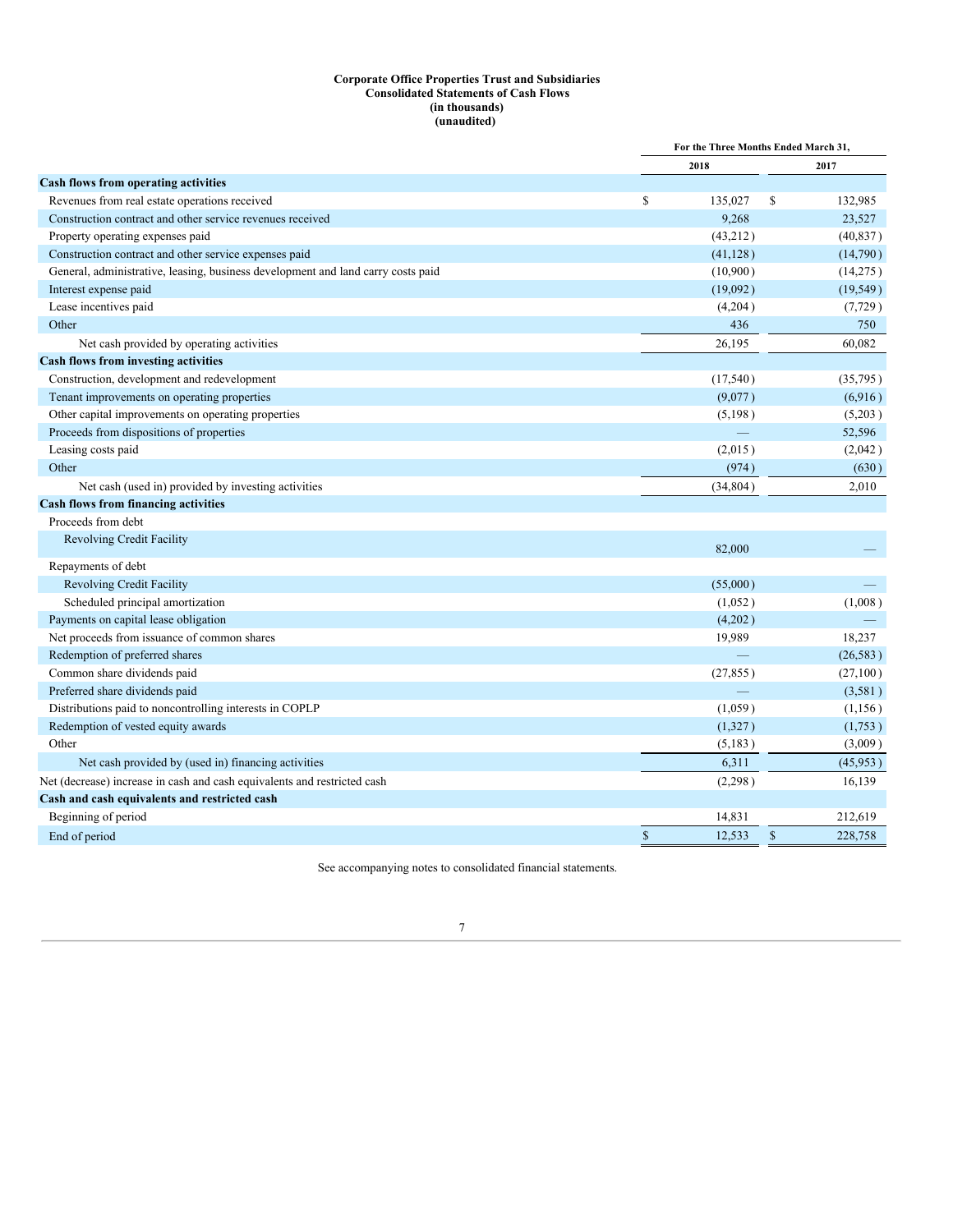### **Corporate Office Properties Trust and Subsidiaries Consolidated Statements of Cash Flows (continued) (in thousands) (unaudited)**

|                                                                                                                                      | For the Three Months Ended March 31, |                |              |          |
|--------------------------------------------------------------------------------------------------------------------------------------|--------------------------------------|----------------|--------------|----------|
|                                                                                                                                      |                                      | 2018           |              | 2017     |
| Reconciliation of net income to net cash provided by operating activities:                                                           |                                      |                |              |          |
| Net income                                                                                                                           | S                                    | 18,780         | S            | 22,740   |
| Adjustments to reconcile net income to net cash provided by operating activities:                                                    |                                      |                |              |          |
| Depreciation and amortization                                                                                                        |                                      | 34,035         |              | 33,570   |
| Amortization of deferred financing costs and net debt discounts                                                                      |                                      | 822            |              | 1,348    |
| Increase in deferred rent receivable                                                                                                 |                                      | (1,512)        |              | (191)    |
| Gain on sales of real estate                                                                                                         |                                      | $\overline{4}$ |              | (4,238)  |
| Share-based compensation                                                                                                             |                                      | 1,545          |              | 1,488    |
| Other                                                                                                                                |                                      | (907)          |              | (1, 447) |
| Changes in operating assets and liabilities:                                                                                         |                                      |                |              |          |
| Decrease in accounts receivable                                                                                                      |                                      | 7,877          |              | 5,007    |
| Decrease in prepaid expenses and other assets, net                                                                                   |                                      | 8,533          |              | 15,479   |
| Decrease in accounts payable, accrued expenses and other liabilities                                                                 |                                      | (43,903)       |              | (12,269) |
| Increase (decrease) in rents received in advance and security deposits                                                               |                                      | 921            |              | (1,405)  |
| Net cash provided by operating activities                                                                                            | \$                                   | 26,195         | $\mathbb{S}$ | 60,082   |
| Reconciliation of cash and cash equivalents and restricted cash:                                                                     |                                      |                |              |          |
| Cash and cash equivalents at beginning of period                                                                                     | $\mathbb{S}$                         | 12,261         | $\mathbb{S}$ | 209,863  |
| Restricted cash at beginning of period                                                                                               |                                      | 2,570          |              | 2.756    |
| Cash and cash equivalents and restricted cash at beginning of period                                                                 | \$                                   | 14,831         | $\mathbb{S}$ | 212,619  |
|                                                                                                                                      |                                      |                |              |          |
| Cash and cash equivalents at end of period                                                                                           | $\mathbb{S}$                         | 8,888          | $\mathbf S$  | 226,470  |
| Restricted cash at end of period                                                                                                     |                                      | 3,645          |              | 2,288    |
| Cash and cash equivalents and restricted cash at end of period                                                                       | $\mathbb{S}$                         | 12,533         | $\mathbb{S}$ | 228,758  |
| Supplemental schedule of non-cash investing and financing activities:                                                                |                                      |                |              |          |
| Increase (decrease) in accrued capital improvements, leasing and other investing activity costs                                      | \$                                   | 12,232         | $\mathbb{S}$ | (6,661)  |
| Increase in fair value of derivatives applied to accumulated other comprehensive income and noncontrolling interests                 | \$                                   | 4,887          | \$           | 1,408    |
| Dividends/distributions payable                                                                                                      | \$                                   | 29,146         | $\mathbb{S}$ | 31,131   |
| Decrease in noncontrolling interests and increase in shareholders' equity in connection with the conversion of common                |                                      |                |              |          |
| units into common shares                                                                                                             | \$                                   | 761            | S            | 2,537    |
| Adjustments to noncontrolling interests resulting from changes in COPLP ownership                                                    | $\mathbb{S}$                         | 164            | $\mathbf S$  | 246      |
| Increase in redeemable noncontrolling interests and decrease in equity to carry redeemable noncontrolling interests at fair<br>value | S                                    | 537            | S            | 545      |

See accompanying notes to consolidated financial statements.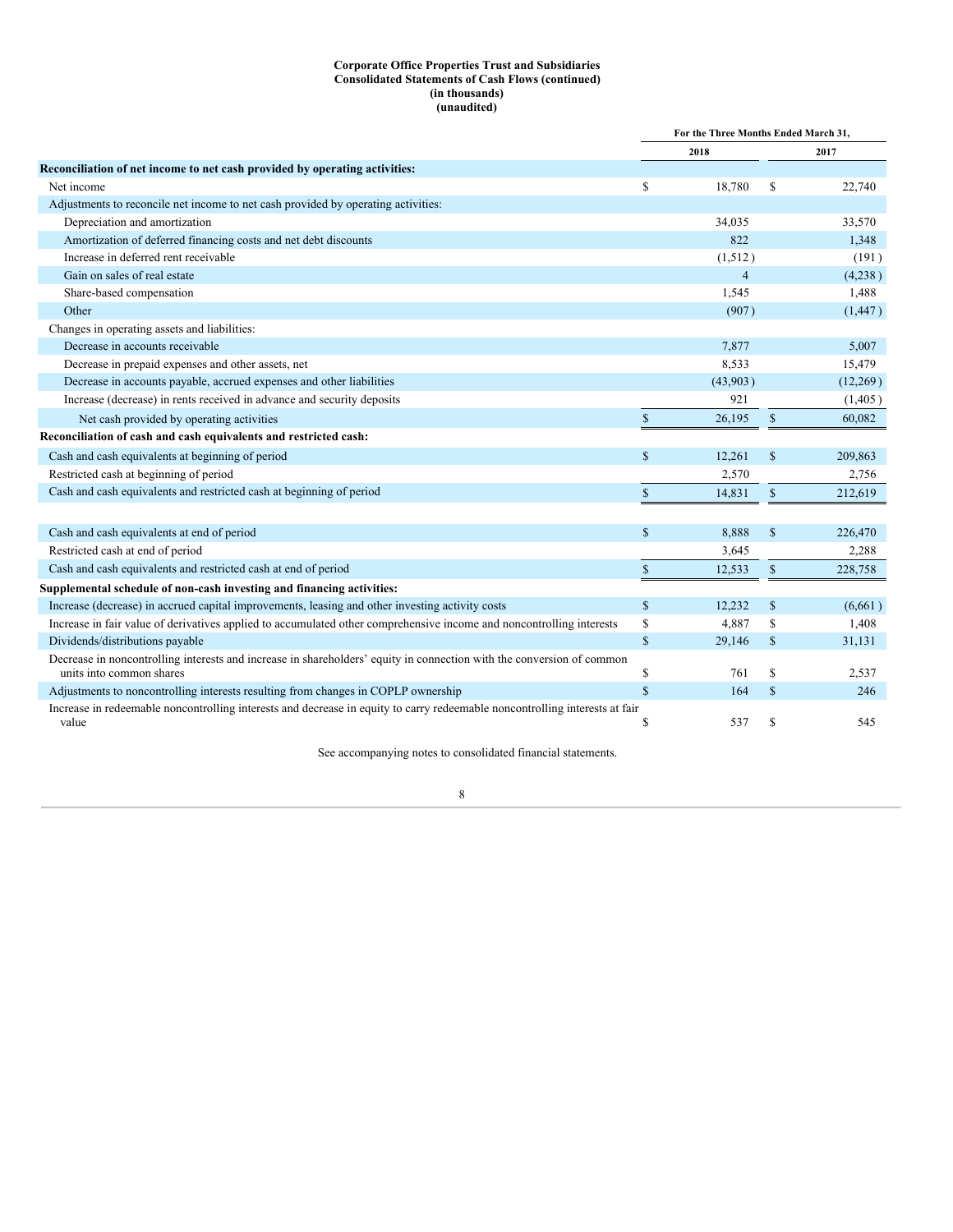#### **Corporate Office Properties, L.P. and Subsidiaries Consolidated Balance Sheets (in thousands, except unit data) (unaudited)**

<span id="page-10-1"></span><span id="page-10-0"></span>

|                                                                                                                                                                                     |              |           |                          | December 31,<br>2017 |
|-------------------------------------------------------------------------------------------------------------------------------------------------------------------------------------|--------------|-----------|--------------------------|----------------------|
| <b>Assets</b>                                                                                                                                                                       |              |           |                          |                      |
| Properties, net:                                                                                                                                                                    |              |           |                          |                      |
| Operating properties, net                                                                                                                                                           | $\mathbb{S}$ | 2,740,264 | $\mathbb{S}$             | 2,737,611            |
| Projects in development or held for future development                                                                                                                              |              | 418,015   |                          | 403,494              |
| Total properties, net                                                                                                                                                               |              | 3,158,279 |                          | 3,141,105            |
| Assets held for sale, net                                                                                                                                                           |              | 42,226    |                          | 42,226               |
| Cash and cash equivalents                                                                                                                                                           |              | 8,888     |                          | 12,261               |
| Investment in unconsolidated real estate joint venture                                                                                                                              |              | 41,311    |                          | 41,787               |
| Accounts receivable (net of allowance for doubtful accounts of \$742 and \$607, respectively)                                                                                       |              | 23,982    |                          | 31,802               |
| Deferred rent receivable (net of allowance of \$375 and \$364, respectively)                                                                                                        |              | 87,985    |                          | 86,710               |
| Intangible assets on real estate acquisitions, net                                                                                                                                  |              | 54,600    |                          | 59,092               |
| Deferred leasing costs (net of accumulated amortization of \$29,435 and \$29,560, respectively)                                                                                     |              | 47,886    |                          | 48,322               |
| Investing receivables                                                                                                                                                               |              | 58,800    |                          | 57,493               |
| Prepaid expenses and other assets, net                                                                                                                                              |              | 67,800    |                          | 69,791               |
| <b>Total assets</b>                                                                                                                                                                 | $\mathbb{S}$ | 3,591,757 | $\mathbb{S}$             | 3,590,589            |
| <b>Liabilities and equity</b>                                                                                                                                                       |              |           |                          |                      |
| Liabilities:                                                                                                                                                                        |              |           |                          |                      |
| Debt, net                                                                                                                                                                           | S            | 1,854,886 | \$                       | 1,828,333            |
| Accounts payable and accrued expenses                                                                                                                                               |              | 95,721    |                          | 108,137              |
| Rents received in advance and security deposits                                                                                                                                     |              | 26,569    |                          | 25,648               |
| Distributions payable                                                                                                                                                               |              | 29,146    |                          | 28,921               |
| Deferred revenue associated with operating leases                                                                                                                                   |              | 11,246    |                          | 11,682               |
| Deferred property sale                                                                                                                                                              |              | 43,377    |                          | 43,377               |
| Capital lease obligation                                                                                                                                                            |              | 11,778    | $\overline{\phantom{a}}$ | 15,853               |
| Other liabilities                                                                                                                                                                   |              | 13,162    |                          | 37,206               |
| Total liabilities                                                                                                                                                                   |              | 2,085,885 |                          | 2,099,157            |
| Commitments and contingencies (Note 16)                                                                                                                                             |              |           |                          |                      |
| Redeemable noncontrolling interests                                                                                                                                                 |              | 23,848    |                          | 23,125               |
| Equity:                                                                                                                                                                             |              |           |                          |                      |
| Corporate Office Properties, L.P.'s equity:                                                                                                                                         |              |           |                          |                      |
| Preferred units held by limited partner, 352,000 preferred units outstanding at March 31, 2018 and December 31, 2017                                                                |              | 8,800     |                          | 8,800                |
| Common units, 102,150,358 and 101,292,299 held by the general partner and 3,197,061 and 3,250,878 held by limited partners<br>at March 31, 2018 and December 31, 2017, respectively |              | 1,453,262 |                          | 1,445,022            |
| Accumulated other comprehensive income                                                                                                                                              |              | 7,370     |                          | 2,173                |
| Total Corporate Office Properties, L.P.'s equity                                                                                                                                    |              | 1,469,432 |                          | 1,455,995            |
| Noncontrolling interests in subsidiaries                                                                                                                                            |              | 12,592    |                          | 12,312               |
| Total equity                                                                                                                                                                        |              | 1,482,024 |                          | 1,468,307            |
| Total liabilities, redeemable noncontrolling interests and equity                                                                                                                   | $\mathbb{S}$ | 3,591,757 | $\mathbb{S}$             | 3,590,589            |
|                                                                                                                                                                                     |              |           |                          |                      |

See accompanying notes to consolidated financial statements.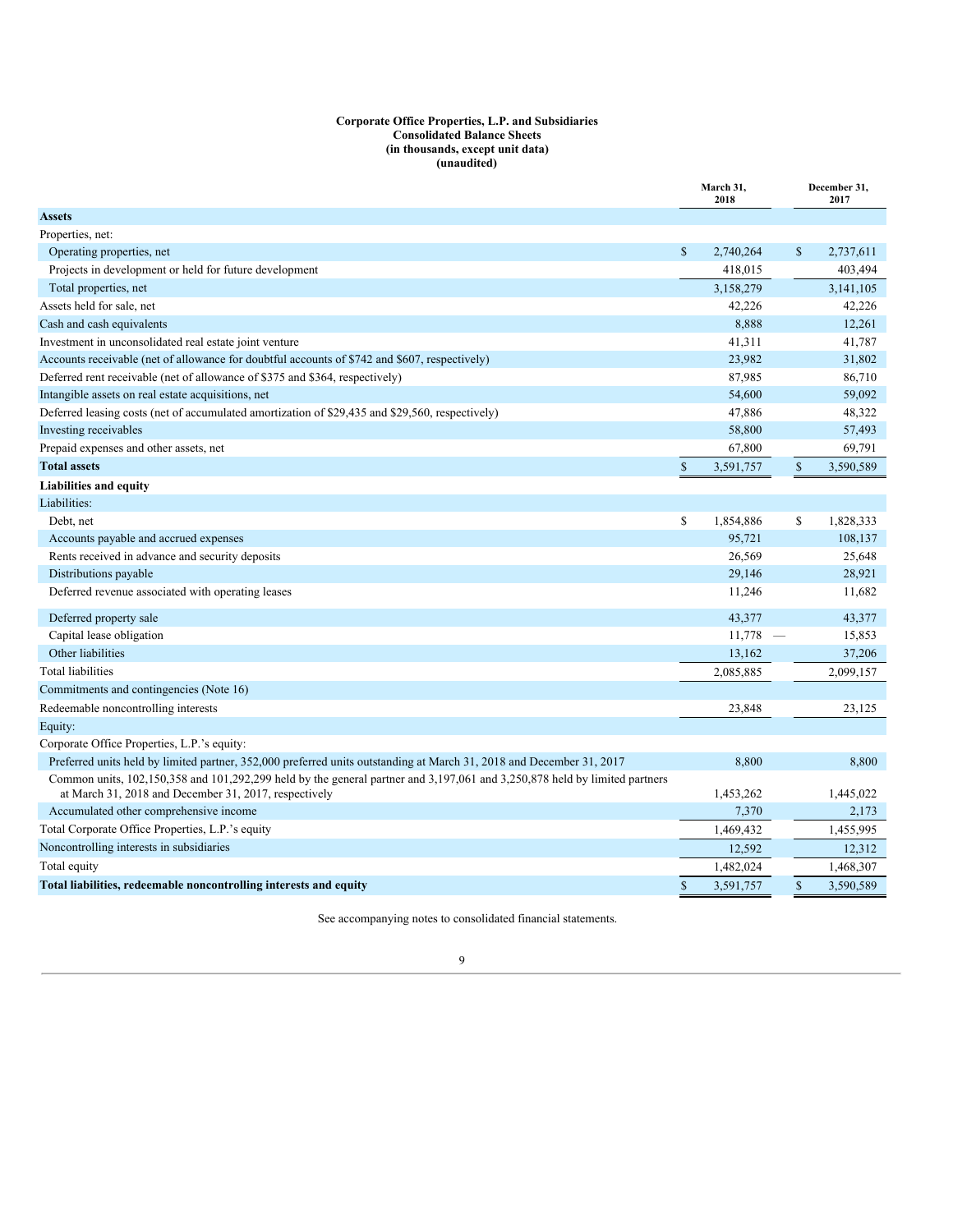#### **Corporate Office Properties, L.P. and Subsidiaries Consolidated Statements of Operations (in thousands, except per unit data) (unaudited)**

<span id="page-11-0"></span>

|                                                                              | For the Three Months Ended March<br>31. |           |              |          |
|------------------------------------------------------------------------------|-----------------------------------------|-----------|--------------|----------|
|                                                                              |                                         | 2018      |              | 2017     |
| Revenues                                                                     |                                         |           |              |          |
| Rental revenue                                                               | $\mathbb{S}$                            | 100,834   | S            | 100,615  |
| Tenant recoveries and other real estate operations revenue                   |                                         | 27,444    |              | 26,152   |
| Construction contract and other service revenues                             |                                         | 27,198    |              | 13,034   |
| Total revenues                                                               |                                         | 155,476   |              | 139,801  |
| Expenses                                                                     |                                         |           |              |          |
| Property operating expenses                                                  |                                         | 50,951    |              | 48,519   |
| Depreciation and amortization associated with real estate operations         |                                         | 33,512    |              | 33,059   |
| Construction contract and other service expenses                             |                                         | 26,216    |              | 12,486   |
| General, administrative and leasing expenses                                 |                                         | 7,292     |              | 8,611    |
| Business development expenses and land carry costs                           |                                         | 1,614     |              | 1,693    |
| Total operating expenses                                                     |                                         | 119,585   |              | 104,368  |
| Operating income                                                             |                                         | 35,891    |              | 35,433   |
| Interest expense                                                             |                                         | (18, 784) |              | (18,994) |
| Interest and other income                                                    |                                         | 1,359     |              | 1,726    |
| Income before equity in income of unconsolidated entities and income taxes   |                                         | 18,466    |              | 18,165   |
| Equity in income of unconsolidated entities                                  |                                         | 373       |              | 377      |
| Income tax expense                                                           |                                         | (55)      |              | (40)     |
| Income before gain on sales of real estate                                   |                                         | 18,784    |              | 18,502   |
| Gain on sales of real estate                                                 |                                         | (4)       |              | 4,238    |
| Net income                                                                   |                                         | 18,780    |              | 22,740   |
| Net income attributable to noncontrolling interests in consolidated entities |                                         | (921)     |              | (934)    |
| Net income attributable to COPLP                                             |                                         | 17,859    |              | 21,806   |
| Preferred unit distributions                                                 |                                         | (165)     |              | (3,345)  |
| Net income attributable to COPLP common unitholders                          | \$                                      | 17,694    | \$           | 18,461   |
| Earnings per common unit:                                                    |                                         |           |              |          |
| Net income attributable to COPLP common unitholders - basic                  | $\$$                                    | 0.17      | $\mathbb{S}$ | 0.18     |
| Net income attributable to COPLP common unitholders - diluted                | \$                                      | 0.17      | S.           | 0.18     |
| Distributions declared per common unit                                       | $\mathbb{S}$                            | 0.275     | $\mathbb{S}$ | 0.275    |

See accompanying notes to consolidated financial statements.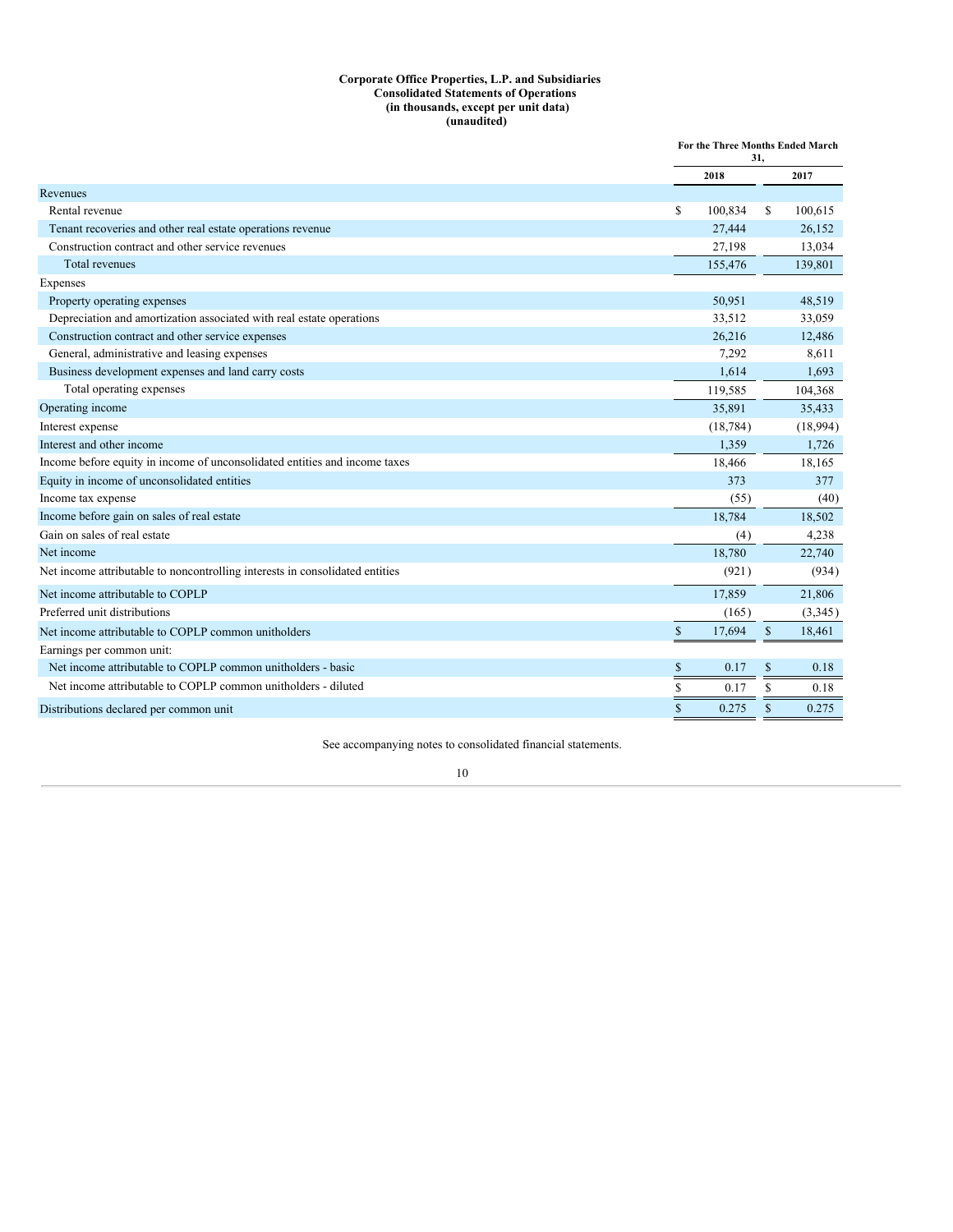#### **Corporate Office Properties, L.P. and Subsidiaries Consolidated Statements of Comprehensive Income (in thousands) (unaudited)**

<span id="page-12-0"></span>

|                                                                  |  | For the Three Months Ended March 31. |        |
|------------------------------------------------------------------|--|--------------------------------------|--------|
|                                                                  |  | 2018                                 | 2017   |
| Net income                                                       |  | 18,780                               | 22,740 |
| Other comprehensive income                                       |  |                                      |        |
| Unrealized gain on interest rate derivatives                     |  | 4.676                                | 224    |
| Loss on interest rate derivatives recognized in interest expense |  | 245                                  | 1,184  |
| Other comprehensive income                                       |  | 4,921                                | 1,408  |
| Comprehensive income                                             |  | 23.701                               | 24,148 |
| Comprehensive income attributable to noncontrolling interests    |  | (921)                                | (934)  |
| Comprehensive income attributable to COPLP                       |  | 22,780                               | 23,214 |
|                                                                  |  |                                      |        |

See accompanying notes to consolidated financial statements.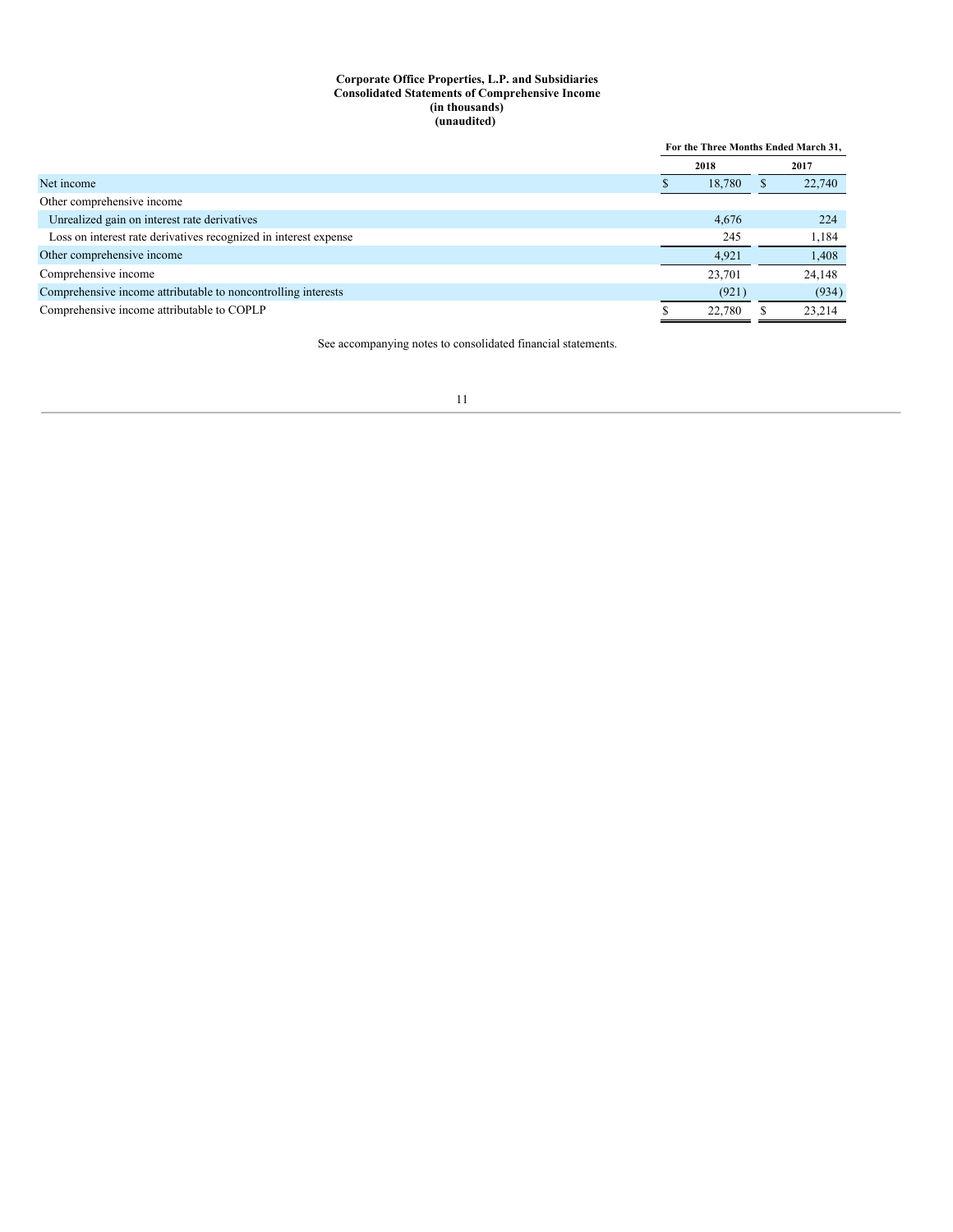#### **Corporate Office Properties, L.P. and Subsidiaries Consolidated Statements of Equity (Dollars in thousands) (unaudited)**

<span id="page-13-0"></span>

|                                                                                                              | <b>Limited Partner</b><br><b>Preferred Units</b> |         |           | <b>General Partner</b><br><b>Preferred Units</b> |             | <b>Common Units</b> |              | Accumulated<br>Other<br>Comprehensive |              | Noncontrolling                      |                     |
|--------------------------------------------------------------------------------------------------------------|--------------------------------------------------|---------|-----------|--------------------------------------------------|-------------|---------------------|--------------|---------------------------------------|--------------|-------------------------------------|---------------------|
|                                                                                                              | Units                                            | Amount  | Units     | Amount                                           | Units       | Amount              |              | <b>Income (Loss)</b>                  |              | Interests in<br><b>Subsidiaries</b> | <b>Total Equity</b> |
| Balance at December 31, 2016                                                                                 | 352,000                                          | \$8,800 | 6,900,000 | \$172,500                                        | 102,089,042 | \$1,419,710         | $\mathbb{S}$ | (1, 854)                              | $\mathbb{S}$ | 13,621                              | \$1,612,777         |
| Issuance of common units resulting from<br>common shares issued under COPT at-the-<br>market program         |                                                  |         |           |                                                  | 546,782     | 18,222              |              |                                       |              |                                     | 18,222              |
| Share-based compensation (units net of<br>redemption)                                                        |                                                  |         |           |                                                  | 159,801     | 1,582               |              |                                       |              |                                     | 1,582               |
| Redemptions of vested equity awards                                                                          |                                                  |         |           |                                                  |             | (1,753)             |              |                                       |              |                                     | (1,753)             |
| Comprehensive income                                                                                         |                                                  | 165     |           | 3,180                                            |             | 18,461              |              | 1,408                                 |              | 367                                 | 23,581              |
| Distributions to owners of common and<br>preferred units                                                     |                                                  | (165)   |           | (3,180)                                          |             | (28, 280)           |              |                                       |              |                                     | (31,625)            |
| Distributions to noncontrolling interests in<br>subsidiaries                                                 |                                                  |         |           |                                                  |             |                     |              |                                       |              | (2,606)                             | (2,606)             |
| Adjustment to arrive at fair value of<br>redeemable noncontrolling interests                                 |                                                  |         |           |                                                  |             | (545)               |              |                                       |              |                                     | (545)               |
| Balance at March 31, 2017                                                                                    | 352,000                                          | \$8,800 | 6,900,000 | \$172,500                                        | 102,795,625 | \$1,427,397         | $\mathbb{S}$ | (446)                                 | $\mathbb{S}$ | 11,382                              | \$1,619,633         |
| Balance at December 31, 2017                                                                                 | 352,000                                          | \$8,800 |           | $\mathbb{S}$                                     | 104,543,177 | \$1,445,022         | $\mathbb{S}$ | 2,173                                 | $\mathbb{S}$ | 12,312                              | \$1,468,307         |
| Cumulative effect of accounting change for<br>adoption of hedge accounting guidance                          |                                                  |         |           |                                                  |             | (276)               |              | 276                                   |              |                                     |                     |
| Balance at December 31, 2017, as adjusted                                                                    | 352,000                                          | 8,800   |           |                                                  | 104,543,177 | 1,444,746           |              | 2,449                                 |              | 12,312                              | 1,468,307           |
| Issuance of common units resulting from<br>common shares issued under COPT forward<br>equity sale agreements |                                                  |         |           |                                                  | 677,000     | 19,976              |              |                                       |              |                                     | 19,976              |
| Share-based compensation (units net of<br>redemption)                                                        |                                                  |         |           |                                                  | 127,242     | 1,680               |              |                                       |              |                                     | 1,680               |
| Redemptions of vested equity awards                                                                          |                                                  |         |           |                                                  |             | (1, 327)            |              |                                       |              |                                     | (1,327)             |
| Comprehensive income                                                                                         |                                                  | 165     |           |                                                  |             | 17,694              |              | 4,921                                 |              | 283                                 | 23,063              |
| Distributions to owners of common and<br>preferred units                                                     |                                                  | (165)   |           |                                                  |             | (28,970)            |              |                                       |              |                                     | (29, 135)           |
| Distributions to noncontrolling interests in<br>subsidiaries                                                 |                                                  |         |           |                                                  |             |                     |              |                                       |              | (3)                                 | (3)                 |
| Adjustment to arrive at fair value of<br>redeemable noncontrolling interests                                 |                                                  |         |           |                                                  |             | (537)               |              |                                       |              |                                     | (537)               |
| Balance at March 31, 2018                                                                                    | 352,000                                          | \$8,800 |           | $\mathbb S$                                      | 105,347,419 | \$1,453,262         | $\mathbb{S}$ | 7,370                                 | $\mathbb{S}$ | 12,592                              | \$1,482,024         |

See accompanying notes to consolidated financial statements.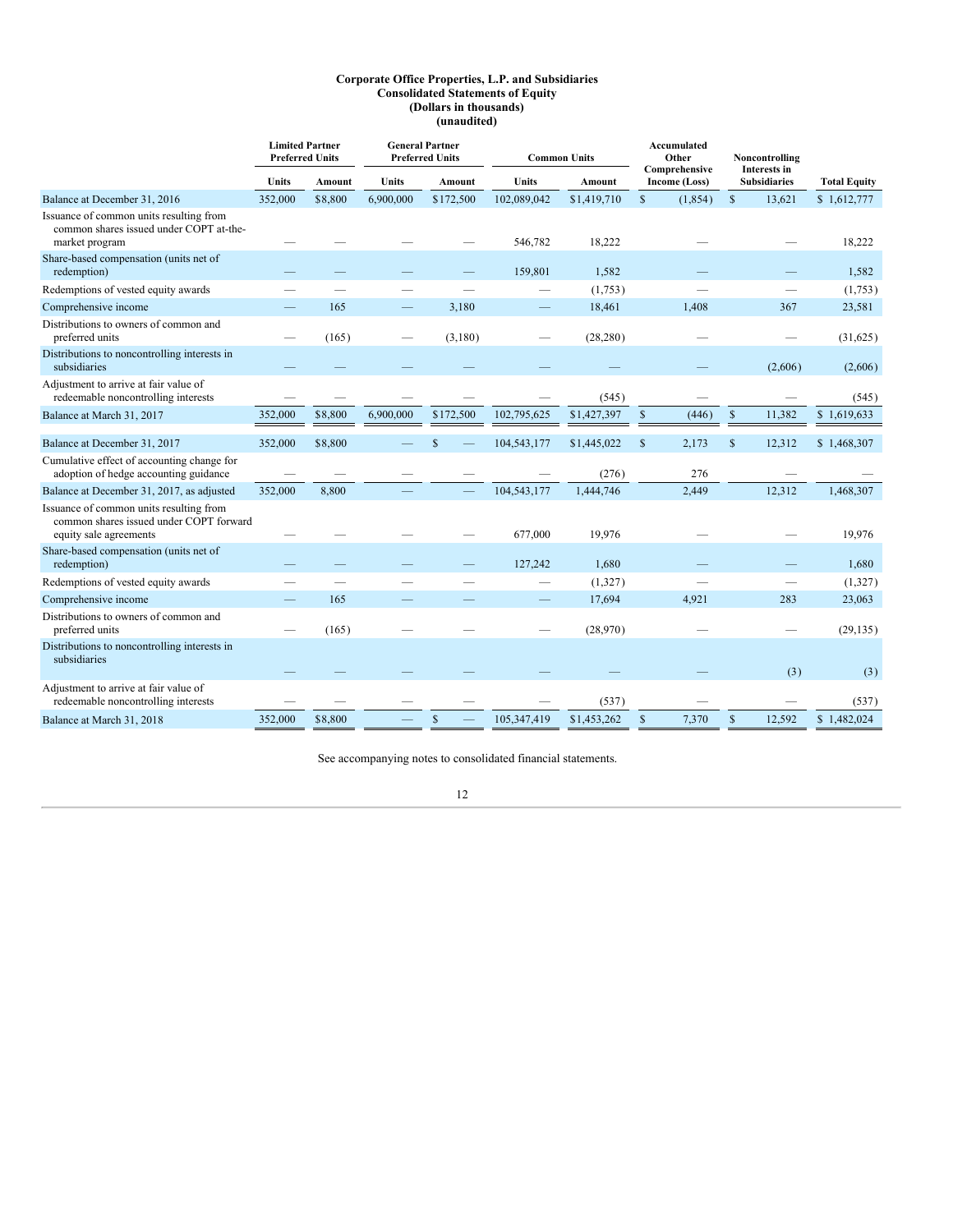#### **Corporate Office Properties, L.P. and Subsidiaries Consolidated Statements of Cash Flows (in thousands) (unaudited)**

<span id="page-14-0"></span>

|                                                                                  | For the Three Months Ended March 31, |    |           |  |
|----------------------------------------------------------------------------------|--------------------------------------|----|-----------|--|
|                                                                                  | 2018                                 |    | 2017      |  |
| Cash flows from operating activities                                             |                                      |    |           |  |
| Revenues from real estate operations received                                    | \$<br>135,027                        | S  | 132,985   |  |
| Construction contract and other service revenues received                        | 9,268                                |    | 23,527    |  |
| Property operating expenses paid                                                 | (43,212)                             |    | (40, 837) |  |
| Construction contract and other service expenses paid                            | (41, 128)                            |    | (14,790)  |  |
| General, administrative, leasing, business development and land carry costs paid | (10,900)                             |    | (14,275)  |  |
| Interest expense paid                                                            | (19,092)                             |    | (19, 549) |  |
| Lease incentives paid                                                            | (4,204)                              |    | (7, 729)  |  |
| Other                                                                            | 436                                  |    | 750       |  |
| Net cash provided by operating activities                                        | 26,195                               |    | 60,082    |  |
| Cash flows from investing activities                                             |                                      |    |           |  |
| Construction, development and redevelopment                                      | (17, 540)                            |    | (35,795)  |  |
| Tenant improvements on operating properties                                      | (9,077)                              |    | (6,916)   |  |
| Other capital improvements on operating properties                               | (5,198)                              |    | (5,203)   |  |
| Proceeds from dispositions of properties                                         |                                      |    | 52,596    |  |
| Leasing costs paid                                                               | (2,015)                              |    | (2,042)   |  |
| Other                                                                            | (974)                                |    | (630)     |  |
| Net cash (used in) provided by investing activities                              | (34, 804)                            |    | 2,010     |  |
| <b>Cash flows from financing activities</b>                                      |                                      |    |           |  |
| Proceeds from debt                                                               |                                      |    |           |  |
| <b>Revolving Credit Facility</b>                                                 | 82,000                               |    |           |  |
| Repayments of debt                                                               |                                      |    |           |  |
| <b>Revolving Credit Facility</b>                                                 | (55,000)                             |    |           |  |
| Scheduled principal amortization                                                 | (1,052)                              |    | (1,008)   |  |
| Payments on capital lease obligation                                             | (4,202)                              |    |           |  |
| Net proceeds from issuance of common units                                       | 19,989                               |    | 18,237    |  |
| Redemption of preferred units                                                    |                                      |    | (26, 583) |  |
| Common unit distributions paid                                                   | (28, 749)                            |    | (28,091)  |  |
| Preferred unit distributions paid                                                | (165)                                |    | (3,746)   |  |
| Redemption of vested equity awards                                               | (1,327)                              |    | (1,753)   |  |
| Other                                                                            | (5,183)                              |    | (3,009)   |  |
| Net cash provided by (used in) financing activities                              | 6,311                                |    | (45, 953) |  |
| Net (decrease) increase in cash and cash equivalents and restricted cash         | (2,298)                              |    | 16,139    |  |
| Cash and cash equivalents and restricted cash                                    |                                      |    |           |  |
| Beginning of period                                                              | 14,831                               |    | 212,619   |  |
| End of period                                                                    | \$<br>12,533                         | \$ | 228,758   |  |
|                                                                                  |                                      |    |           |  |

See accompanying notes to consolidated financial statements.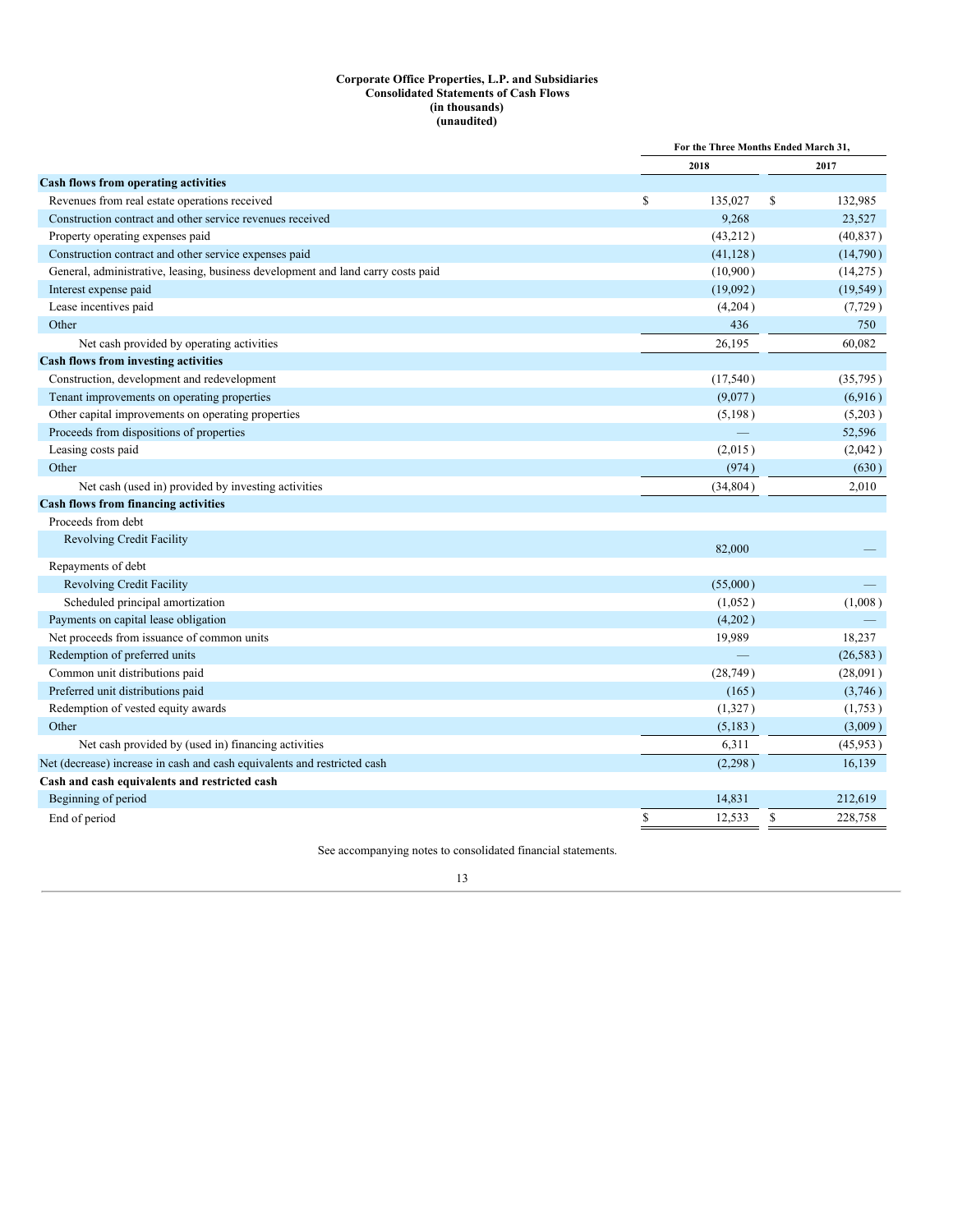### **Corporate Office Properties, L.P. and Subsidiaries Consolidated Statements of Cash Flows (Continued) (in thousands) (unaudited)**

|                                                                                                                                      | For the Three Months Ended March 31, |                |               |          |
|--------------------------------------------------------------------------------------------------------------------------------------|--------------------------------------|----------------|---------------|----------|
|                                                                                                                                      |                                      | 2018           |               | 2017     |
| Reconciliation of net income to net cash provided by operating activities:                                                           |                                      |                |               |          |
| Net income                                                                                                                           | <sup>\$</sup>                        | 18,780         | S             | 22,740   |
| Adjustments to reconcile net income to net cash provided by operating activities:                                                    |                                      |                |               |          |
| Depreciation and amortization                                                                                                        |                                      | 34,035         |               | 33,570   |
| Amortization of deferred financing costs and net debt discounts                                                                      |                                      | 822            |               | 1,348    |
| Increase in deferred rent receivable                                                                                                 |                                      | (1,512)        |               | (191)    |
| Gain on sales of real estate                                                                                                         |                                      | $\overline{4}$ |               | (4,238)  |
| Share-based compensation                                                                                                             |                                      | 1,545          |               | 1,488    |
| Other                                                                                                                                |                                      | (907)          |               | (1, 447) |
| Operating changes in assets and liabilities:                                                                                         |                                      |                |               |          |
| Decrease in accounts receivable                                                                                                      |                                      | 7,877          |               | 5,007    |
| Decrease in prepaid expenses and other assets, net                                                                                   |                                      | 8,398          |               | 14,193   |
| Decrease in accounts payable, accrued expenses and other liabilities                                                                 |                                      | (43,768)       |               | (10,983) |
| Increase (decrease) in rents received in advance and security deposits                                                               |                                      | 921            |               | (1,405)  |
| Net cash provided by operating activities                                                                                            | $\mathbb{S}$                         | 26,195         | $\mathbb{S}$  | 60,082   |
| Reconciliation of cash and cash equivalents and restricted cash:                                                                     |                                      |                |               |          |
| Cash and cash equivalents at beginning of period                                                                                     | \$                                   | 12,261         | <sup>\$</sup> | 209,863  |
| Restricted cash at beginning of period                                                                                               |                                      | 2,570          |               | 2,756    |
| Cash and cash equivalents and restricted cash at beginning of period                                                                 | \$                                   | 14,831         | $\mathbb{S}$  | 212,619  |
|                                                                                                                                      |                                      |                |               |          |
| Cash and cash equivalents at end of period                                                                                           | \$                                   | 8,888          | $\mathbf S$   | 226,470  |
| Restricted cash at end of period                                                                                                     |                                      | 3,645          |               | 2,288    |
| Cash and cash equivalents and restricted cash at end of period                                                                       | \$                                   | 12,533         | $\mathbb{S}$  | 228,758  |
| Supplemental schedule of non-cash investing and financing activities:                                                                |                                      |                |               |          |
| Increase (decrease) in accrued capital improvements, leasing and other investing activity costs                                      | \$                                   | 12,232         | $\mathbb{S}$  | (6,661)  |
| Increase in fair value of derivatives applied to accumulated other comprehensive income and noncontrolling interests                 | \$                                   | 4,887          | \$            | 1,408    |
| Distributions payable                                                                                                                | $\mathbb{S}$                         | 29,146         | \$            | 31,131   |
| Increase in redeemable noncontrolling interests and decrease in equity to carry redeemable noncontrolling interests at fair<br>value | \$                                   | 537            | S             | 545      |

See accompanying notes to consolidated financial statements.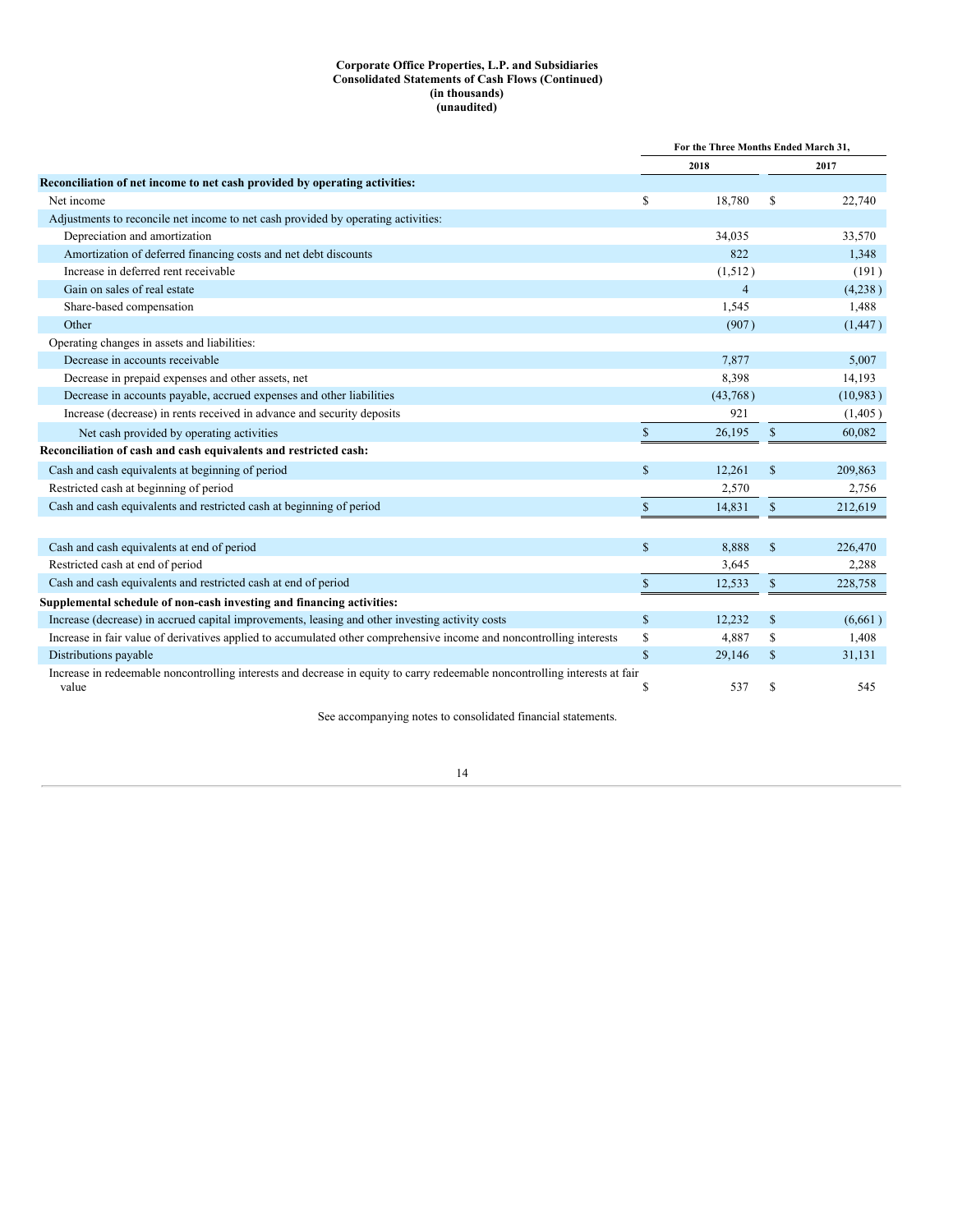#### **Corporate Office Properties Trust and Subsidiaries and Corporate Office Properties, L.P. and Subsidiaries Notes to Consolidated Financial Statements (unaudited)**

### <span id="page-16-0"></span>**1. Organization**

Corporate Office Properties Trust ("COPT") and subsidiaries (collectively, the "Company") is a fully-integrated and self-managed real estate investment trust ("REIT"). Corporate Office Properties, L.P. ("COPLP") and subsidiaries (collectively, the "Operating Partnership") is the entity through which COPT, the sole general partner of COPLP, conducts almost all of its operations and owns almost all of its assets. Unless otherwise expressly stated or the context otherwise requires, "we", "us" and "our" as used herein refer to each of the Company and the Operating Partnership. We own, manage, lease, develop and selectively acquire office and data center properties. The majority of our portfolio is in locations that support the United States Government and its contractors, most of whom are engaged in national security, defense and information technology ("IT") related activities servicing what we believe are growing, durable, priority missions ("Defense/IT Locations"). We also own a portfolio of office properties located in select urban/urban-like submarkets in the Greater Washington, DC/Baltimore region

with durable Class-A office fundamentals and characteristics ("Regional Office"). As of March 31, 2018, our properties included the following:

- 159 properties totaling 17.6 million square feet comprised of 144 office properties and 15 single-tenant data center shell properties ("data center shells"). We owned six of these data center shells through an unconsolidated real estate joint venture;
- a wholesale data center with a critical load of 19.25 megawatts;
- seven properties under construction or redevelopment (four office properties and three data center shells) that we estimate will total approximately619,000 square feet upon completion, including one partially-operational property; and
- approximately 1,000 acres of land controlled for future development that we believe could be developed into approximately13.0 million square feet and 150 acres of other land.

COPLP owns real estate directly and through subsidiary partnerships and limited liability companies ("LLCs"). In addition to owning real estate, COPLP also owns subsidiaries that provide real estate services such as property management and construction and development services primarily for our properties but also for third parties. Some of these services are performed by a taxable REIT subsidiary ("TRS").

Equity interests in COPLP are in the form of common and preferred units. As of March 31, 2018, COPT owned 97.0% of the outstanding COPLP common units ("common units"); the remaining common units and all of the outstanding COPLP preferred units ("preferred units") were owned by third parties. Common units not owned by COPT carry certain redemption rights. The number of common units owned by COPT is equivalent to the number of outstanding common shares of beneficial interest ("common shares") of COPT, and the entitlement of all common units to quarterly distributions and payments in liquidation is substantially the same as those of COPT common shareholders. Similarly, in the case of any series of preferred units held by COPT, there is a series of preferred shares of beneficial interest ("preferred shares") in COPT that is equivalent in number and carries substantially the same terms as such series of COPLP preferred units. COPT's common shares are publicly traded on the New York Stock Exchange ("NYSE") under the ticker symbol "OFC".

Because COPLP is managed by COPT, and COPT conducts substantially all of its operations through COPLP, we refer to COPT's executive officers as COPLP's executive officers; similarly, although COPLP does not have a board of trustees, we refer to COPT's Board of Trustees as COPLP's Board of Trustees.

### **2. Summary of Significant Accounting Policies**

#### **Basis of Presentation**

The COPT consolidated financial statements include the accounts of COPT, the Operating Partnership, their subsidiaries and other entities in which COPT has a majority voting interest and control. The COPLP consolidated financial statements include the accounts of COPLP, its subsidiaries and other entities in which COPLP has a majority voting interest and control. We also consolidate certain entities when control of such entities can be achieved through means other than voting rights ("variable interest entities" or "VIEs") if we are deemed to be the primary beneficiary of such entities. We eliminate all intercompany balances and transactions in consolidation.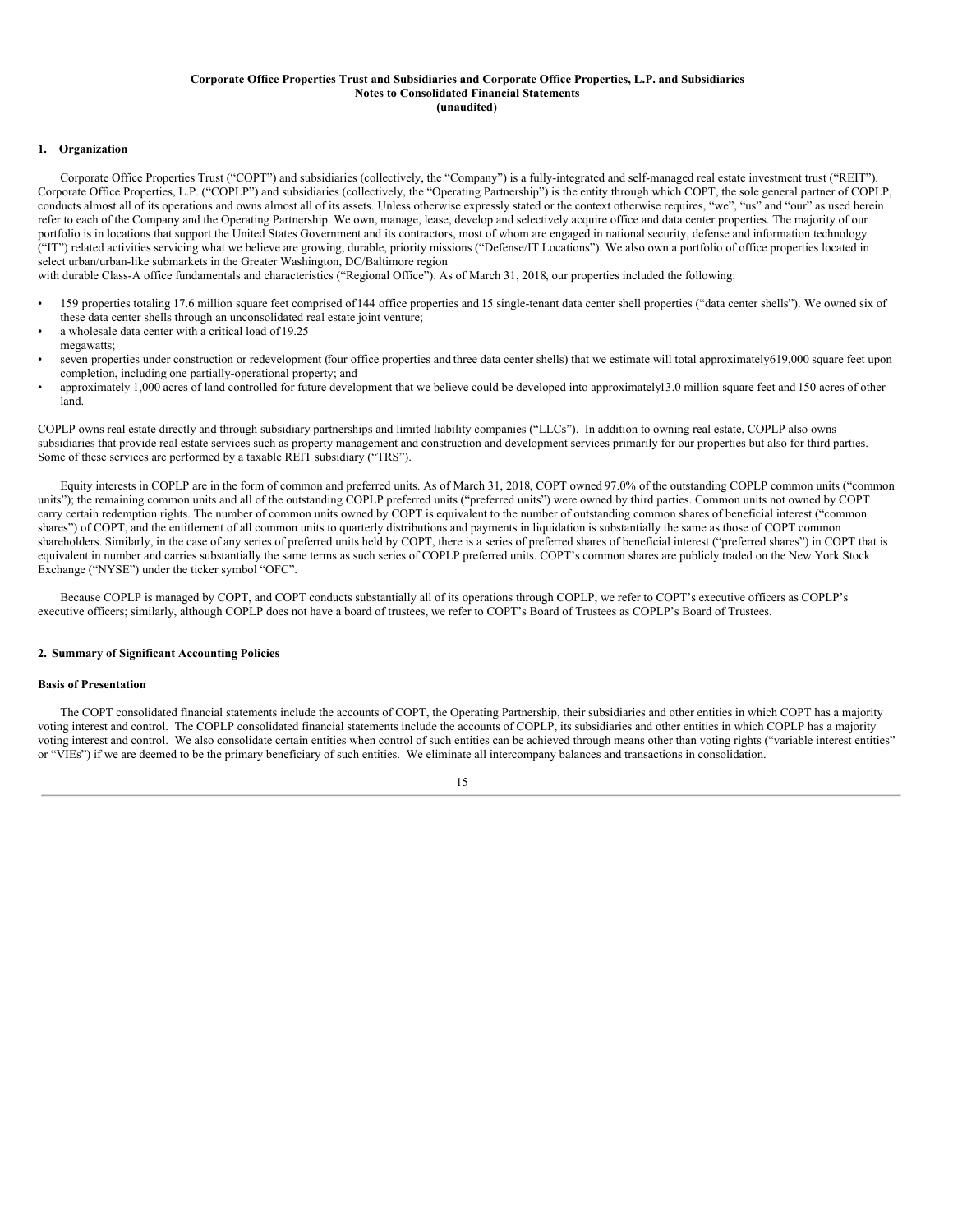We use the equity method of accounting when we own an interest in an entity and can exert significant influence over but cannot control the entity's operations. We discontinue equity method accounting if our investment in an entity (and net advances) is reduced to zero unless we have guaranteed obligations of the entity or are otherwise committed to provide further financial support for the entity.

We use the cost method of accounting when we own an interest in an entity and cannot exert significant influence over its operations.

These interim financial statements should be read together with the consolidated financial statements and notes thereto as of and for the year endedDecember 31, 2017 included in our 2017 Annual Report on Form 10-K. The unaudited consolidated financial statements include all adjustments that are necessary, in the opinion of management, to fairly state our financial position and results of operations. All adjustments are of a normal recurring nature. The consolidated financial statements have been prepared using the accounting policies described in our 2017 Annual Report on Form 10-K as updated for our adoption of recent accounting pronouncements discussed below.

## **Reclassification**

We reclassified certain amounts from prior periods to conform to the current period presentation of our consolidated financial statements with no effect on previously reported net income or equity, including restricted cash and marketable securities that were reclassified to the line entitled "prepaid expenses and other assets, net" on our consolidated balance sheets after having been reported on a separate line in our previous Quarterly Reports on Form 10-Q and Annual Reports on Form 10-K.

## **Recent Accounting Pronouncements**

We adopted guidance issued by the Financial Accounting Standards Board ("FASB") effective January 1, 2018 regarding the recognition of revenue from contracts with customers ("Topic 606"). Under this guidance, an entity recognizes revenue to depict the transfer of goods or services to customers in an amount that reflects the consideration to which the entity expects to be entitled in exchange for those goods or services. This guidance also requires improved disclosures regarding the nature, amount, timing and uncertainty of revenue and cash flows arising from contracts with customers. We determined that Topic 606 is applicable to our construction contract and other service revenues, which includes predominantly construction and design projects performed primarily for tenants of our properties. We used the modified retrospective method for contracts that were not completed as of January 1, 2018. Under this method, the cumulative effect of initially applying the guidance is recognized as an adjustment to the opening balance of retained earnings as of the date of initial application. Our adoption of Topic 606 effective January 1, 2018 did not affect our consolidated financial statements other than additional disclosure provided in accordance with the guidance. We did not elect to use any of the practical expedients provided for under the guidance. As discussed further below, once the new guidance setting forth principles for the recognition, measurement, presentation and disclosure of leases goes into effect on January 1, 2019, Topic 606 may apply to executory costs and other components of revenue due under leases that are deemed to be non-lease components (such as common area maintenance and provision of utilities).

We adopted guidance issued by the FASB effective January 1, 2018 that requires entities to measure equity investments at fair value through net income, except for those that result in consolidation or are accounted for under the equity method of accounting. For equity investments without readily determinable fair values, the guidance permits the application of a measurement alternative using the cost of the investment, less any impairments, plus or minus changes resulting from observable price changes for an identical or similar investment of the same issuer. Our adoption of this guidance had no effect on our consolidated financial statements.

We adopted guidance issued by the FASB retrospectively effective January 1, 2018 that clarifies how entities should classify certain cash receipts and cash payments on the statement of cash flows with the objective of reducing the existing diversity in practice related to eight specific cash flow issues. The areas addressed in the new guidance relate to debt prepayment costs, settlement of zero-coupon debt instruments, contingent consideration payments made after a business combination, proceeds from the settlement of insurance claims, proceeds from the settlement of corporate-owned and bank-owned life insurance policies, distributions received from equity method investments, beneficial interest in securitization transactions and separately identifiable cash flows and application of the predominance principle. Our adoption of this guidance had no effect on our consolidated financial statements.

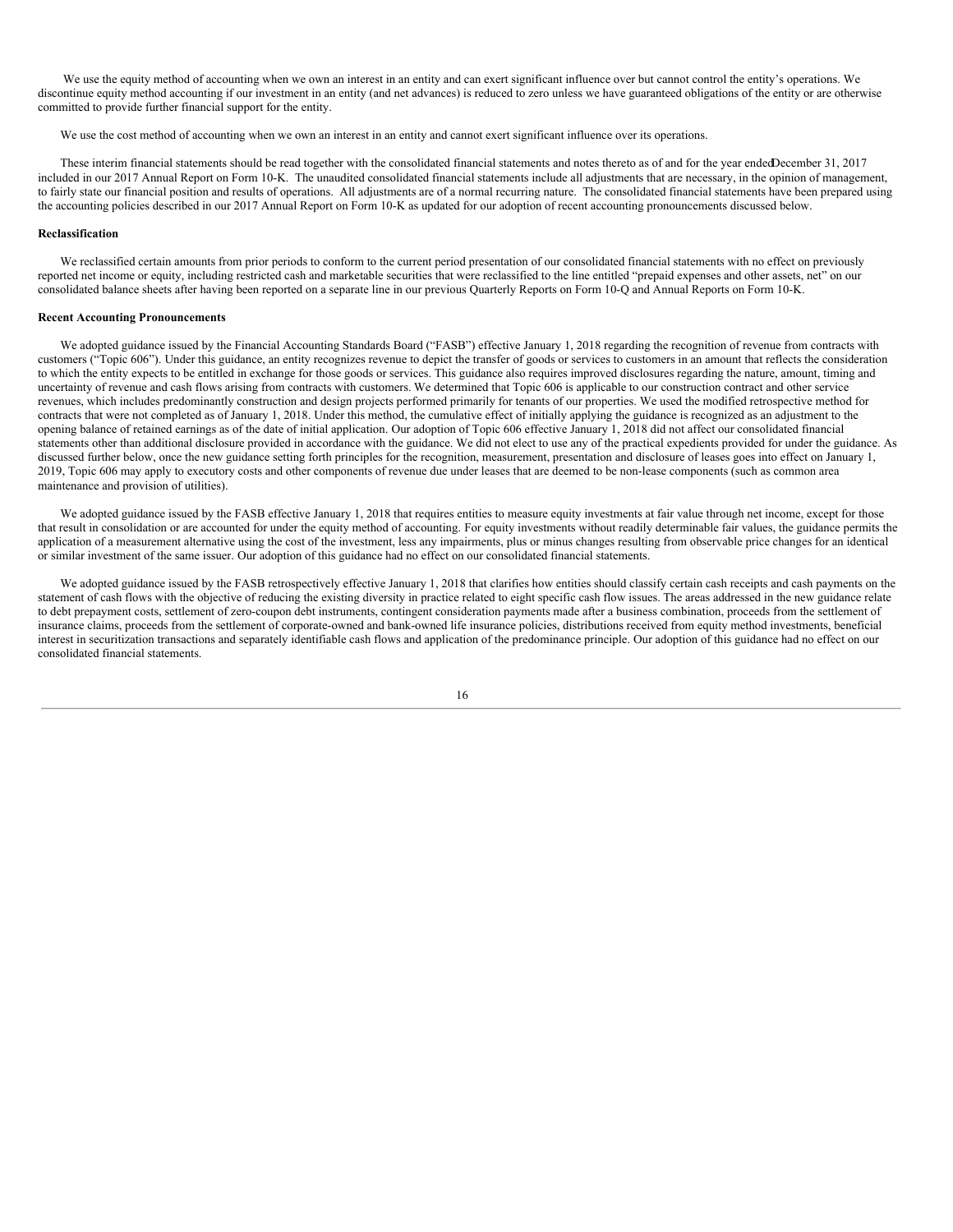We adopted guidance issued by the FASB retrospectively effective January 1, 2018 that requires the statement of cash flows to explain the change during the period in the total of cash, cash equivalents and amounts described as restricted cash or restricted cash equivalents. Under the new guidance, amounts described as restricted cash and restricted cash equivalents will be included with cash and cash equivalents when reconciling the beginning of period and end of period total amounts shown on the statement of cash flows. As a result of our adoption of this guidance, the change in restricted cash is no longer reported as either operating or investing activities on our statements of cash flows. Our restricted cash primarily consists of cash escrowed under mortgage debt for capital improvements and real estate taxes and certain tenant security deposits. Our adoption of this guidance had the following effects on our consolidated statements of cash flows for the three months ended March 31, 2017 (in thousands):

|                                                                   | <b>As Previously</b> |          |  |                           | As       |
|-------------------------------------------------------------------|----------------------|----------|--|---------------------------|----------|
|                                                                   |                      | Reported |  | <b>Impact of Adoption</b> | Adjusted |
| Net cash provided by operating activities                         | Ъ.                   | 60.637   |  | (555)                     | 60.082   |
| Net cash provided by investing activities                         |                      | 1.923    |  | 87                        | 2.010    |
| Net increase in cash and cash equivalents and restricted cash     |                      | 16.607   |  | (468)                     | 16,139   |
| Beginning of period cash and cash equivalents and restricted cash |                      | 209,863  |  | 2.756                     | 212.619  |
| End of period cash and cash equivalents and restricted cash       |                      | 226,470  |  | 2.288                     | 228,758  |

We adopted guidance issued by the FASB that clarifies the scope of provisions and accounting for nonfinancial asset derecognition, including partial sales of real estate assets, effective January 1, 2018 using the full retrospective method. The new guidance requires recognition of a sale of real estate and resulting gain or loss when control transfers and the buyer has the ability to direct use of, or obtain substantially all of the remaining benefit from, the asset (which generally will occur on the closing date); the factor of continuing involvement is no longer a specific consideration for the timing of recognition. The new guidance eliminates the need to consider adequacy of buyer investment, which was replaced by additional judgments regarding collectability and intent and/or ability to pay. The new guidance also requires an entity to derecognize nonfinancial assets and in-substance nonfinancial assets once it transfers control of such assets. When an entity transfers its controlling interest in a nonfinancial asset but retains a noncontrolling ownership interest, the entity is required to measure any non-controlling interest it receives or retains at fair value and recognize a full gain or loss on the transaction; as a result, sales and partial sales of real estate assets are now subject to the same derecognition model as all other nonfinancial assets. We had a transaction in July 2016 accounted for as a partial sale under the previous guidance that meets the criteria for immediate full gain recognition under the new guidance; as a result, we retrospectively recognized an additional \$18 million in income in 2016 that was being amortized into income in subsequent periods under the previous guidance. The recognition pattern for our other sales of real estate were not changed by this new guidance. The full retrospective method requires adjustment of each reporting period presented at the time of adoption.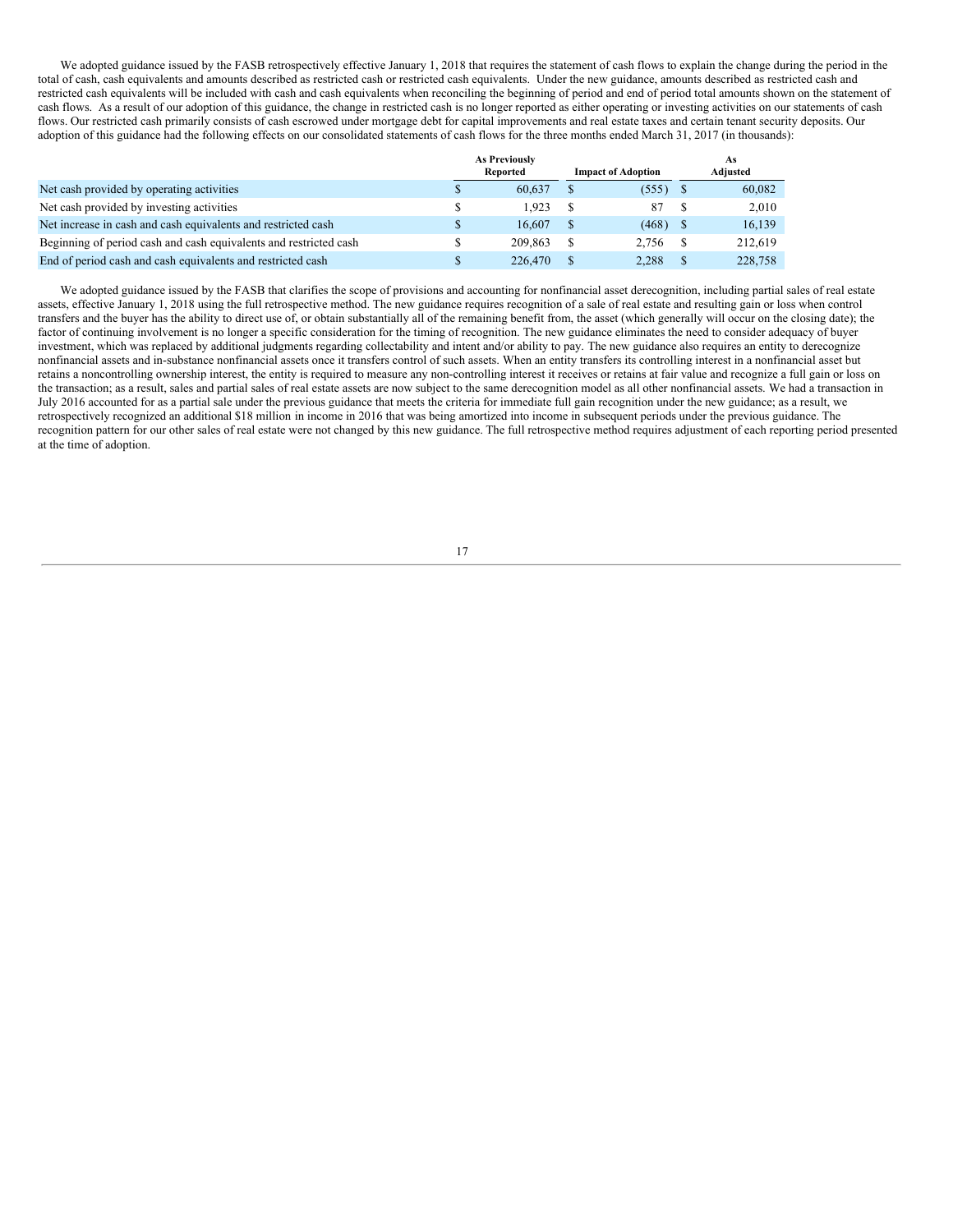The tables below set forth the impact of the adoption of this guidance for amounts previously reported on the consolidated financial statements of COPT and subsidiaries (in thousands):

|                                                           |                              | As of December 31, 2017 |                |                              | As of March 31, 2017  |                |                              | As of December 31, 2016 |                |  |  |
|-----------------------------------------------------------|------------------------------|-------------------------|----------------|------------------------------|-----------------------|----------------|------------------------------|-------------------------|----------------|--|--|
| <b>Consolidated Balance Sheets</b>                        | As<br>Previously<br>Reported | Impact of<br>Adoption   | As<br>Adiusted | As<br>Previously<br>Reported | Impact of<br>Adoption | As<br>Adjusted | As<br>Previously<br>Reported | Impact of<br>Adoption   | As<br>Adjusted |  |  |
| Investment in unconsolidated real estate joint<br>venture | \$25.066                     | \$16.721                | 41.787<br>S.   | 25.417<br>S.                 | \$17.765              | 43.182         | 25.548                       | \$18.113                | \$43,661       |  |  |
| Cumulative distributions in excess of net<br>mcome        | $$$ $(818, 190)$             | 16.105<br>S.            | $$$ (802,085)  | \$(774,445)                  | 17.115                | \$(757,330)    | \$(765,276)                  | \$17.451                | \$(747,825)    |  |  |
| Noncontrolling interests in subsidiaries                  | \$65,549                     | 616                     | 66.165         | 66,820                       | 650                   | 67,470         | 71,605<br>S.                 | 662                     | \$72,267       |  |  |

|                                                                             | For the Three Months Ended March 31, 2017 |                                  |      |                              |     |                |  |
|-----------------------------------------------------------------------------|-------------------------------------------|----------------------------------|------|------------------------------|-----|----------------|--|
| Consolidated Statements of Operations and Comprehensive Income              |                                           | <b>As Previously</b><br>Reported |      | Impact of<br><b>Adoption</b> |     | As<br>Adjusted |  |
| Equity in income of unconsolidated entities                                 | S                                         | 725                              | - S  | $(348)$ \$                   |     | 377            |  |
| Income before gain on sales of real estate                                  | \$                                        | 18,850                           | S    | $(348)$ \$                   |     | 18,502         |  |
| Net income                                                                  | \$                                        | 23,088                           | - \$ | $(348)$ \$                   |     | 22,740         |  |
| Net income attributable to noncontrolling interests - Common units in COPLP | \$                                        | $(634)$ \$                       |      | 12                           | - S | (622)          |  |
| Net income attributable to COPT                                             | \$                                        | 21,355                           | - \$ | $(336)$ \$                   |     | 21,019         |  |
| Net income attributable to COPT common shareholders                         | \$                                        | 18,175                           | - S  | $(336)$ \$                   |     | 17,839         |  |
| Comprehensive income                                                        | \$                                        | 24.496                           | - \$ | $(348)$ \$                   |     | 24,148         |  |
| Comprehensive income attributable to COPT                                   | S                                         | 22.716                           |      | $(336)$ \$                   |     | 22,380         |  |

The tables below set forth the impact of the adoption of this guidance for amounts previously reported on the consolidated financial statements of COPLP and subsidiaries (in thousands):

|                                                        |                              | As of December 31, 2017 |                | As of March 31, 2017         |                       |                        | As of December 31, 2016          |                              |                |  |
|--------------------------------------------------------|------------------------------|-------------------------|----------------|------------------------------|-----------------------|------------------------|----------------------------------|------------------------------|----------------|--|
| <b>Consolidated Balance Sheets</b>                     | As<br>Previously<br>Reported | Impact of<br>Adoption   | As<br>Adiusted | As<br>Previously<br>Reported | Impact of<br>Adoption | As<br>Adiusted         | <b>As Previously</b><br>Reported | Impact of<br><b>Adoption</b> | As<br>Adjusted |  |
| Investment in unconsolid, real estate<br>joint venture | 25.066                       | \$16.721                | 41.787         | 25.417<br>S.                 | \$17,765              | 43.182<br><sup>S</sup> | 25.548                           | \$18.113                     | 43.661         |  |
| Common units                                           | \$1,428,301                  | \$16.721                | \$1,445,022    | \$1,409,632                  | \$17,765              | \$1,427,397            | \$1,401,597                      | \$18.113                     | \$1.419.710    |  |

|                                                                | For the Three Months Ended March 31, 2017 |        |      |                              |                |        |  |
|----------------------------------------------------------------|-------------------------------------------|--------|------|------------------------------|----------------|--------|--|
| Consolidated Statements of Operations and Comprehensive Income | <b>As Previously</b><br><b>Reported</b>   |        |      | Impact of<br><b>Adoption</b> | As<br>Adjusted |        |  |
| Equity in income of unconsolidated entities                    | \$                                        | 725    | - \$ | $(348)$ \$                   |                | 377    |  |
| Income before gain on sales of real estate                     | \$                                        | 18,850 | - S  | $(348)$ \$                   |                | 18,502 |  |
| Net income                                                     | \$                                        | 23,088 | - \$ | $(348)$ \$                   |                | 22,740 |  |
| Net income attributable to COPLP                               | \$                                        | 22.154 | - S  | $(348)$ \$                   |                | 21,806 |  |
| Net income attributable to COPLP common unitholders            | \$                                        | 18,809 | - \$ | $(348)$ \$                   |                | 18,461 |  |
| Comprehensive income                                           | \$                                        | 24.496 | - \$ | $(348)$ \$                   |                | 24,148 |  |
| Comprehensive income attributable to COPLP                     | \$                                        | 23.562 |      | $(348)$ \$                   |                | 23.214 |  |

Adoption of this guidance had no impact to cash provided by or used in operating, financing or investing activities on our consolidated statements of cash flows for the three months ended March 31, 2017.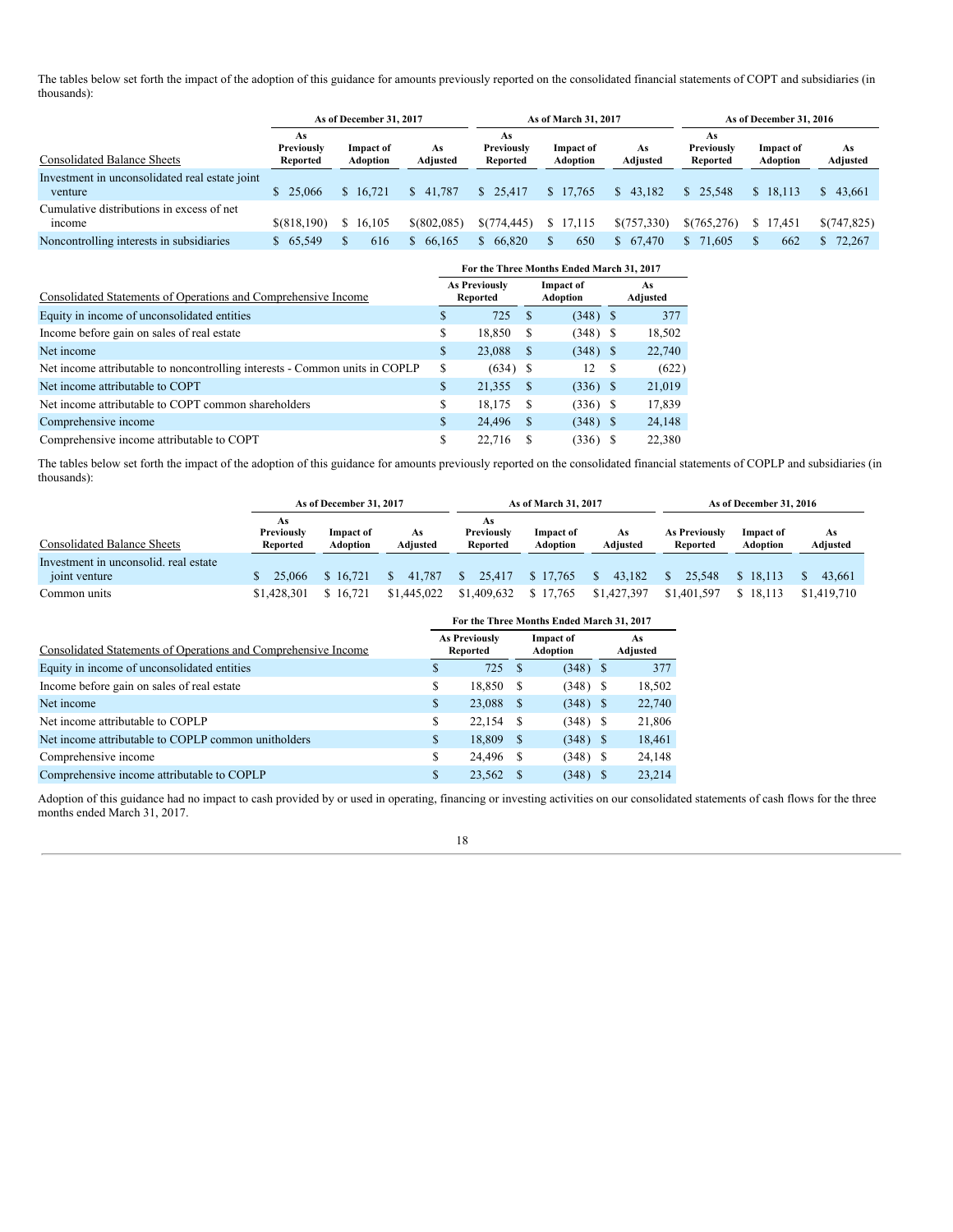We early adopted guidance issued by the FASB effective January 1, 2018 that makes targeted improvements to hedge accounting. This new guidance simplifies the application of hedge accounting and better aligns financial reporting for hedging activities with companies' economic objectives in undertaking those activities. Under the new guidance, all changes in the fair value of highly effective cash flow hedges will be recorded in other comprehensive income instead of income. The new guidance also eases the administrative burden of hedge documentation requirements and assessing hedge effectiveness. We adopted this guidance using the modified retrospective transition method under which we eliminated \$276,000 in previously-recorded cumulative hedge ineffectiveness as of January 1, 2018 by means of a cumulative-effect adjustment to our beginning balance of accumulated other comprehensive income ("AOCI"), with a corresponding adjustment to the beginning balance of: cumulative distributions in excess of net income for COPT and subsidiaries; and common units for COPLP and subsidiaries.

In February 2016, the FASB issued guidance that sets forth principles for the recognition, measurement, presentation and disclosure of leases. This guidance requires lessees to apply a dual approach, classifying leases as either finance or operating leases based on the principle of whether or not the lease is effectively a financed purchase of the leased asset by the lessee. The resulting classification determines whether the lease expense is recognized based on an effective interest method or straight-line basis over the term of the lease. A lessee is also required to record a right-of-use asset and a lease liability for all leases with a term of greater than 12 months regardless of their classification. Leases with a term of 12 months or less will be accounted for similar to existing guidance for operating leases. The guidance requires lessors of real estate to account for leases using an approach that is substantially equivalent to existing guidance for sales-type leases, direct financing leases and operating leases. This guidance is effective for reporting periods beginning January 1, 2019 using a modified retrospective transition approach at the time of adoption. Early adoption is also permitted for this guidance. In addition, the guidance permits lessees and lessors to elect to apply a package of practical expedients that allow them not to reassess upon adoption: the lease classification for any expired or existing leases; their deferred recognition of incremental direct costs of leasing for any expired or existing leases; and whether any expired or existing contracts are, or contain, leases. While we are still completing our assessment of the impact of this guidance, below is a summary of the anticipated primary effects of this guidance on our accounting and reporting.

- Real estate leases in which we are the
- lessor:
	- Balance sheet reporting: We believe that we will apply an approach under the new guidance that is similar to the current accounting for operating leases, in which we will continue to recognize the underlying leased asset as property on our balance sheet.
	- Deferral of non-incremental lease costs: Under the new lease guidance, we will no longer be able to defer the recognition of non-incremental costs in connection with new or extended tenant leases (refer to amounts reported in our 2017 Annual Report on Form 10-K for amounts deferred in 2017, 2016 and 2015). Upon adoption of the new guidance, we would expense previously deferred non-incremental lease costs for existing leases unless we elect the package of practical expedients, in which case such costs would remain deferred and amortized over the remaining lease terms.
	- Lease revenue reporting: Under the issued and approved guidance, we believed that the new revenue standard would apply to executory costs and other components of revenue deemed to be non-lease components (such as common area maintenance and provision of utilities), in which case we would need: to separate the lease components of revenue due under leases from the non-lease components; and recognize revenue on the non-lease components as the related services are delivered, which could result in a change to our revenue recognition pattern. However, in March 2018, the FASB tentatively approved a practical expedient to provide lessors with an option to not separate lease components of revenue from non-lease components if: the timing and pattern of transfer of these components is the same as the related lease; and the lease would continue to be classified as an operating lease;
- Leases in which we are the
	- lessee:
		- Our most significant leases as lessee are ground leases; as ofMarch 31, 2018, our future minimum rental payments under these leases totaled \$89.7 million, with various expiration dates extending to the year 2100. While we are still in the process of evaluating these leases under the new guidance, we believe that we will be required to recognize right-of-use assets and lease liabilities for the present value of these minimum lease payments. We also believe that these types of leases most likely would be classified as finance leases under the new guidance, which would result in the interest component of each lease payment being recorded as interest expense and the right-of-use asset being amortized into expense using the straight-line method over the life of the lease; however, we expect to elect to apply the package of practical expedients under which we would continue to account for our existing ground leases as operating leases upon adoption of the guidance.

In June 2016, the FASB issued guidance that changes how entities measure credit losses for most financial assets and certain other instruments that are not measured at fair value through net income. The guidance replaces the current incurred loss model with an expected loss approach, resulting in a more timely recognition of such losses. The guidance will apply to most financial assets measured at amortized cost and certain other instruments, including trade and other receivables, loans,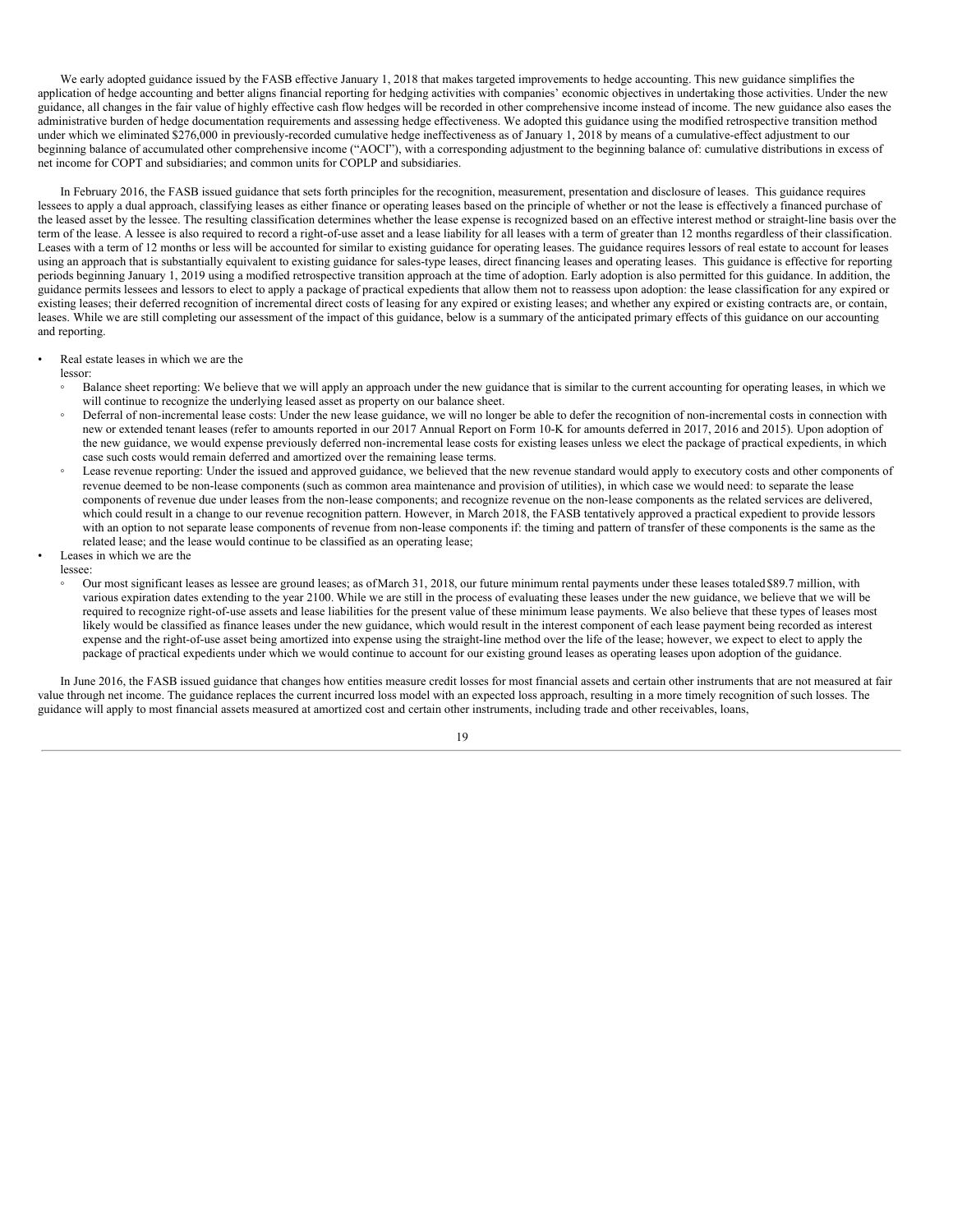held-to-maturity debt securities, net investments in leases, and off-balance-sheet credit exposures (e.g. loan commitments). Under the new guidance, an entity will recognize its estimate of expected credit losses as an allowance, as the guidance requires that financial assets be measured on an amortized cost basis and to be presented at the net amount expected to be collected. The guidance is effective for us beginning January 1, 2020, with early adoption permitted after December 2018. We are currently assessing the financial impact of this guidance on our consolidated financial statements.

#### **3. Revenue Recognition on Construction Contract and Other Service Revenues**

We enter into construction contracts to complete various design and construction services primarily for our United States Government tenants. The revenues and expenses from these services consist primarily of subcontracted costs that are reimbursed to us by our customers along with a fee. These services are an ancillary component of our overall operations, with small operating margins relative to the revenue. We review each contract to determine the performance obligations and allocate the transaction price. We recognize revenue under these contracts as services are performed in an amount that reflects the consideration we expect to receive in exchange for those services. Our performance obligations are satisfied over time as work progresses. Revenue recognition is determined using the input method based on costs incurred as of point in time relative to the total estimated costs at completion to measure progress toward satisfying our performance obligations. We believe incurred costs of work performed best depicts the transfer of control of the services being transferred to the customer.

In determining whether the performance obligations of each construction contract should be accounted for separately versus together, we consider numerous factors that may require significant judgment, including: whether the components contracted are substantially the same with the same pattern of transfer; whether the customer could contract with another party to perform construction based on our design project; and whether the customer can elect not to move forward after the design phase of the contract. Most of our contracts have a single performance obligation as the promise to transfer the services is not separately identifiable from other obligations in the contracts and, therefore, are not distinct. Some contracts have multiple performance obligations, most commonly due to having distinct project phases for design and construction for which our customer is making decisions and managing separately. In these cases, we allocate the transaction price between these performance obligations based on the amounts separately set forth in the contracts for such obligations. Contract modifications, such as change orders, are routine for our construction contracts and are generally determined to be additions to the existing performance obligations because they would have been part of the initial performance obligations if they were identified at the initial contract date.

We have three main types of compensation arrangements for our construction contracts: guaranteed maximum price ("GMP"); firm fixed price ("FFP"); and cost-plus fee.

- GMP contracts provide for revenue equal to costs incurred plus a fee equal to a percentage of such costs, up to a maximum contract amount. We generally enter into GMP contracts for projects that are significant in nature based on the size of the project and total fees, and for which the full scope of the project has not been determined as of the contract date. GMP contracts are lower risk to us than FFP contracts since the costs and revenue move proportionately to one another;
- FFP contracts provide for revenue equal to a fixed fee. These contracts are typically lower in value and scope relative to GMP contracts, and are generally entered into when the scope of the project is well defined. Typically, we assume more risk with FFP contracts than GMP contracts since the revenue is fixed and we could realize losses or less than expected profits if we incur more costs than originally estimated. However, these types of contracts offer the opportunity for additional profits when we complete the work for less than originally estimated. Determining the estimated total costs for contracts under an FFP compensation arrangement may require significant judgment and has a direct effect on our revenue recognition pattern;
- Cost-plus fee contracts provide for revenue equal to costs incurred plus a fee equal to a percentage of such costs but, unlike GMP contracts, do not have a maximum contract amount. We do not frequently enter into cost-plus fee contracts. Similar to GMP contracts, cost-plus fee contracts are low risk to us since the costs and revenue move proportionately to one another.

Construction contract cost estimates are based on various assumptions, such as performance of subcontractors and cost and availability of materials, to project the outcome of future events over the course of the project. We review and update these estimates regularly as a significant change could affect the profitability of our construction contracts. We recognize adjustments in estimated profit on contracts under the cumulative catch-up method as the modification does not create a new performance obligation. Under this method, the impact of the adjustment on profit recorded to date on a contract is recognized in the period the adjustment is identified. Revenue and profit in future periods are recognized using the adjusted estimate. If at any time the estimate of contract profitability indicates an anticipated loss on the contract, we recognize the total loss in the quarter it is identified.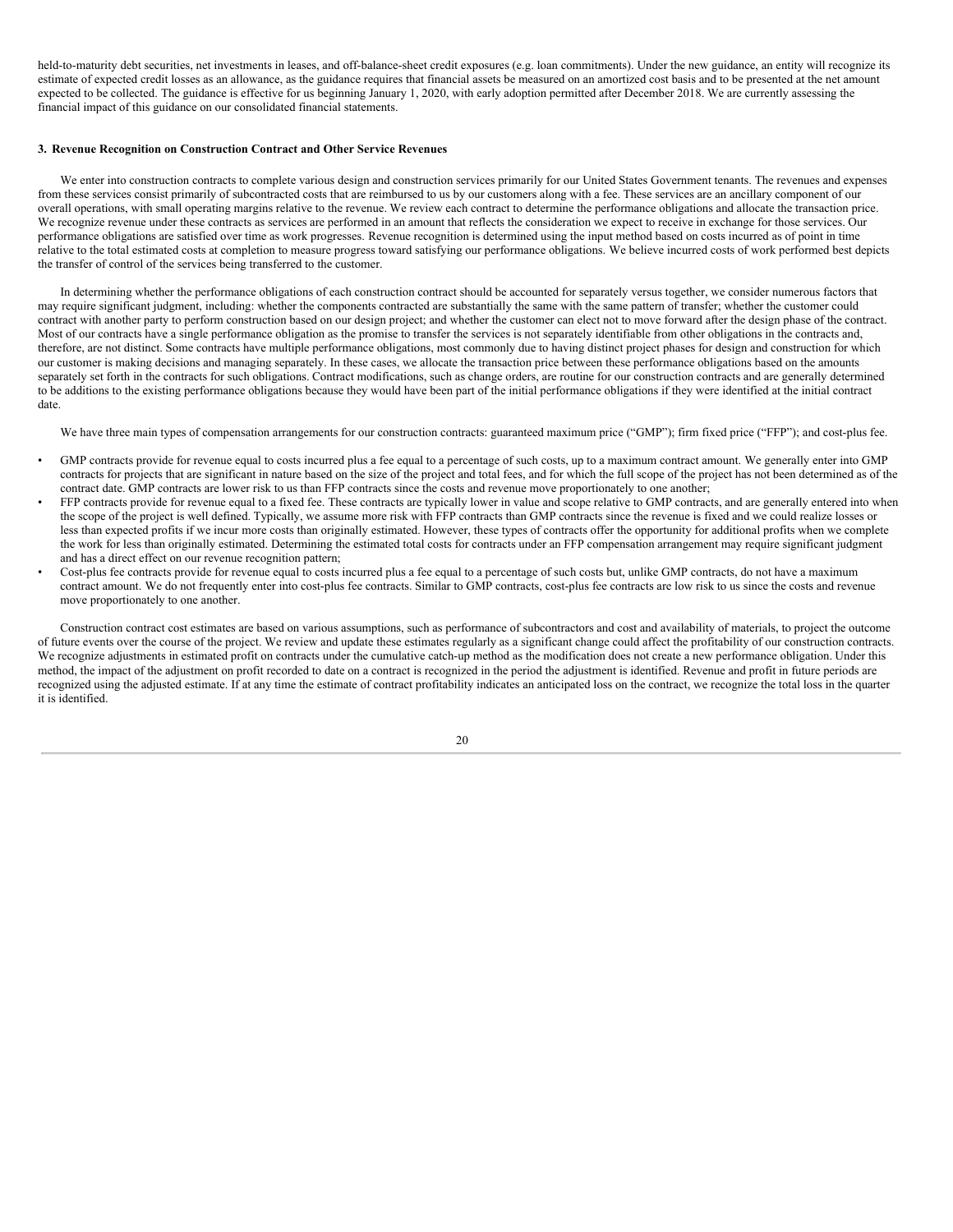We disaggregate our construction contract and other service revenues by compensation arrangement and by service type as we believe it best depicts the nature, timing and uncertainty of our revenue. The table below reports construction contract and other service revenues by compensation arrangement (in thousands):

|                                 | For the Three Months Ended March 31, |        |    |        |  |  |
|---------------------------------|--------------------------------------|--------|----|--------|--|--|
|                                 | 2018                                 |        |    | 2017   |  |  |
| Construction contract revenues: |                                      |        |    |        |  |  |
| <b>GMP</b>                      | S                                    | 20,486 | -S | 6,589  |  |  |
| <b>FFP</b>                      |                                      | 6,435  |    | 6,198  |  |  |
| Cost-plus fee                   |                                      | 58     |    | 17     |  |  |
| Other                           |                                      | 219    |    | 230    |  |  |
|                                 |                                      | 27,198 | S  | 13.034 |  |  |

The table below reports construction contract and other service revenues by service type (in thousands):

|                                 |    | For the Three Months Ended March 31, |     |        |  |  |  |
|---------------------------------|----|--------------------------------------|-----|--------|--|--|--|
|                                 |    | 2018                                 |     | 2017   |  |  |  |
| Construction contract revenues: |    |                                      |     |        |  |  |  |
| Construction                    | \$ | 25,915                               | - S | 10,091 |  |  |  |
| Design                          |    | 1,064                                |     | 2,713  |  |  |  |
| Other                           |    | 219                                  |     | 230    |  |  |  |
|                                 | S  | 27,198                               | S   | 13,034 |  |  |  |

We recognized revenue from performance obligations satisfied (or partially satisfied) in previous periods of \$309,000 and \$146,000 in three months ended March 31, 2018 and 2017, respectively.

Our timing of revenue recognition for construction contracts generally differs from the timing of invoicing to customers. We recognize such revenue as we satisfy our performance obligations. Payment terms and conditions vary by contract type. Under most of our contracts, we bill customers monthly, as work progresses, in accordance with the contract terms, with payment due in 30 days, although customers occasionally pay in advance of services being provided. We have determined that our contracts generally do not include a significant financing component. The primary purpose of the timing of our invoicing is for convenience, not to receive financing from our customers or to provide customers with financing. Additionally, the timing of transfer of the services is often at the discretion of the customer. We recognized no impairment losses on construction contracts receivable or unbilled construction revenue in the periods set forth herein.

Accounts receivable related to our construction contract services is included in accounts receivable, net on our consolidated balance sheets. The beginning and ending balances of accounts receivable related to our construction contracts were as follows (in thousands):

|                   | For the Three Months Ended March 31, |  |       |  |  |  |
|-------------------|--------------------------------------|--|-------|--|--|--|
|                   | 2018                                 |  | 2017  |  |  |  |
| Beginning balance | 4.577                                |  | 4.131 |  |  |  |
| Ending balance    | 4.021                                |  | 7.376 |  |  |  |

Under most of our contracts, we bill customers one month subsequent to revenue recognition, resulting in contract assets representing unbilled construction revenue. Contract assets, which we refer to herein as construction costs in excess of billings, are included in prepaid expenses and other assets, net reported on our consolidated balance sheets. The beginning and ending balances of our contract assets were as follows (in thousands):

|                   |   | For the Three Months Ended March 31, |  |        |  |  |  |  |
|-------------------|---|--------------------------------------|--|--------|--|--|--|--|
|                   |   | 2018                                 |  | 2017   |  |  |  |  |
| Beginning balance | S | 4.884                                |  | 10.350 |  |  |  |  |
| Ending balance    |   | $4.250$ \$                           |  | 4.451  |  |  |  |  |

Our contract liabilities consist of advance payments from our customers or billings in excess of construction contract revenue recognized. Contract liabilities are included in other liabilities reported on our consolidated balance sheets. Changes in contract liabilities were as follows (in thousands):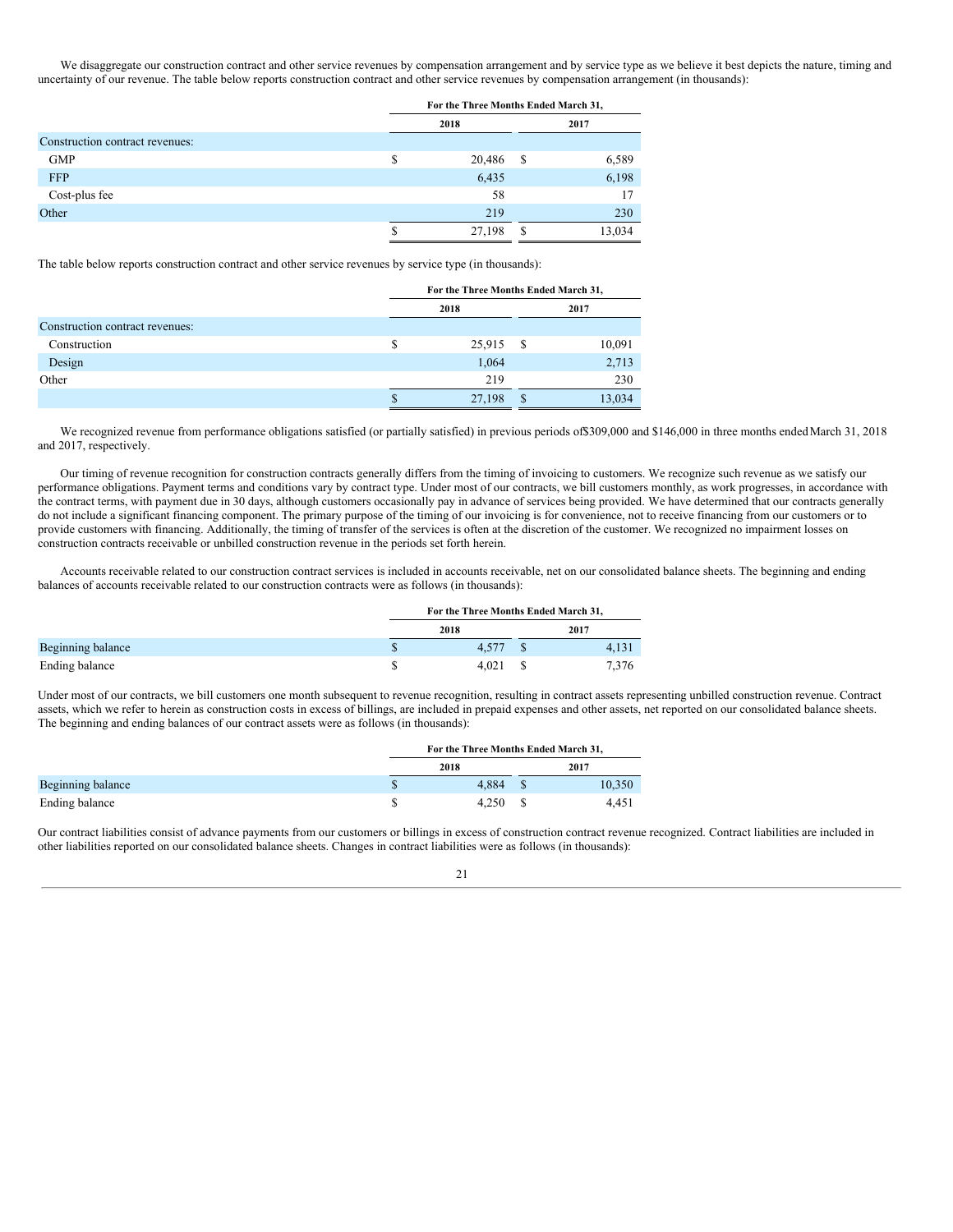**For the Three Months Ended March 31,**

|                                                  | 2018   | 2017   |
|--------------------------------------------------|--------|--------|
| Beginning balance                                | 27,402 | 32,650 |
| Ending balance                                   | 8.279  | 40.485 |
| Revenue recognized included in beginning balance | 19.297 | 4.199  |

The change in the contract liabilities balance reported above for the three months ended March 31, 2018 was due primarily to our satisfaction of performance obligations during the period on a contract on which we previously received advance payments from a customer.

Revenue allocated to the remaining performance obligations under existing contracts as of March 31, 2018 that will be recognized as revenue in future periods was\$23.5 million, all of which we expect to recognize during the remainder of 2018.

We have no deferred incremental costs incurred to obtain or fulfill our construction contracts or other service revenues.

## **4. Fair Value Measurements**

#### **Recurring Fair Value Measurements**

COPT has a non-qualified elective deferred compensation plan for Trustees and certain members of our management team that permits participants to defer up to100% of their compensation on a pre-tax basis and receive a tax-deferred return on such deferrals. The assets held in the plan (comprised primarily of mutual funds and equity securities) and the corresponding liability to the participants are measured at fair value on a recurring basis on COPT's consolidated balance sheets using quoted market prices, as are other marketable securities that we hold. The balance of the plan, which was fully funded, totaled \$4.5 million as of March 31, 2018, and is included in the accompanying COPT consolidated balance sheets in the line entitled "prepaid expenses and other assets, net". The offsetting liability associated with the plan is adjusted to fair value at the end of each accounting period based on the fair value of the plan assets and reported in other liabilities on COPT's consolidated balance sheets. The assets of the plan are classified in Level 1 of the fair value hierarchy, while the offsetting liability is classified in Level 2 of the fair value hierarchy.

The fair values of our interest rate derivatives are determined using widely accepted valuation techniques, including a discounted cash flow analysis on the expected cash flows of each derivative. This analysis reflects the contractual terms of the derivatives, including the period to maturity, and uses observable market-based inputs, including interest rate market data and implied volatilities in such interest rates. While we determined that the majority of the inputs used to value our derivatives fall within Level 2 of the fair value hierarchy, the credit valuation adjustments associated with our interest rate derivatives utilize Level 3 inputs, such as estimates of current credit spreads to evaluate the likelihood of default. However, as of March 31, 2018, we assessed the significance of the impact of the credit valuation adjustments on the overall valuation of our derivatives and determined that these adjustments are not significant. As a result, we determined that our interest rate derivative valuations in their entirety are classified in Level 2 of the fair value hierarchy.

The carrying values of cash and cash equivalents, restricted cash, accounts receivable, other assets (excluding investing receivables) and accounts payable and accrued expenses are reasonable estimates of their fair values because of the short maturities of these instruments. As discussed in Note 7, we estimated the fair values of our investing receivables based on the discounted estimated future cash flows of the loans (categorized within Level 3 of the fair value hierarchy); the discount rates used approximate current market rates for loans with similar maturities and credit quality, and the estimated cash payments include scheduled principal and interest payments. For our disclosure of debt fair values in Note 9, we estimated the fair value of our unsecured senior notes based on quoted market rates for publicly-traded debt (categorized within Level 2 of the fair value hierarchy) and estimated the fair value of our other debt based on the discounted estimated future cash payments to be made on such debt (categorized within Level 3 of the fair value hierarchy); the discount rates used approximate current market rates for loans, or groups of loans, with similar maturities and credit quality, and the estimated future payments include scheduled principal and interest payments. Fair value estimates are made as of a specific point in time, are subjective in nature and involve uncertainties and matters of significant judgment. Settlement at such fair value amounts may not be possible and may not be a prudent management decision.

For additional fair value information, please refer to Note 7 for investing receivables, Note 9 for debt and Note 10 for interest rate derivatives.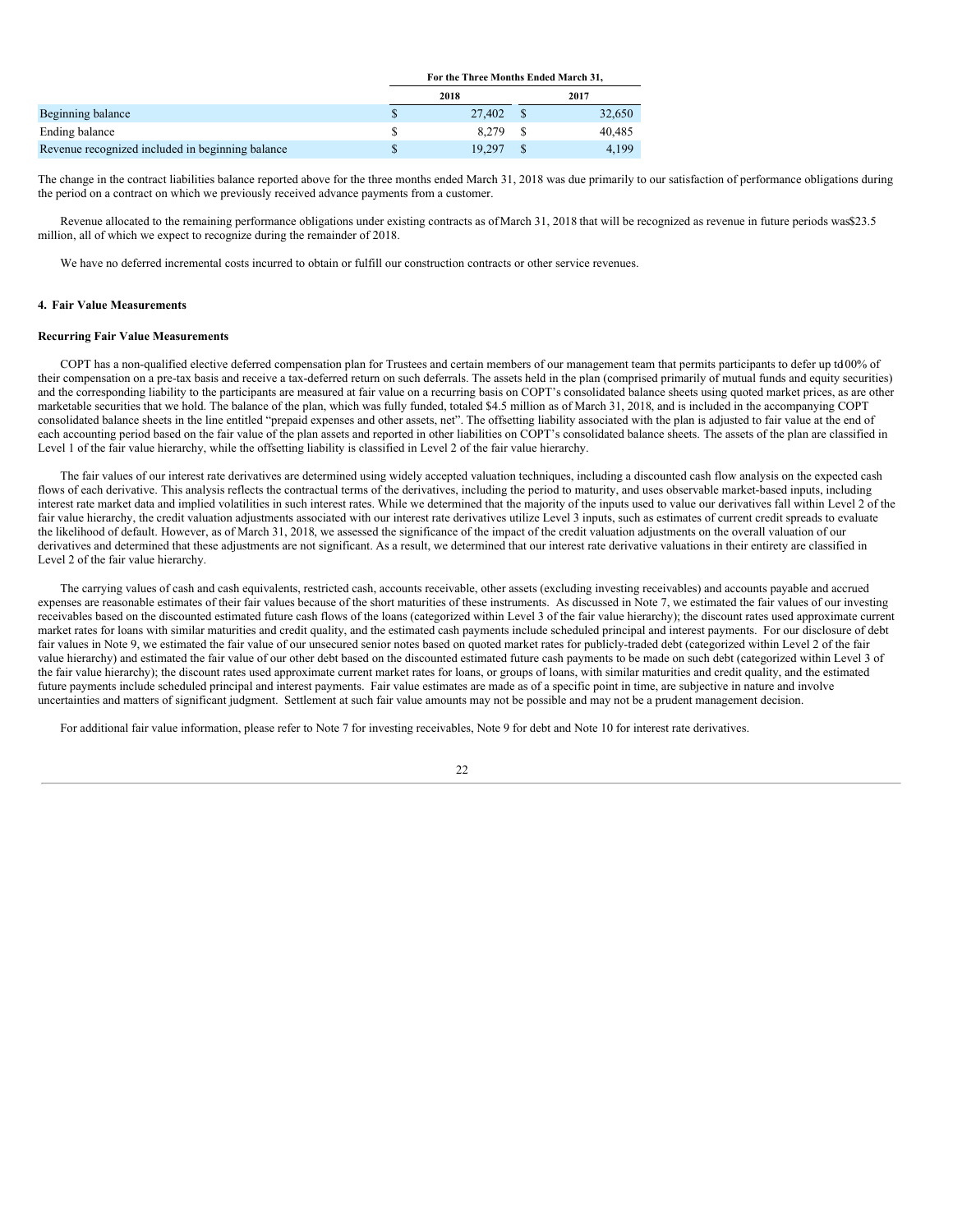### COPT and Subsidiaries

The table below sets forth financial assets and liabilities of COPT and its subsidiaries that are accounted for at fair value on a recurring basis as oMarch 31, 2018 and the hierarchy level of inputs used in measuring their respective fair values under applicable accounting standards (in thousands):

| Description                                             | <b>Ouoted Prices in</b><br><b>Active Markets for</b><br><b>Identical Assets (Level 1)</b> | <b>Significant Other</b><br><b>Observable Inputs(Level 2)</b> |                   | Significant<br>Unobservable Inputs(Level 3) |                          |  | Total  |  |  |
|---------------------------------------------------------|-------------------------------------------------------------------------------------------|---------------------------------------------------------------|-------------------|---------------------------------------------|--------------------------|--|--------|--|--|
| Assets:                                                 |                                                                                           |                                                               |                   |                                             |                          |  |        |  |  |
| Marketable securities in deferred compensation plan (1) |                                                                                           |                                                               |                   |                                             |                          |  |        |  |  |
| Mutual funds                                            | 4,433                                                                                     | - 35                                                          | $\qquad \qquad -$ |                                             | $\overline{\phantom{0}}$ |  | 4,433  |  |  |
| Other                                                   | 48                                                                                        |                                                               | __                |                                             | __                       |  | 48     |  |  |
| Interest rate derivatives (1)                           |                                                                                           |                                                               | 7,960             |                                             |                          |  | 7,960  |  |  |
| Total assets                                            | 4.481                                                                                     |                                                               | 7.960             |                                             |                          |  | 12,441 |  |  |
| Liabilities:                                            |                                                                                           |                                                               |                   |                                             |                          |  |        |  |  |
| Deferred compensation plan liability (2)                | $\overline{\phantom{a}}$                                                                  |                                                               | 4,481             |                                             |                          |  | 4,481  |  |  |
|                                                         |                                                                                           |                                                               |                   |                                             |                          |  |        |  |  |

(1) Included in the line entitled "prepaid expenses and other assets, net" on COPT's consolidated balance sheet.

(2) Included in the line entitled "other liabilities" on COPT's consolidated balance sheet.

# COPLP and Subsidiaries

The table below sets forth financial assets and liabilities of COPLP and its subsidiaries that are accounted for at fair value on a recurring basis as oMarch 31, 2018 and the hierarchy level of inputs used in measuring their respective fair values under applicable accounting standards (in thousands):

| <b>Description</b>            | <b>Ouoted Prices in</b><br><b>Active Markets for</b><br><b>Identical Assets (Level 1)</b> |  | <b>Significant Other</b><br><b>Observable Inputs(Level 2)</b> |       | Significant<br>Unobservable Inputs(Level 3) |                          |  | Total |  |  |
|-------------------------------|-------------------------------------------------------------------------------------------|--|---------------------------------------------------------------|-------|---------------------------------------------|--------------------------|--|-------|--|--|
| Assets:                       |                                                                                           |  |                                                               |       |                                             |                          |  |       |  |  |
| Interest rate derivatives (1) |                                                                                           |  |                                                               | 7.960 |                                             | $\overline{\phantom{a}}$ |  | 7.960 |  |  |

(1) Included in the line entitled "prepaid expenses and other assets, net" on COPLP's consolidated balance sheet.

## **5. Properties, Net**

Operating properties, net consisted of the following (in thousands):

|                                |  | December 31,<br>2017 |            |
|--------------------------------|--|----------------------|------------|
| Land                           |  | 457,459              | 455,680    |
| Buildings and improvements     |  | 3,096,262            | 3,068,124  |
| Less: Accumulated depreciation |  | (813, 457)           | (786, 193) |
| Operating properties, net      |  | 2,740,264            | 2,737,611  |

Projects in development or held for future development consisted of the following (in thousands):

|                                                        | March 31,<br>2018 | December 31,<br>2017 |
|--------------------------------------------------------|-------------------|----------------------|
| Land                                                   | 239.141           | 240,825              |
| Development in progress, excluding land                | 178.874           | 162,669              |
| Projects in development or held for future development | 418.015           | 403.494              |
|                                                        |                   |                      |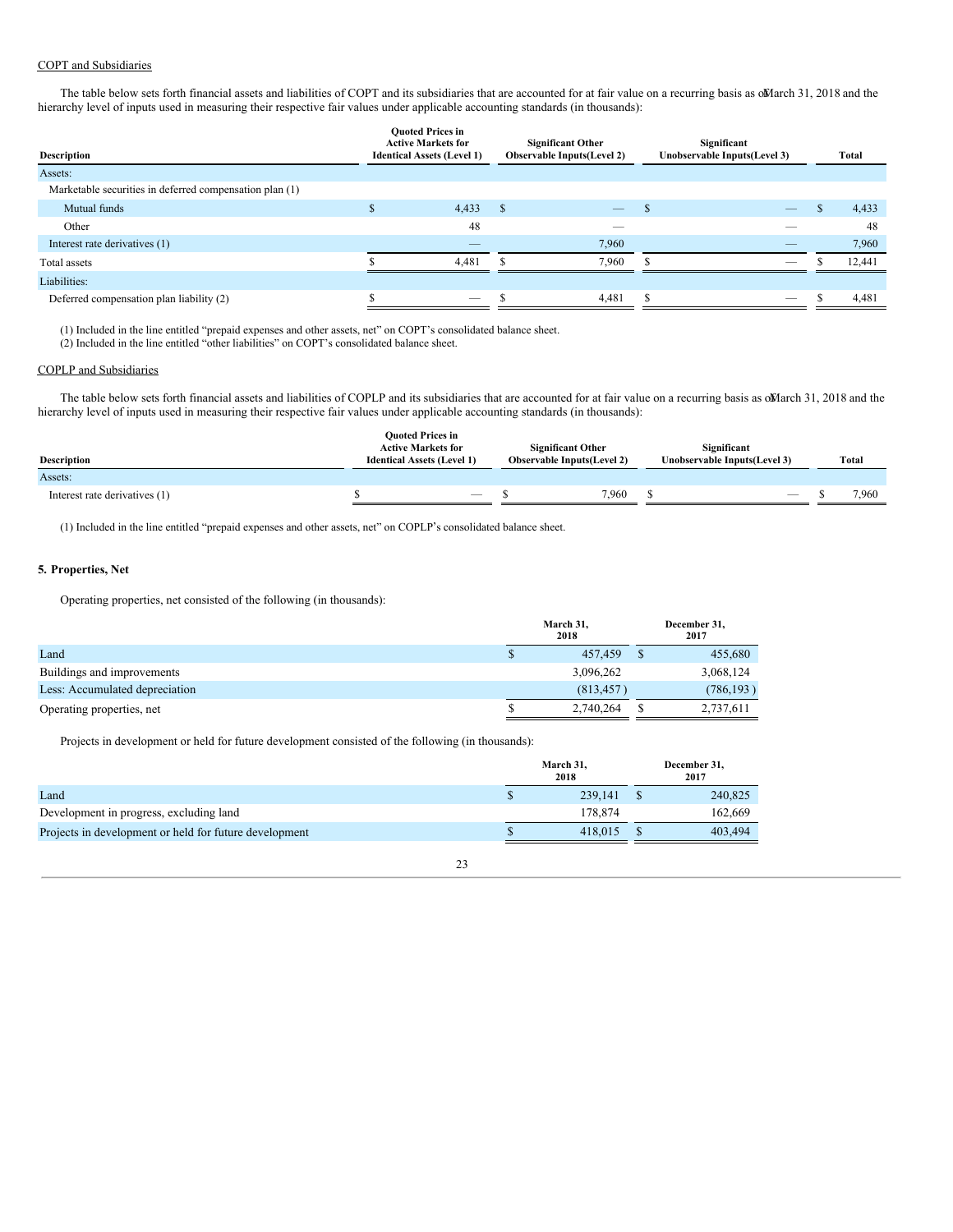Our property held for sale is 11751 Meadowville Lane, a property in our Data Center Shells sub-segment, the sale of which was not recognized for accounting purposes. We provided a financial guaranty to the buyer under which we provide an indemnification for up to \$20 million in losses it could incur related to a potential defined capital event occurring on the property by June 30, 2019. We account for this transaction as a financing arrangement. Accordingly, we did not recognize the sale of this property for accounting purposes (and will not until the guaranty expires) and we reported the sales proceeds as a liability on the consolidated balance sheets as of March 31, 2018 and December 31, 2017 on the line entitled deferred property sale. We do not expect to incur any losses under this financial guaranty. The table below sets forth the components of this property's assets as of March 31, 2018 and December 31, 2017 (in thousands):

| Properties, net             | S | 38,670 |
|-----------------------------|---|--------|
| Deferred rent receivable    |   | 3.237  |
| Deferred leasing costs, net |   | 319    |
| Assets held for sale, net   |   | 42.226 |

### **2018 Construction Activities**

During the three months ended March 31, 2018, we placed into service 74,000 square feet in one newly-constructed property and 11,000 square feet in one partiallyoperational property under redevelopment. As of March 31, 2018, we had six properties under construction, or which we were contractually committed to construct, that we estimate will total 597,000 square feet upon completion andone partially-operational property under redevelopment that we estimate will total22,000 square feet upon completion.

## **6. Real Estate Joint Ventures**

### **Consolidated Joint Ventures**

The table below sets forth information pertaining to our investments in consolidated real estate joint ventures as ofMarch 31, 2018 (dollars in thousands):

|                          |           | Nominal   |                                              |               |                    |                          |                    |         |  |
|--------------------------|-----------|-----------|----------------------------------------------|---------------|--------------------|--------------------------|--------------------|---------|--|
|                          |           | Ownership |                                              |               | March 31, 2018 (1) |                          |                    |         |  |
| $%$ as of<br>Date        |           |           | <b>Total</b>                                 | Encumbered    |                    | <b>Total</b>             |                    |         |  |
|                          | Acquired  | 3/31/2018 | <b>Nature of Activity</b>                    | <b>Assets</b> |                    | <b>Assets</b>            | <b>Liabilities</b> |         |  |
| LW Redstone Company, LLC | 3/23/2010 | 85%       | Development and operation of real estate (2) |               | 161,290            | 74,509                   |                    | 52,511  |  |
| M Square Associates, LLC | 6/26/2007 | 50%       | Development and operation of real estate (3) |               | 71.556             | 44,909                   |                    | 45,436  |  |
| Stevens Investors, LLC   | 8/11/2015 | 95%       | Development of real estate (4)               |               | 73,240             | $\overline{\phantom{m}}$ |                    | 15,469  |  |
|                          |           |           |                                              |               | 306,086            | 119.418                  |                    | 113,416 |  |

(1) Excludes amounts eliminated in

- consolidation.
- (2) This joint venture's properties are in Huntsville,
- Alabama. (3) This joint venture's properties are in College Park,
- Maryland.
- (4) This joint venture's property is in Washington, DC.

#### **Unconsolidated Joint Venture**

As of March 31, 2018, we owned a 50% interest in GI-COPT DC Partnership LLC ("GI-COPT"), a joint venture owningsix triple-net leased, single-tenant data center shell properties in Virginia, that we account for using the equity method of accounting. As of March 31, 2018, we had an investment balance in GI-COPT of\$41.3 million.

### **7. Investing Receivables**

Investing receivables, including accrued interest thereon, consisted of the following (in thousands):

|                                              | March 31,<br>2018 |        |  |        |
|----------------------------------------------|-------------------|--------|--|--------|
| Notes receivable from the City of Huntsville |                   | 55,779 |  | 54.472 |
| Other investing loans receivable             |                   | 3.021  |  | 3.021  |
|                                              |                   | 58,800 |  | 57.493 |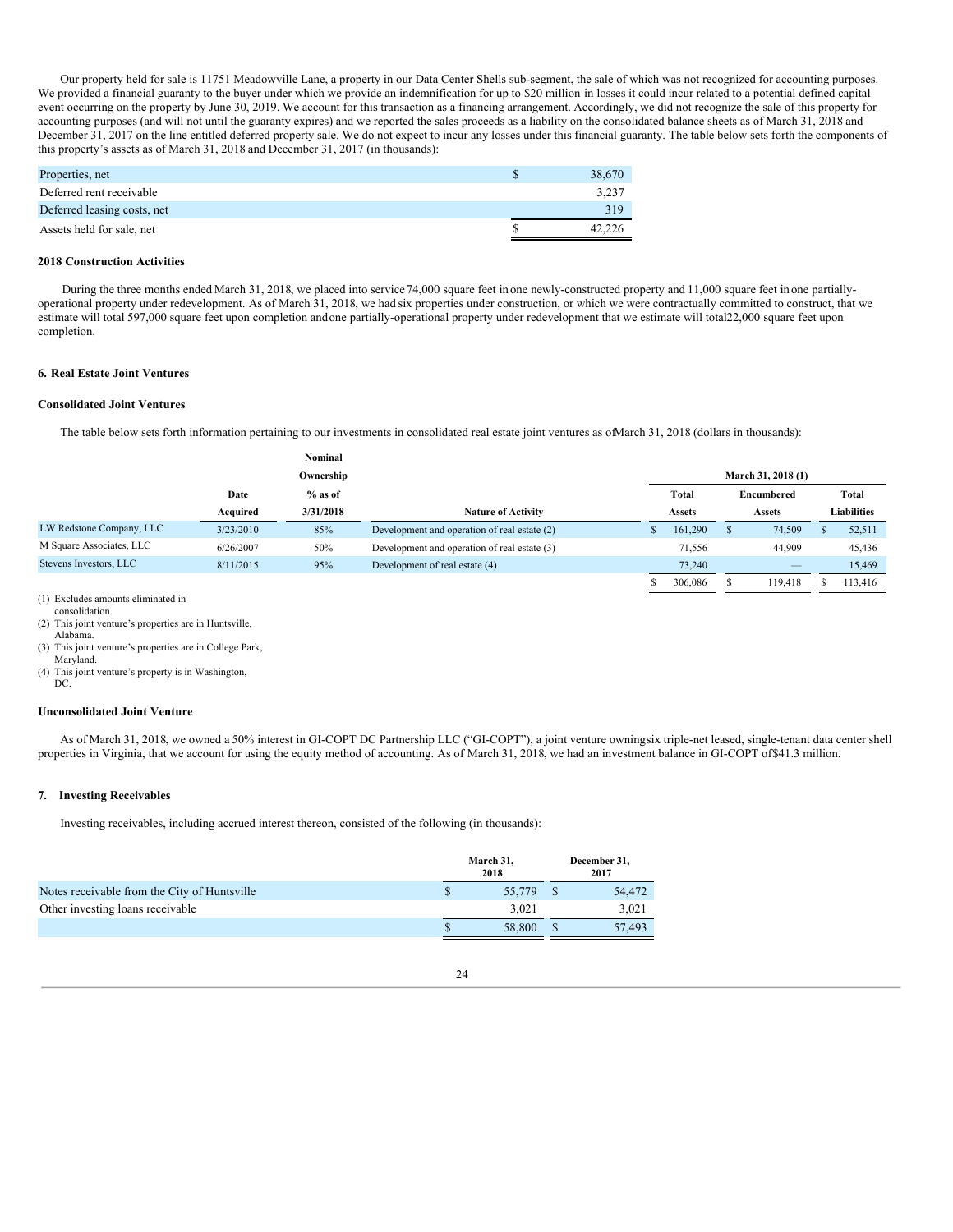Our notes receivable from the City of Huntsville funded infrastructure costs in connection with our LW Redstone Company, LLC joint venture (see Note 6) and carry an interest rate of 9.95%.

We did not have an allowance for credit losses in connection with our investing receivables as of March 31, 2018 or December 31, 2017. The fair value of these receivables approximated their carrying amounts as of March 31, 2018 and December 31, 2017.

# **8. Prepaid Expenses and Other Assets, Net**

Prepaid expenses and other assets, net of COPT and its subsidiaries consisted of the following (in thousands):

|                                                            |                    | March 31.<br>2018 |    | December 31,<br>2017 |
|------------------------------------------------------------|--------------------|-------------------|----|----------------------|
| Lease incentives, net                                      | \$                 | 18,838            | -S | 19,011               |
| Prepaid expenses                                           |                    | 17,093            |    | 24,670               |
| Interest rate derivatives                                  |                    | 7.960             |    | 3,073                |
| Furniture, fixtures and equipment, net                     |                    | 5,331             |    | 5,256                |
| Marketable securities in deferred compensation plan        |                    | 4,481             |    | 4,616                |
| Construction contract costs incurred in excess of billings |                    | 4,250             |    | 4,884                |
| Restricted cash                                            |                    | 3,645             |    | 2,570                |
| Non-real estate equity method investments                  |                    | 2.410             |    | 2,412                |
| Deferred tax asset, net $(1)$                              |                    | 1,837             |    | 1,892                |
| Other assets                                               |                    | 6,436             |    | 6,023                |
| Prepaid expenses and other assets, net                     | $\mathbf{\hat{S}}$ | 72.281            |    | 74,407               |

(1) Includes a valuation allowance of \$1.4 million.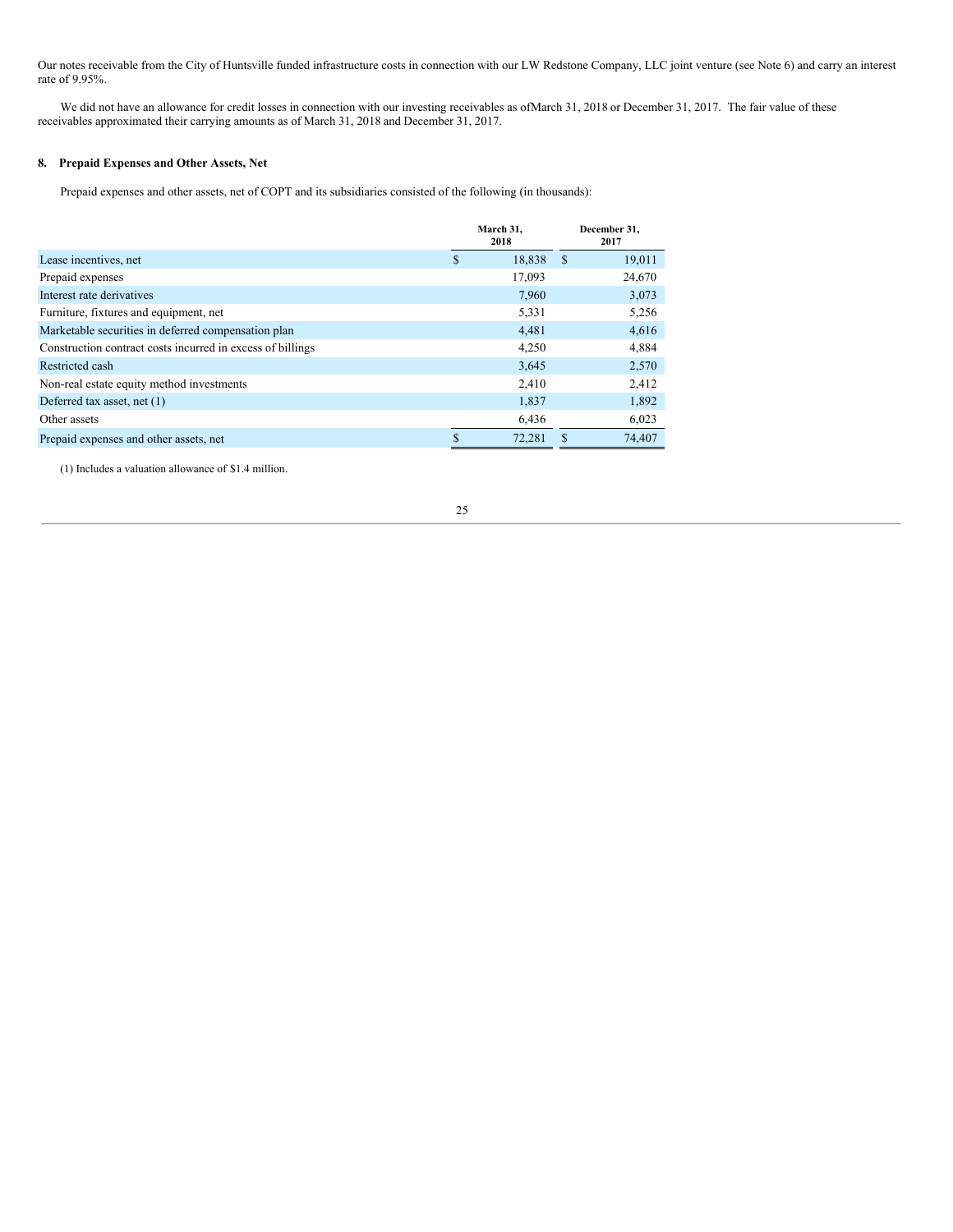#### **9. Debt, Net**

Our debt consisted of the following (dollars in thousands):

|                                           |                   | Carrying Value (1) as of |                      |           |                                                      |                                                   |
|-------------------------------------------|-------------------|--------------------------|----------------------|-----------|------------------------------------------------------|---------------------------------------------------|
|                                           | March 31,<br>2018 |                          | December 31,<br>2017 |           | <b>Stated Interest Rates as of</b><br>March 31, 2018 | <b>Scheduled Maturity as of</b><br>March 31, 2018 |
| Mortgage and Other Secured Debt:          |                   |                          |                      |           |                                                      |                                                   |
| Fixed rate mortgage debt (2)              | $\mathbb{S}$      | 149,835                  | $\mathbb{S}$         | 150,723   | $3.82\% - 7.87\%$ (3)                                | 2019-2026                                         |
| Variable rate secured debt                |                   | 13,029                   |                      | 13,115    | $LIBOR + 1.85\% (4)$                                 | October 2020                                      |
| Total mortgage and other secured debt     |                   | 162,864                  |                      | 163,838   |                                                      |                                                   |
| Revolving Credit Facility                 |                   | 153,000                  |                      | 126,000   | LIBOR + 0.875% to 1.60% (5)                          | May 2019 (6)                                      |
| Term Loan Facilities (7)                  |                   | 348,072                  |                      | 347,959   | LIBOR + 0.90% to 1.85% (8)                           | 2020-2022                                         |
| <b>Unsecured Senior Notes</b>             |                   |                          |                      |           |                                                      |                                                   |
| $3.600\%$ , \$350,000 aggregate principal |                   | 347,659                  |                      | 347,551   | $3.60\%$ (9)                                         | May 2023                                          |
| 5.250%, \$250,000 aggregate principal     |                   | 246,765                  |                      | 246,645   | $5.25\%$ (10)                                        | February 2024                                     |
| $3.700\%$ , \$300,000 aggregate principal |                   | 298,444                  |                      | 298,322   | $3.70\%$ (11)                                        | June 2021                                         |
| 5.000%, \$300,000 aggregate principal     |                   | 296,824                  |                      | 296,731   | $5.00\%$ (12)                                        | July 2025                                         |
| Unsecured note payable                    |                   | 1,258                    |                      | 1,287     | $0\%$ (13)                                           | May 2026                                          |
| Total debt, net                           |                   | 1,854,886                |                      | 1,828,333 |                                                      |                                                   |

(1) The carrying values of our debt other than the Revolving Credit Facility reflect net deferred financing costs of \$4.8 million as of March 31, 2018 and \$5.0 million as of December 31, 2017.

(2) Certain of the fixed rate mortgages carry interest rates that, upon assumption, were above or below market rates and therefore were recorded at their fair value based on applicable effective interest rates. The carrying values of these loans reflect net unamortized premiums totaling \$332,000 as of March 31, 2018 and \$349,000 as of December 31, 2017. (3) The weighted average interest rate on our fixed rate mortgage debt was 4.18% as of March 31,

- 2018.
- (4) The interest rate on our variable rate secured debt was 3.51% as of March 31,
- 2018. (5) The weighted average interest rate on the Revolving Credit Facility was 2.77% as of March 31, 2018.
- (6) The facility matures in May 2019, with the ability for us to further extend such maturity by two six-month periods at our option, provided that there is no default under the facility and we pay an extension fee of 0.075% of the total availability under the facility for each extension period.
- (7) As of March 31, 2018, we have the ability to borrow an additional \$350.0 million in the aggregate under these term loan facilities, provided that there is no default under the facilities and subject to the approval of the lenders.
- (8) The weighted average interest rate on these loans was 3.03% as of March 31, 2018.
- (9) The carrying value of these notes reflects an unamortized discount totaling \$1.6 million as of March 31, 2018 and \$1.7 million as of December 31, 2017. The effective interest rate under the notes, including amortization of the issuance costs, was 3.70%.
- (10) The carrying value of these notes reflects an unamortized discount totaling \$2.9 million as of March 31, 2018 and \$3.0 million as of December 31, 2017. The effective interest rate under the notes, including amortization of the issuance costs, was 5.49%.
- (11) The carrying value of these notes reflects an unamortized discount totaling \$1.2 million as of March 31, 2018 and \$1.3 million as of December 31, 2017. The effective interest rate under the notes, including amortization of the issuance costs, was 3.85%.
- (12) The carrying value of these notes reflects an unamortized discount totaling \$2.6 million as of March 31, 2018 and \$2.7 million as of December 31, 2017. The effective interest rate under the notes, including amortization of the issuance costs, was 5.15%.
- (13) This note carries an interest rate that, upon assumption, was below market rates and it therefore was recorded at its fair value based on applicable effective interest rates. The carrying value of this note reflects an unamortized discount totaling \$353,000 as of March 31, 2018 and \$373,000 as of December 31, 2017.

All debt is owed by the Operating Partnership. While COPT is not directly obligated by any debt, it has guaranteed the Operating Partnership's Revolving Credit Facility, Term Loan Facilities and Unsecured Senior Notes.

Certain of our debt instruments require that we comply with a number of restrictive financial covenants. As ofMarch 31, 2018, we were within the compliance requirements of these financial covenants.

We capitalized interest costs of \$1.4 million in the three months endedMarch 31, 2018 and \$1.5 million in the three months endedMarch 31, 2017.

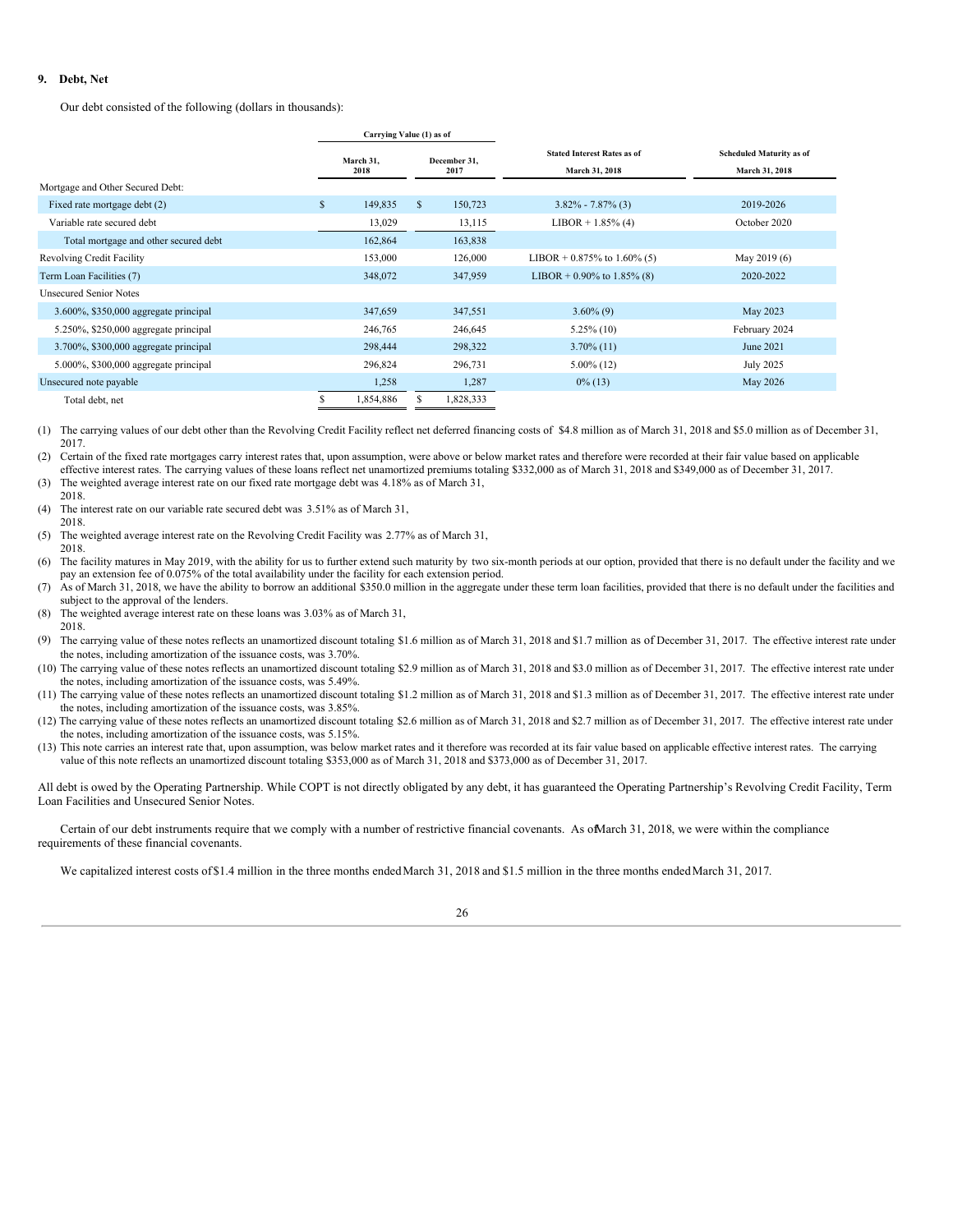The following table sets forth information pertaining to the fair value of our debt (in thousands):

|                               |    | <b>March 31, 2018</b> |    |               |    | December 31, 2017  |               |               |  |  |
|-------------------------------|----|-----------------------|----|---------------|----|--------------------|---------------|---------------|--|--|
|                               |    | Carrying<br>Amount    |    | Fair<br>Value |    | Carrying<br>Amount |               | Fair<br>Value |  |  |
| Fixed-rate debt               |    |                       |    |               |    |                    |               |               |  |  |
| <b>Unsecured Senior Notes</b> | S  | 1.189.692             | S  | 1,222,102     | S  | 1,189,249          | <sup>\$</sup> | 1,229,398     |  |  |
| Other fixed-rate debt         |    | 151,093               |    | 151,271       |    | 152,010            |               | 152,485       |  |  |
| Variable-rate debt            |    | 514,101               |    | 512.371       |    | 487,074            |               | 485,694       |  |  |
|                               | \$ | 1,854,886             | \$ | 1,885,744     | \$ | 1,828,333          | \$            | 1,867,577     |  |  |

#### **10. Interest Rate Derivatives**

The following table sets forth the key terms and fair values of our interest rate swap derivatives, each of which was designated as a cash flow hedge of interest rate risk (dollars in thousands):

|   |                           |                   |                            |                       |                        |   | <b>Fair Value at</b> |   |                      |
|---|---------------------------|-------------------|----------------------------|-----------------------|------------------------|---|----------------------|---|----------------------|
|   | <b>Notional</b><br>Amount | <b>Fixed Rate</b> | <b>Floating Rate Index</b> | <b>Effective Date</b> | <b>Expiration Date</b> |   | March 31.<br>2018    |   | December 31.<br>2017 |
| S | 100,000                   | 1.7300%           | One-Month LIBOR            | 9/1/2015              | 8/1/2019               | S | 662                  | S | 252                  |
|   | 13,121<br>(1)             | .3900%            | One-Month LIBOR            | 10/13/2015            | 10/1/2020              |   | 312                  |   | 213                  |
|   | 100,000                   | 1.9013%           | One-Month LIBOR            | 9/1/2016              | 12/1/2022              |   | 2,794                |   | 1,046                |
|   | 100,000                   | .9050%            | One-Month LIBOR            | 9/1/2016              | 12/1/2022              |   | 2,808                |   | 1,051                |
|   | 50,000                    | 1.9079%           | One-Month LIBOR            | 9/1/2016              | 12/1/2022              |   | 1,384                |   | 511                  |
|   |                           |                   |                            |                       |                        | S | 7,960                |   | 3.073                |

(1) The notional amount of this instrument is scheduled to amortize to\$12.1 million.

The table below sets forth the fair value of our interest rate derivatives as well as their classification on our consolidated balance sheets (in thousands):

|                                                    |                                           | <b>Fair Value at</b> |                   |
|----------------------------------------------------|-------------------------------------------|----------------------|-------------------|
| <b>Derivatives</b>                                 | <b>Balance Sheet Location</b>             | March 31,<br>2018    | December 31, 2017 |
| Interest rate swaps designated as cash flow hedges | Prepaid expenses and other<br>assets, net | 7.960                | 3.073             |
|                                                    |                                           |                      |                   |

The table below presents the effect of our interest rate derivatives on our consolidated statements of operations and comprehensive income (in thousands):

|                                             | <b>AOCI</b> on Derivatives |     | <b>Amount of Gain (Loss) Recognized in</b> |                                                   | from AOCI into Income |     | <b>Amount of Gain (Loss) Reclassified</b> |
|---------------------------------------------|----------------------------|-----|--------------------------------------------|---------------------------------------------------|-----------------------|-----|-------------------------------------------|
|                                             |                            | 31. | For the Three Months Ended March           |                                                   |                       | 31. | For the Three Months Ended March          |
| <b>Derivatives in Hedging Relationships</b> | 2018                       |     | 2017                                       | <b>Statement of</b><br><b>Operations Location</b> | 2018                  |     | 2017                                      |
| Interest rate derivatives                   | 4.676                      |     | 224                                        | Interest expense                                  | $(245)$ \$            |     | (1, 184)                                  |

Over the next 12 months, we estimate that approximately\$942,000 of gains will be reclassified from AOCI as a decrease to interest expense.

We have agreements with each of our interest rate derivative counterparties that contain provisions under which, if we default or are capable of being declared in default on defined levels of our indebtedness, we could also be declared in default on our derivative obligations. Failure to comply with the loan covenant provisions could result in our being declared in default on any derivative instrument obligations covered by the agreements. We are not in default with any of these provisions. As of March 31, 2018, we did not have any derivatives in liability positions. As of March 31, 2018, we had not posted any collateral related to these agreements.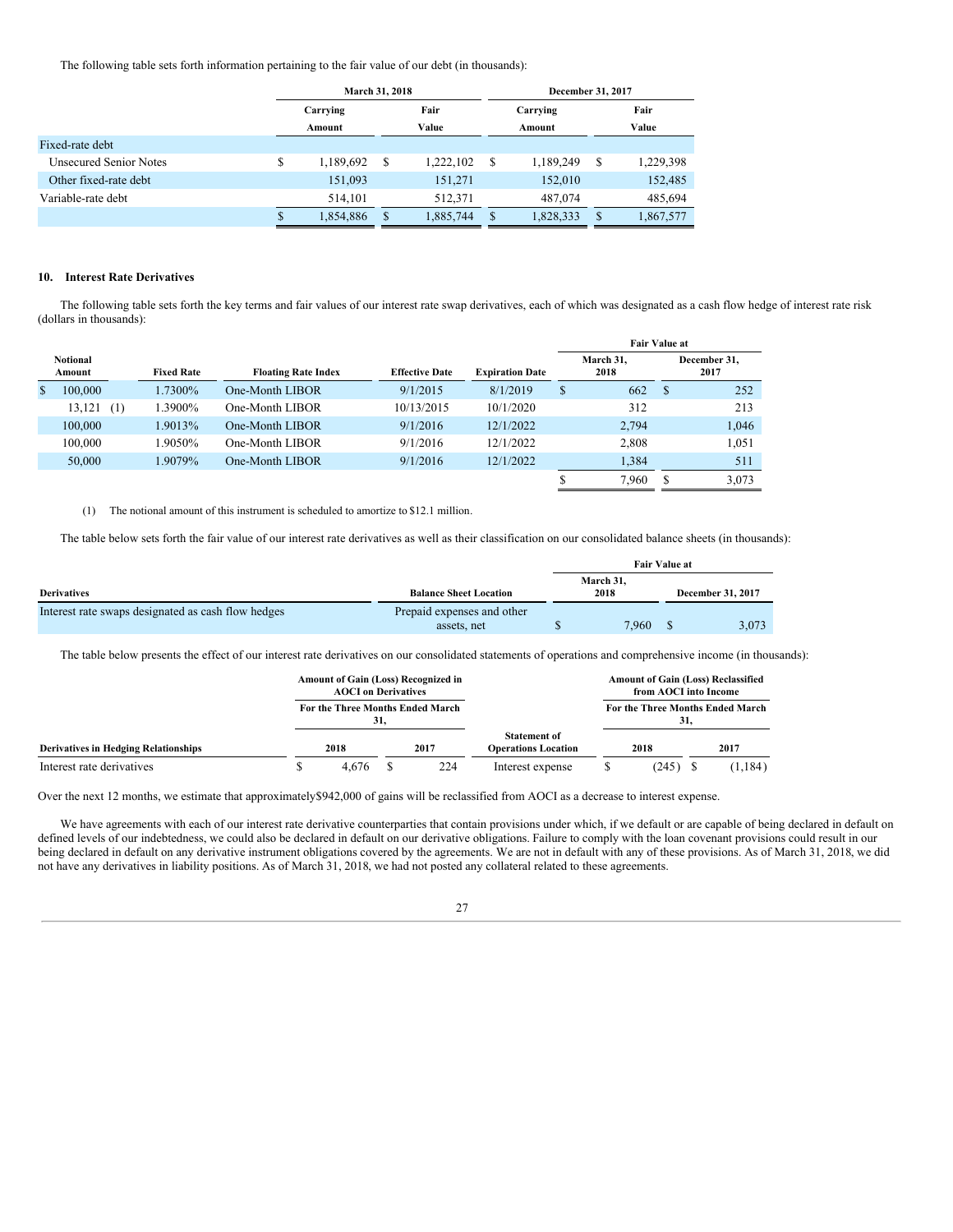#### **11. Redeemable Noncontrolling Interests**

Our partners in two real estate joint ventures, LW Redstone Company, LLC and Stevens Investors, LLC (discussed further in Note 6), have the right to require us to acquire their respective interests at fair value; accordingly, we classify the fair value of our partners' interests as redeemable noncontrolling interests in the mezzanine section of our consolidated balance sheets. We determine the fair value of the interests based on unobservable inputs after considering the assumptions that market participants would make in pricing the interest. We apply a discount rate to the estimated future cash flows allocable to our partners from the properties underlying the respective joint ventures. Estimated cash flows used in such analyses are based on our plans for the properties and our views of market and economic conditions, and consider items such as current and future rental rates, occupancies for the properties and comparable properties and estimated operating and capital expenditures. The table below sets forth the activity for these redeemable noncontrolling interests (in thousands):

|                                                     |   | For the Three Months Ended March | 31, |        |  |
|-----------------------------------------------------|---|----------------------------------|-----|--------|--|
|                                                     |   | 2018                             |     | 2017   |  |
| Beginning balance                                   | S | 23,125                           | S   | 22,979 |  |
| Distributions to noncontrolling interests           |   | (452)                            |     | (415)  |  |
| Net income attributable to noncontrolling interests |   | 638                              |     | 567    |  |
| Adjustment to arrive at fair value of interests     |   | 537                              |     | 545    |  |
| Ending balance                                      | S | 23.676<br>23.848<br>S            |     |        |  |

## **12. Equity**

During the three months ended March 31, 2018, COPT issued 677,000 common shares under its forward equity sale agreements for net proceeds of\$20.0 million. COPT contributed the net proceeds from these issuances to COPLP in exchange for an equal number of units in COPLP. COPT's remaining capacity under the forward equity sale agreements was 6.8 million common shares as ofMarch 31, 2018.

During the three months ended March 31, 2018, certain COPLP limited partners converted53,817 common units in COPLP for an equal number of common shares in COPT.

As of March 31, 2018, COPT had remaining capacity under its at-the-market stock offering program equal to an aggregate gross sales price of 70.0 million in common share sales.

See Note 14 for disclosure of COPT common share and COPLP common unit activity pertaining to our share-based compensation plans.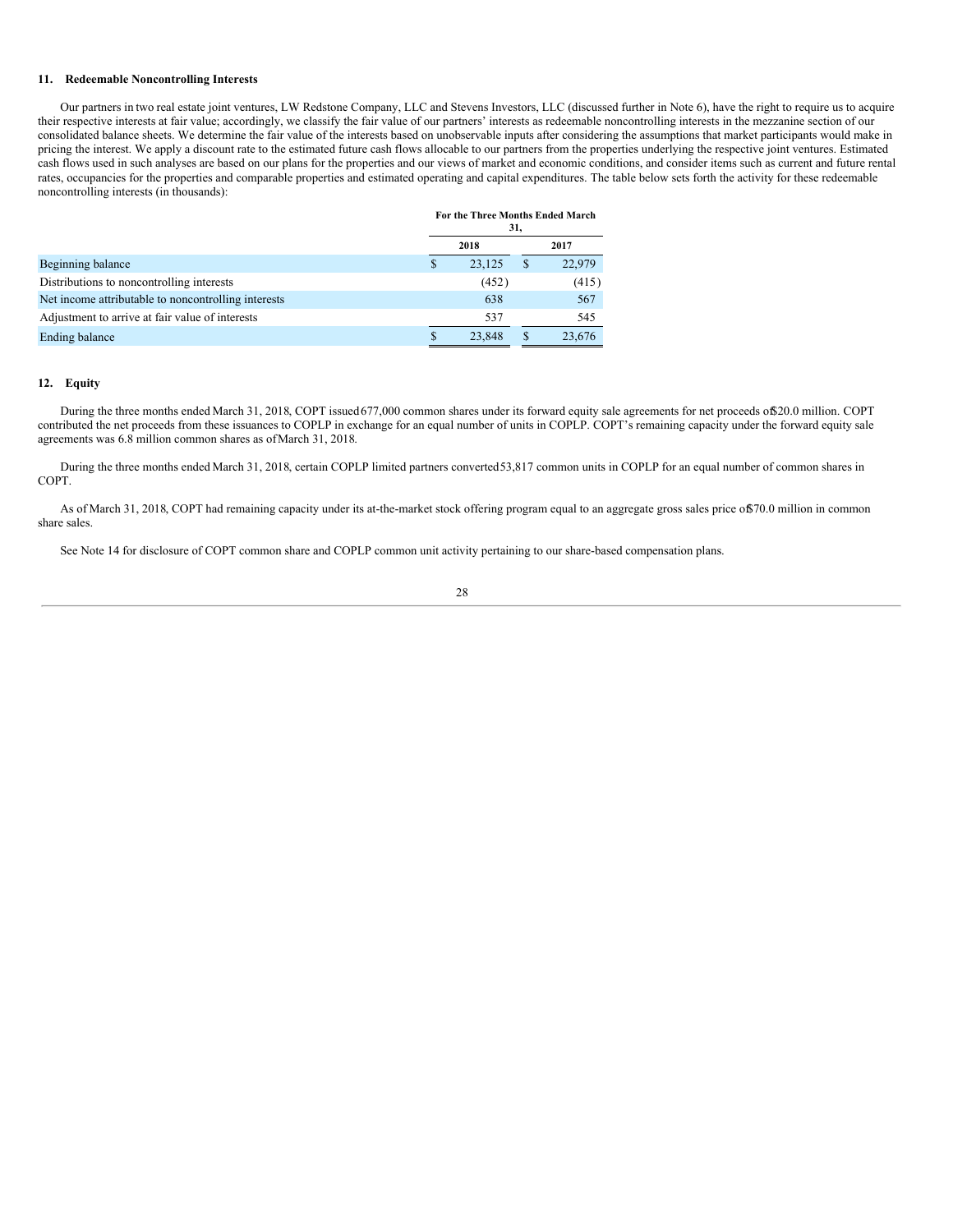#### **13. Information by Business Segment**

We have the following reportable segments: Defense/IT Locations; Regional Office; Wholesale Data Center; and Other. We also report on Defense/IT Locations subsegments, which include the following: Fort George G. Meade and the Baltimore/Washington Corridor (referred to herein as "Fort Meade/BW Corridor"); Northern Virginia Defense/IT Locations; Lackland Air Force Base (in San Antonio); locations serving the U.S. Navy ("Navy Support Locations"), which included properties proximate to the Washington Navy Yard, the Naval Air Station Patuxent River in Maryland and the Naval Surface Warfare Center Dahlgren Division in Virginia; Redstone Arsenal (in Huntsville); and data center shells (properties leased to tenants to be operated as data centers in which the tenants generally fund the costs for the power, fiber connectivity and data center infrastructure). As of March 31, 2018 and December 31, 2017, our Regional Office segment included properties located in select urban/urban-like submarkets in the Greater Washington, DC/Baltimore region with durable Class-A office fundamentals and characteristics; during 2017, this segment also included suburban properties that did not meet these characteristics (that were since disposed).

We measure the performance of our segments through the measure we define as net operating income from real estate operations ("NOI from real estate operations"), which includes: real estate revenues and property operating expenses; and the net of revenues and property operating expenses of real estate operations owned through unconsolidated real estate joint ventures ("UJVs") that is allocable to COPT's ownership interest ("UJV NOI allocable to COPT"). Amounts reported for segment assets represent long-lived assets associated with consolidated operating properties (including the carrying value of properties, intangible assets, deferred leasing costs, deferred rents receivable and lease incentives) and the carrying value of investments in UJVs owning operating properties. Amounts reported as additions to long-lived assets represent additions to existing consolidated operating properties, excluding transfers from non-operating properties, which we report separately.

The table below reports segment financial information for our reportable segments (in thousands):

|                                            |              |                              |              |                                    |              |                                             |              |                                            |              | <b>Operating Property Segments</b>              |    |                                 |    |                                         |               |                    |               |                                 |               |          |     |             |
|--------------------------------------------|--------------|------------------------------|--------------|------------------------------------|--------------|---------------------------------------------|--------------|--------------------------------------------|--------------|-------------------------------------------------|----|---------------------------------|----|-----------------------------------------|---------------|--------------------|---------------|---------------------------------|---------------|----------|-----|-------------|
|                                            |              |                              |              |                                    |              |                                             |              |                                            |              | <b>Defense/Information Technology Locations</b> |    |                                 |    |                                         |               |                    |               |                                 |               |          |     |             |
|                                            |              | Fort<br>Meade/BW<br>Corridor |              | Northern<br>Virginia<br>Defense/IT |              | Lackland<br><b>Air Force</b><br><b>Base</b> |              | Navy<br><b>Support</b><br><b>Locations</b> |              | Redstone<br><b>Arsenal</b>                      |    | Data<br>Center<br><b>Shells</b> |    | <b>Total</b><br>Defense/IT<br>Locations |               | Regional<br>Office |               | Wholesale<br><b>Data Center</b> |               | Other    |     | Total       |
| Three Months Ended March<br>31, 2018       |              |                              |              |                                    |              |                                             |              |                                            |              |                                                 |    |                                 |    |                                         |               |                    |               |                                 |               |          |     |             |
| Revenues from real estate<br>operations    | $\mathbb{S}$ | 62,782                       |              | \$12,561                           |              | \$11,443                                    | $\mathbb{S}$ | 7,870                                      | S            | 3,633                                           | \$ | 5,831                           |    | \$104,120                               |               | \$15,284           | <sup>\$</sup> | 8,077                           | <sup>S</sup>  | 797      | \$  | 128,278     |
| Property operating expenses                |              | (21,604)                     |              | (4,723)                            |              | (6,598)                                     |              | (3,304)                                    |              | (1,440)                                         |    | (794)                           |    | (38, 463)                               |               | (7, 878)           |               | (4,258)                         |               | (352)    |     | (50, 951)   |
| UJV NOI allocable to COPT                  |              |                              |              |                                    |              |                                             |              |                                            |              |                                                 |    | 1,199                           |    | 1,199                                   |               |                    |               |                                 |               |          |     | 1,199       |
| NOI from real estate<br>operations         | S            | 41,178                       | S            | 7,838                              | \$.          | 4,845                                       | S            | 4,566                                      |              | 2,193                                           | S  | 6,236                           | S  | 66,856                                  |               | 7,406              |               | 3,819                           |               | 445      | S   | 78,526      |
| Additions to long-lived assets §           |              | 7,121                        | $\mathbb{S}$ | 1,940                              | $\mathbb{S}$ |                                             | $\mathbb{S}$ | 1,108                                      | $\mathbf S$  | 79                                              | \$ |                                 | S  | 10,248                                  | $\mathcal{S}$ | 3,884              | $\mathbb{S}$  | 36                              | $\mathbb{S}$  | 127      | \$  | 14,295      |
| Transfers from non-operating<br>properties | S            | 17.186                       | S            | 341                                | \$           |                                             |              | (3)                                        | S            | 444                                             | \$ | 1.114                           | S  | 19.082                                  | S             |                    |               | 1.012                           | <sup>\$</sup> |          | S   | 20,094      |
| Segment assets at March 31,<br>2018        |              | \$1,273,359                  |              | \$399,202                          |              | \$127,855                                   |              | \$192,116                                  |              | \$107,096                                       |    | \$302,120                       |    | \$2,401,748                             |               | \$397,355          |               | \$222,738                       | \$.           | 4,125    |     | \$3,025,966 |
| Three Months Ended March<br>31, 2017       |              |                              |              |                                    |              |                                             |              |                                            |              |                                                 |    |                                 |    |                                         |               |                    |               |                                 |               |          |     |             |
| Revenues from real estate<br>operations    | $\mathbb{S}$ | 60,855                       |              | \$11,707                           |              | \$11,634                                    | $\mathbb{S}$ | 7,010                                      | S            | 3,460                                           | \$ | 5,522                           | \$ | 100,188                                 |               | \$18,276           | <sup>S</sup>  | 6,770                           | \$            | 1,533    | \$  | 126,767     |
| Property operating expenses                |              | (20, 520)                    |              | (4, 452)                           |              | (6,802)                                     |              | (3,209)                                    |              | (1,371)                                         |    | (659)                           |    | (37,013)                                |               | (7, 486)           |               | (3,365)                         |               | (655)    |     | (48,519)    |
| UJV NOI allocable to COPT                  |              |                              |              |                                    |              |                                             |              |                                            |              |                                                 |    | 1,202                           |    | 1,202                                   |               |                    |               |                                 |               |          |     | 1,202       |
| NOI from real estate<br>operations         | S            | 40,335                       | S            | 7,255                              | \$.          | 4,832                                       | \$           | 3,801                                      |              | 2,089                                           | S. | 6,065                           | S  | 64,377                                  | \$            | 10,790             |               | 3,405                           |               | 878      | S   | 79,450      |
| Additions to long-lived assets §           |              | 3,422                        | \$.          | 2,468                              | \$           |                                             | \$           | 2,168                                      | <sup>S</sup> | 132                                             | \$ |                                 |    | 8,190                                   | \$            | 7,120              |               | 1,574                           | <sup>\$</sup> | 156      | \$. | 17,040      |
| Transfers from non-operating<br>properties | \$           | 13,416                       | \$           | 222                                | \$           |                                             |              |                                            | \$           | (4)                                             |    | \$(1,015)                       | \$ | 12,619                                  | \$            |                    | S             | 8                               | \$            | 18       | S   | 12,645      |
| Segment assets at March 31,<br>2017        |              | \$1,258,437                  |              | \$361,449                          |              | \$131,194                                   |              | \$195,892                                  |              | \$109,171                                       |    | \$224,254                       |    | \$2,280,397                             |               | \$439,079          |               | \$229,630                       |               | \$21,011 |     | \$2,970,117 |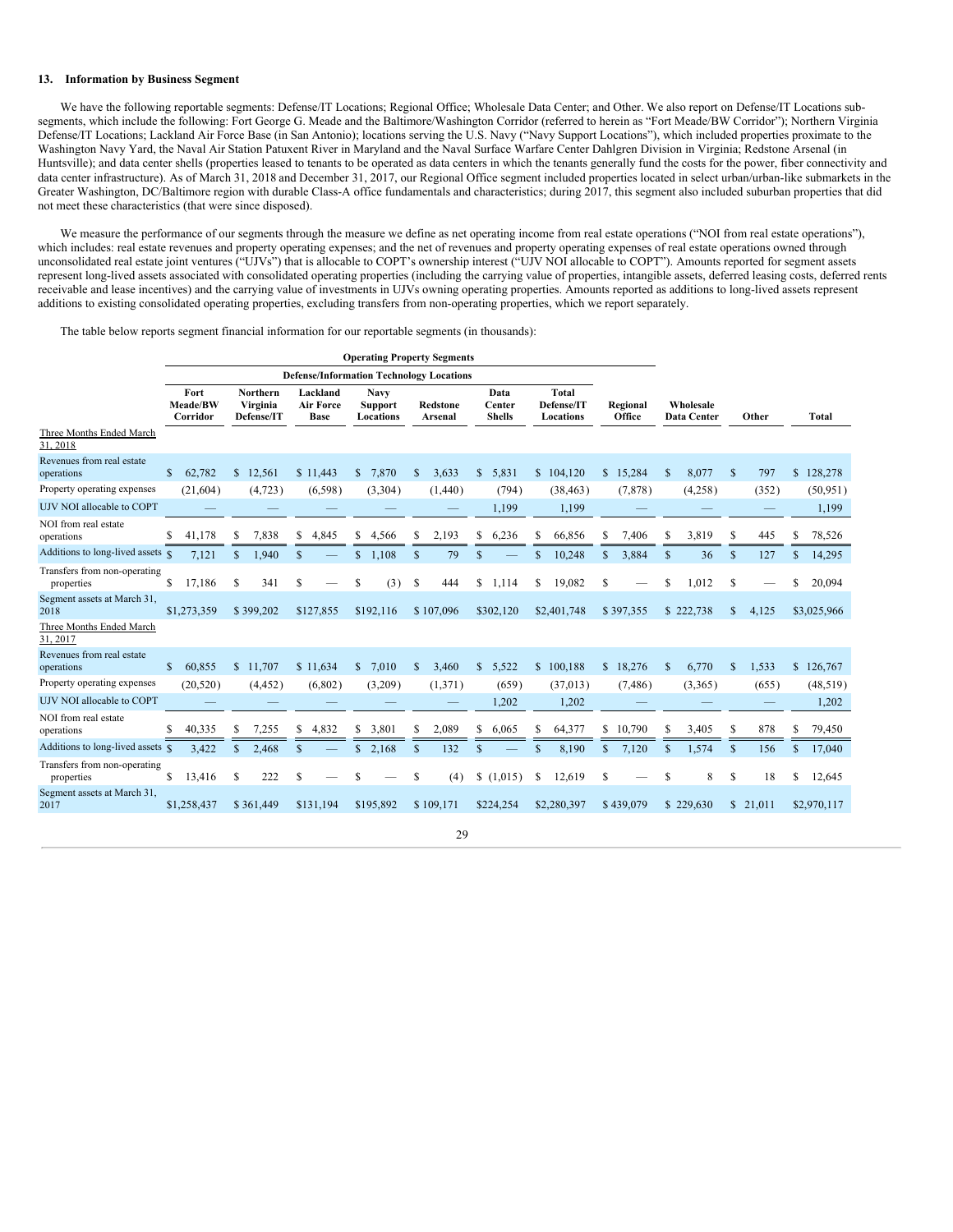The following table reconciles our segment revenues to total revenues as reported on our consolidated statements of operations (in thousands):

|                                                  | For the Three Months Ended | March 31. |         |
|--------------------------------------------------|----------------------------|-----------|---------|
|                                                  | 2018                       |           | 2017    |
| Segment revenues from real estate operations     | 128,278                    |           | 126,767 |
| Construction contract and other service revenues | 27.198                     |           | 13.034  |
| Total revenues                                   | 155,476                    |           | 139.801 |

The following table reconciles UJV NOI allocable to COPT to equity in income of unconsolidated entities as reported on our consolidated statements of operations (in thousands):

|                                                                                                                    | <b>For the Three Months Ended</b> | March 31. |       |
|--------------------------------------------------------------------------------------------------------------------|-----------------------------------|-----------|-------|
|                                                                                                                    | 2018                              |           | 2017  |
| UJV NOI allocable to COPT                                                                                          | 1.199                             |           | 1.202 |
| Less: Income from UJV allocable to COPT attributable to depreciation and amortization expense and interest expense | (824)                             |           | (824) |
| Add: Equity in loss of unconsolidated non-real estate entities                                                     | (2)                               |           | (1)   |
| Equity in income of unconsolidated entities                                                                        | 373                               |           | 377   |

As previously discussed, we provide real estate services such as property management and construction and development services primarily for our properties but also for third parties. The primary manner in which we evaluate the operating performance of our service activities is through a measure we define as net operating income from service operations ("NOI from service operations"), which is based on the net of revenues and expenses from these activities. Construction contract and other service revenues and expenses consist primarily of subcontracted costs that are reimbursed to us by the customer along with a management fee. The operating margins from these activities are small relative to the revenue. We believe NOI from service operations is a useful measure in assessing both our level of activity and our profitability in conducting such operations. The table below sets forth the computation of our NOI from service operations (in thousands):

|                                                  |    | For the Three Months Ended | March 31. |           |
|--------------------------------------------------|----|----------------------------|-----------|-----------|
|                                                  |    | 2018                       |           | 2017      |
| Construction contract and other service revenues | S. | 27,198                     |           | 13,034    |
| Construction contract and other service expenses |    | (26.216)                   |           | (12, 486) |
| NOI from service operations                      |    | 982                        |           | 548       |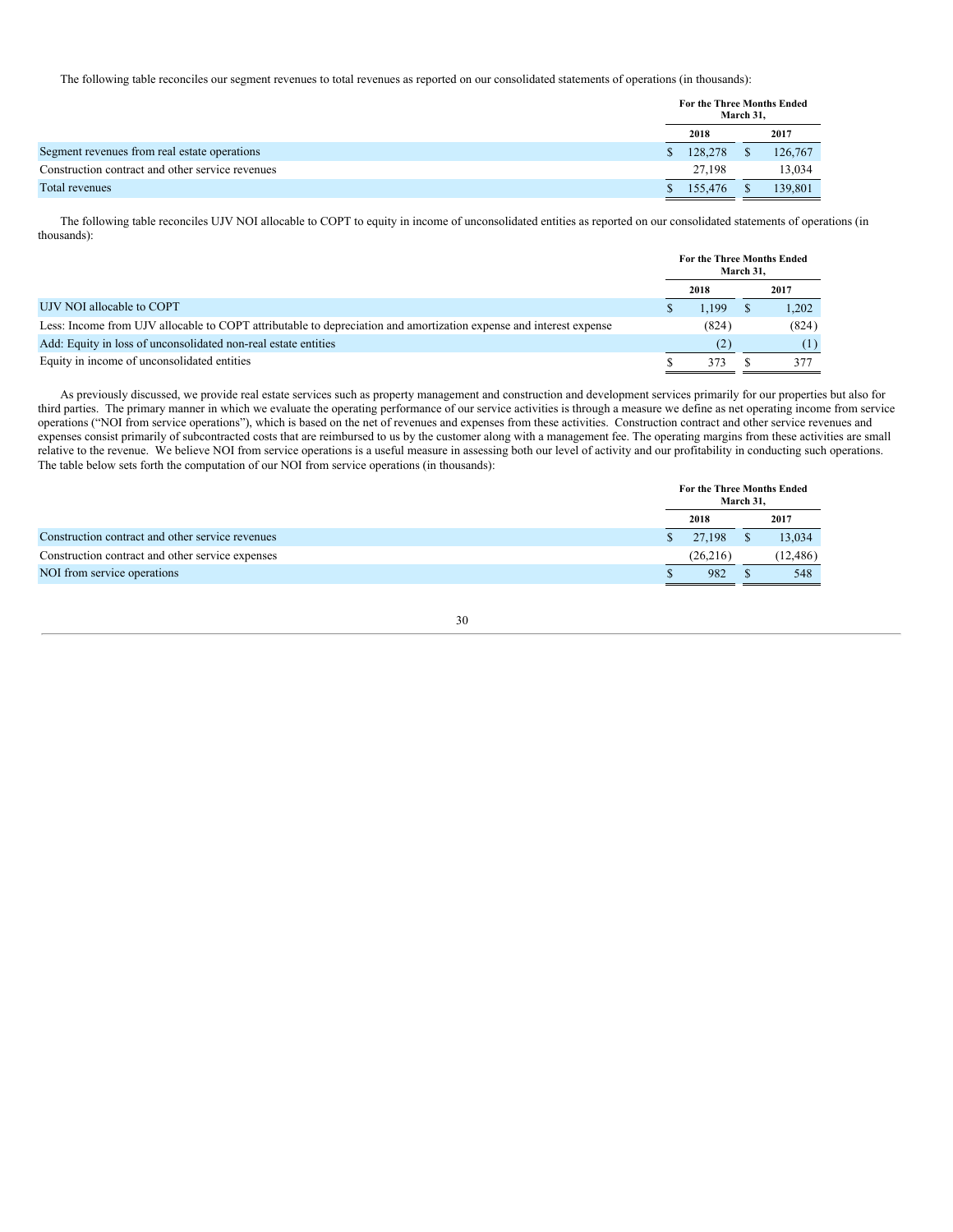The following table reconciles our NOI from real estate operations for reportable segments and NOI from service operations to income before gain on sales of real estate as reported on our consolidated statements of operations (in thousands):

|                                                                                         | <b>For the Three Months Ended</b><br>March 31, |           |   |          |
|-----------------------------------------------------------------------------------------|------------------------------------------------|-----------|---|----------|
|                                                                                         |                                                | 2018      |   | 2017     |
| NOI from real estate operations                                                         | S                                              | 78,526    | S | 79,450   |
| NOI from service operations                                                             |                                                | 982       |   | 548      |
| Interest and other income                                                               |                                                | 1,359     |   | 1,726    |
| Equity in income of unconsolidated entities                                             |                                                | 373       |   | 377      |
| Income tax expense                                                                      |                                                | (55)      |   | (40)     |
| Depreciation and other amortization associated with real estate operations              |                                                | (33, 512) |   | (33,059) |
| General, administrative and leasing expenses                                            |                                                | (7,292)   |   | (8,611)  |
| Business development expenses and land carry costs                                      |                                                | (1,614)   |   | (1,693)  |
| Interest expense                                                                        |                                                | (18, 784) |   | (18,994) |
| Less: UJV NOI allocable to COPT included in equity in income of unconsolidated entities |                                                | (1,199)   |   | (1,202)  |
| Income before gain on sales of real estate                                              |                                                | 18.784    |   | 18.502   |

The following table reconciles our segment assets to the consolidated total assets of COPT and subsidiaries (in thousands):

|                                | March 31,<br>2018 | March 31,<br>2017 |
|--------------------------------|-------------------|-------------------|
| Segment assets                 | \$<br>3,025,966   | 2,970,117         |
| Non-operating property assets  | 425.951           | 429,690           |
| Other assets                   | 144,321           | 357,324           |
| Total COPT consolidated assets | 3,596,238         | 3,757,131         |

The accounting policies of the segments are the same as those used to prepare our consolidated financial statements, except that UJV NOI allocable to COPT are not presented separately for segment purposes. In the segment reporting presented above, we did not allocate interest expense, depreciation and amortization, gain on sales of real estate and equity in income of unconsolidated entities not included in NOI to our real estate segments since they are not included in the measure of segment profit reviewed by management. We also did not allocate general, administrative and leasing expenses, business development expenses and land carry costs, interest and other income, income taxes and noncontrolling interests because these items represent general corporate or non-operating property items not attributable to segments.

#### **14. Share-Based Compensation**

### **Performance Share Awards ("PSUs")**

On January 1, 2018, our Board of Trustees granted 59,110 PSUs with an aggregate grant date fair value of \$1.9 million to ourthree executives. The PSUs have a performance period beginning on January 1, 2018 and concluding on the earlier of December 31, 2020 or the date of: (1) termination by us without cause, death or disability of the executive or constructive discharge of the executive (collectively, "qualified termination"); or (2) a sale event. The number of PSUs earned ("earned PSUs") at the end of the performance period will be determined based on the percentile rank of COPT's total shareholder return relative to a peer group of companies, as set forth in the following schedule:

| <b>Percentile Rank</b> | <b>Earned PSUs Payout %</b> |
|------------------------|-----------------------------|
| 75th or greater        | 200% of PSUs granted        |
| 50th                   | 100% of PSUs granted        |
| 25 <sub>th</sub>       | 50% of PSUs granted         |
| Below 25th             | 0% of PSUs granted          |

If the percentile rank exceeds the 25th percentile and is betweentwo of the percentile ranks set forth in the table above, then the percentage of the earned PSUs will be interpolated between the ranges set forth in the table above to reflect any performance between the listed percentiles. At the end of the performance period, we, in settlement of the award will:

issue a number of fully-vested COPT common shares equal to the number of earned PSUs in settlement of the award plan; and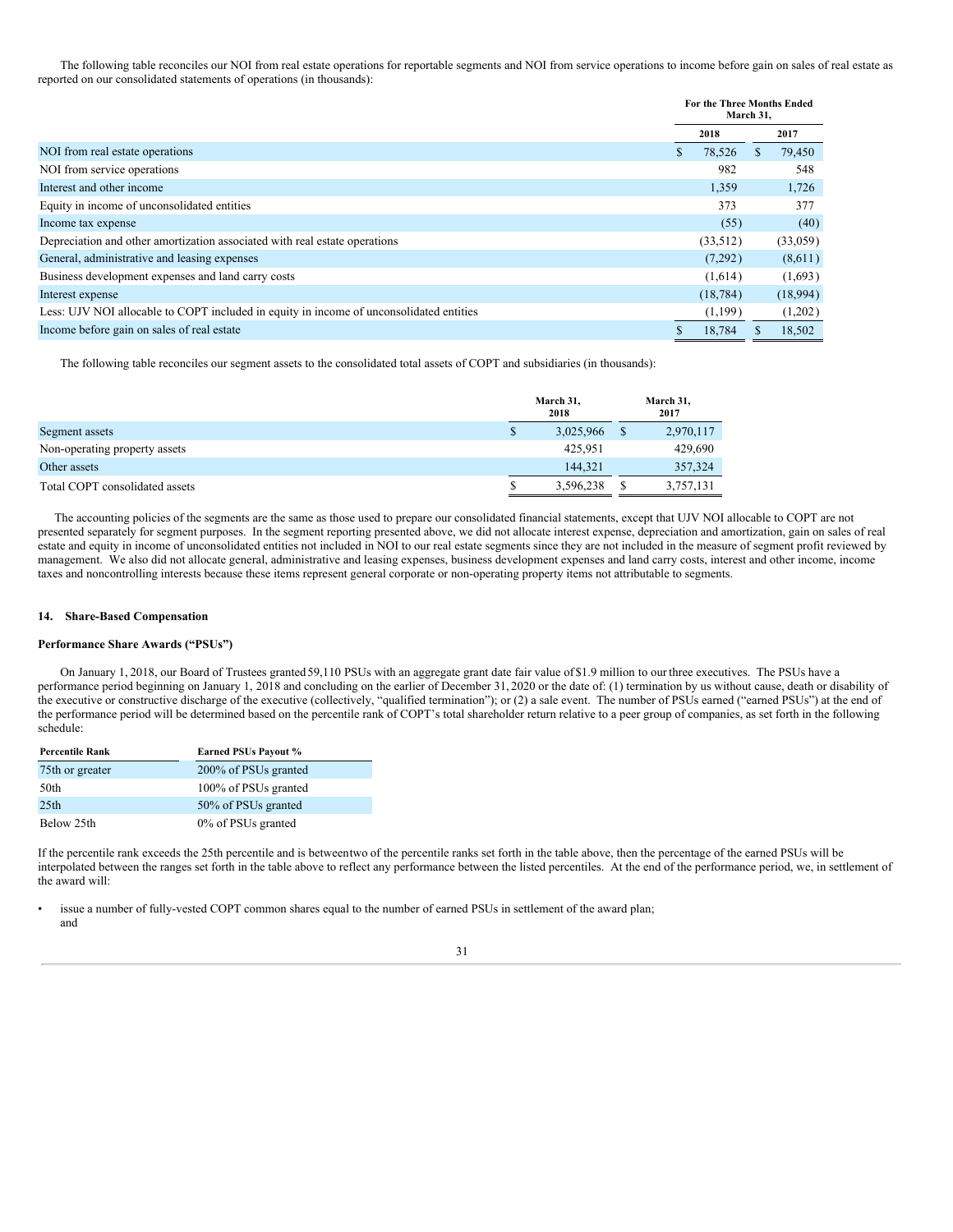• pay cash equal to the aggregate dividends that would have been paid with respect to the common shares issued in settlement of the earned PSUs through the date of settlement had such shares been issued on the grant date.

If a performance period ends due to a sale event or qualified termination, the number of earned PSUs is prorated based on the portion of thethree-year performance period that has elapsed. If employment is terminated by the employee or by us for cause, all PSUs are forfeited. PSUs do not carry voting rights.

We computed a grant date fair value of \$31.97 per PSU using a Monte Carlo model. Significant assumptions for that model included the following: baseline common share value of \$29.20; expected volatility for COPT common shares of17.0%; and a risk-free interest rate of 2.04%.

We issued 13,328 common shares on February 22, 2018 to executives in settlement of PSUs issued in 2015, representing 5% of the target award for those PSUs.

### **Restricted Shares**

During the three months ended March 31, 2018, certain employees were granted a total of181,617 restricted common shares with an aggregate grant date fair value of\$4.6 million (weighted average of \$25.18 per share). Restricted shares granted to employees vest based on increments and over periods of time set forth under the terms of the respective awards provided that the employees remain employed by us. During the three months ended March 31, 2018, forfeiture restrictions lapsed on 134,460 previously issued common shares; these shares had a weighted average grant date fair value of \$29.49 per share, and the aggregate intrinsic value of the shares on the vesting dates was \$3.4 million.

### **15. Earnings Per Share ("EPS") and Earnings Per Unit ("EPU")**

### COPT and Subsidiaries EPS

We present both basic and diluted EPS. We compute basic EPS by dividing net income available to common shareholders allocable to unrestricted common shares under the two-class method by the weighted average number of unrestricted common shares outstanding during the period. Our computation of diluted EPS is similar except that:

- the denominator is increased to include: (1) the weighted average number of potential additional common shares that would have been outstanding if securities that are convertible into COPT common shares were converted; and (2) the effect of dilutive potential common shares outstanding during the period attributable to COPT's forward equity sale agreements and our share-based compensation using the treasury stock or if-converted methods; and
- the numerator is adjusted to add back any changes in income or loss that would result from the assumed conversion into common shares that we added to the denominator.

Summaries of the numerator and denominator for purposes of basic and diluted EPS calculations are set forth below (in thousands, except per share data):

|                                                                                            | For the Three Months Ended March<br>31, |   |         |
|--------------------------------------------------------------------------------------------|-----------------------------------------|---|---------|
|                                                                                            | 2018                                    |   | 2017    |
| Numerator:                                                                                 |                                         |   |         |
| Net income attributable to COPT                                                            | \$<br>17,150                            | S | 21,019  |
| Preferred share dividends                                                                  |                                         |   | (3,180) |
| Income attributable to share-based compensation awards                                     | (117)                                   |   | (125)   |
| Numerator for basic and diluted EPS on net income attributable to COPT common shareholders | 17,033                                  | ъ | 17,714  |
| Denominator (all weighted averages):                                                       |                                         |   |         |
| Denominator for basic EPS (common shares)                                                  | 100,999                                 |   | 98,411  |
| Dilutive effect of share-based compensation awards                                         | 144                                     |   | 155     |
| Denominator for diluted EPS (common shares)                                                | 101,143                                 |   | 98,566  |
| <b>Basic EPS</b>                                                                           | 0.17                                    |   | 0.18    |
| Diluted EPS                                                                                | 0.17                                    |   | 0.18    |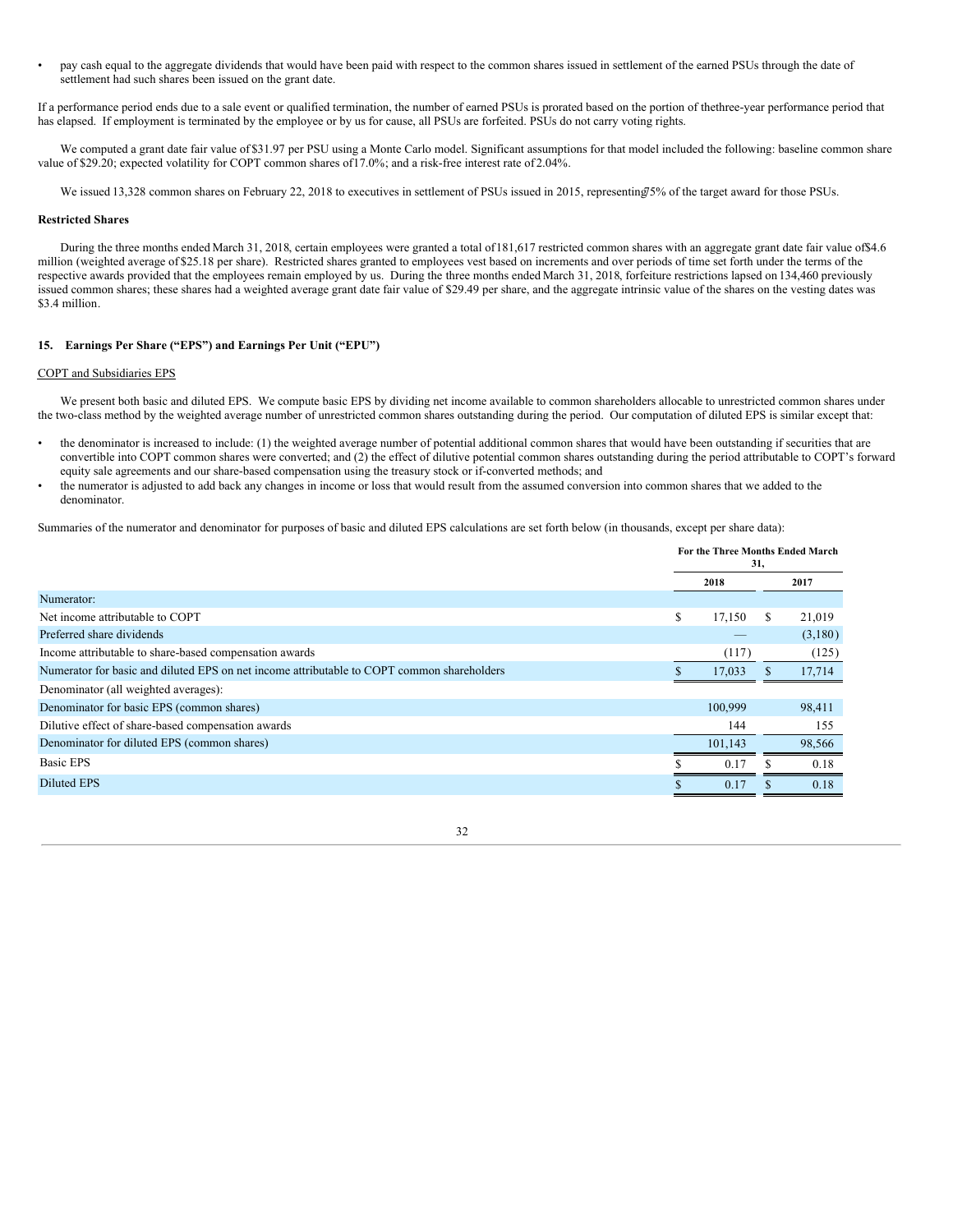Our diluted EPS computations do not include the effects of the following securities since the conversions of such securities would increase diluted EPS for the respective periods (in thousands):

|                                        |       | Weighted Average Shares Excluded from<br><b>Denominator</b> |
|----------------------------------------|-------|-------------------------------------------------------------|
|                                        |       | For the Three Months Ended March 31,                        |
|                                        | 2018  | 2017                                                        |
| Conversion of common units             | 3.221 | 3,446                                                       |
| Conversion of Series I preferred units | 176   | 176                                                         |

The following securities were also excluded from the computation of diluted EPS because their effects were not dilutive:

- weighted average shares related to COPT's forward equity sale agreements for the three months endedMarch 31, 2018 of 7.5
- weighted average restricted shares and deferred share awards for the three months endedMarch 31, 2018 and 2017 of 444,000 and 392,000, respectively; and
- weighted average options for the three months endedMarch 31, 2018 and 2017 of 60,000 and 140,000, respectively.

## COPLP and Subsidiaries EPU

million;

We present both basic and diluted EPU. We compute basic EPU by dividing net income available to common unitholders allocable to unrestricted common units under the two-class method by the weighted average number of unrestricted common units outstanding during the period. Our computation of diluted EPU is similar except that:

- the denominator is increased to include: (1) the weighted average number of potential additional common units that would have been outstanding if securities that are convertible into our common units were converted; and (2) the effect of dilutive potential common units outstanding during the period attributable to COPT's forward equity sale agreements and our share-based compensation using the treasury stock or if-converted methods; and
- the numerator is adjusted to add back any changes in income or loss that would result from the assumed conversion into common units that we added to the denominator.

Summaries of the numerator and denominator for purposes of basic and diluted EPU calculations are set forth below (in thousands, except per unit data):

| 2018 |         |   | 2017                                    |  |  |
|------|---------|---|-----------------------------------------|--|--|
|      |         |   |                                         |  |  |
| S    | 17,859  | S | 21,806                                  |  |  |
|      | (165)   |   | (3,345)                                 |  |  |
|      | (117)   |   | (125)                                   |  |  |
|      | 17,577  |   | 18,336                                  |  |  |
|      |         |   |                                         |  |  |
|      | 104,220 |   | 101,857                                 |  |  |
|      | 144     |   | 155                                     |  |  |
|      | 104,364 |   | 102,012                                 |  |  |
|      | 0.17    |   | 0.18                                    |  |  |
|      | 0.17    |   | 0.18                                    |  |  |
|      |         |   | For the Three Months Ended March<br>31, |  |  |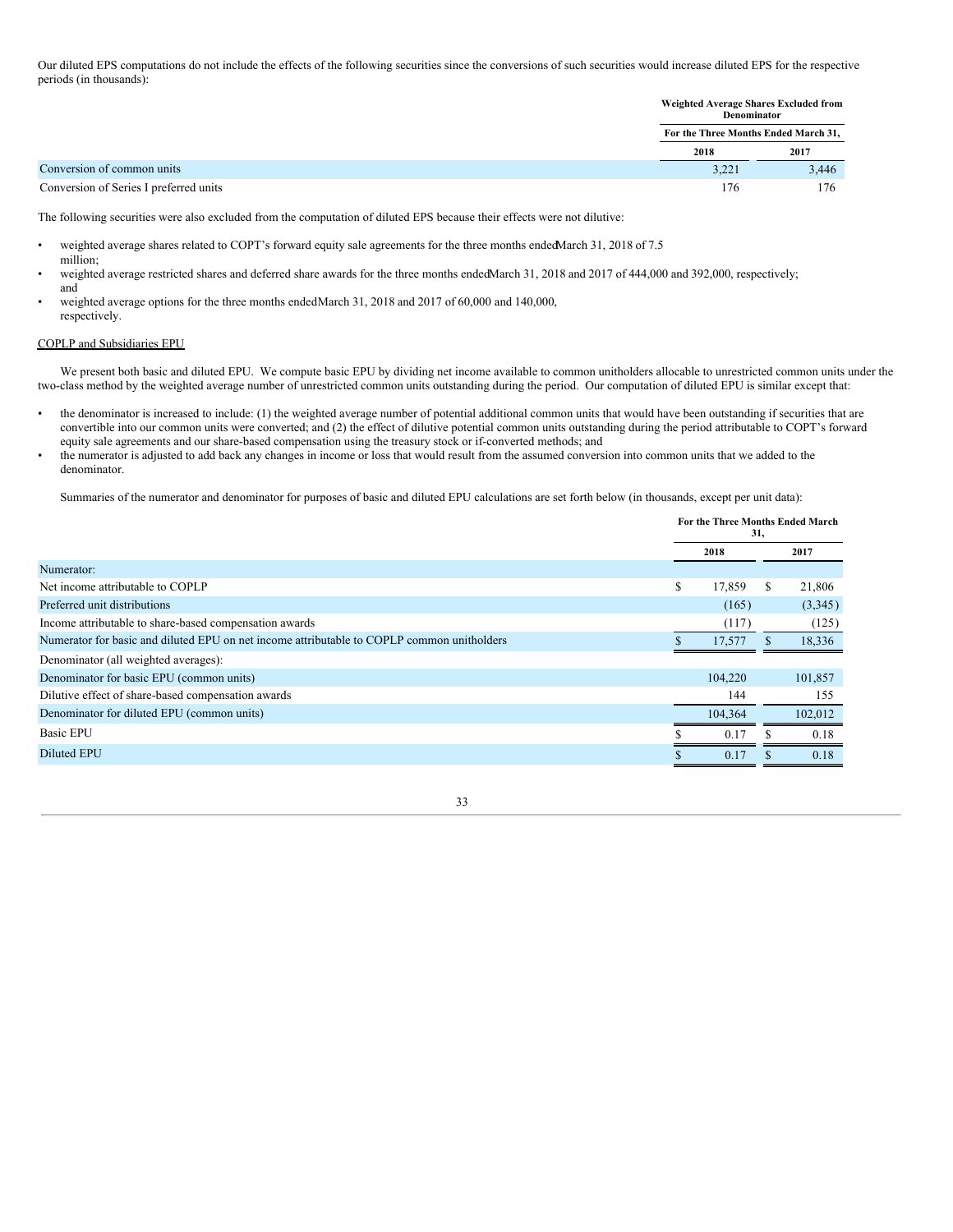Our diluted EPU computations do not include the effect of 176,000 common units resulting from an assumed conversion of the Series I preferred units since such a conversion would increase diluted EPU for the three months ended March 31, 2018 and 2017. The following securities were also excluded from the computation of diluted EPU because their effects were not dilutive:

- weighted average shares related to COPT's forward equity sale agreements for the three months endedMarch 31, 2018 of 7.5 million;
- weighted average restricted units and deferred share awards for the three months endedMarch 31, 2018 and 2017 of 444,000 and 392,000, respectively; and
- weighted average options for the three months endedMarch 31, 2018 and 2017 of 60,000 and 140,000, respectively.

### **16. Commitments and Contingencies**

#### **Litigation and Claims**

In the normal course of business, we are subject to legal actions and other claims. We record losses for specific legal proceedings and claims when we determine that a loss is probable and the amount of loss can be reasonably estimated. Management believes that it is reasonably possible that we could incur losses pursuant to such claims but do not believe such losses would materially affect our financial position, liquidity or our results of operations. Our assessment of the potential outcomes of these matters involves significant judgment and is subject to change based on future developments.

#### **Environmental**

We are subject to various Federal, state and local environmental regulations related to our property ownership and operation. We have performed environmental assessments of our properties, the results of which have not revealed any environmental liability that we believe would have a materially adverse effect on our financial position, operations or liquidity.

In connection with a lease and subsequent sale in 2008 and 2010 ofthree properties in Dayton, New Jersey, we agreed to provide certain environmental indemnifications limited to \$19 million in the aggregate. We have insurance coverage in place to mitigate much of any potential future losses that may result from these indemnification agreements.

#### **Tax Incremental Financing Obligation**

In August 2010, Anne Arundel County, Maryland issued \$30 million in tax incremental financing bonds to third-party investors in order to finance public improvements needed in connection with our project known as National Business Park North. The real estate taxes on increases in assessed value of a development district encompassing National Business Park North are to be transferred to a special fund pledged to the repayment of the bonds. We recognized a \$995,000 liability through March 31, 2018 representing our estimated obligation to fund through a special tax any future shortfalls between debt service on the bonds and real estate taxes available to repay the bonds.

### **Operating Leases**

We are obligated as lessee under operating leases (mostly ground leases) with various expiration dates extending to the year 2100. Future minimum rental payments due under the terms of these operating leases as of March 31, 2018 follow (in thousands):

| <b>Year Ending December 31,</b> |    |        |
|---------------------------------|----|--------|
| 2018(1)                         | \$ | 961    |
| 2019                            |    | 1,267  |
| 2020                            |    | 1,260  |
| 2021                            |    | 1,264  |
| 2022                            |    | 1,151  |
| Thereafter                      |    | 84,611 |
|                                 | S  | 90,514 |

(1) Represents the nine months endingDecember 31, 2018.

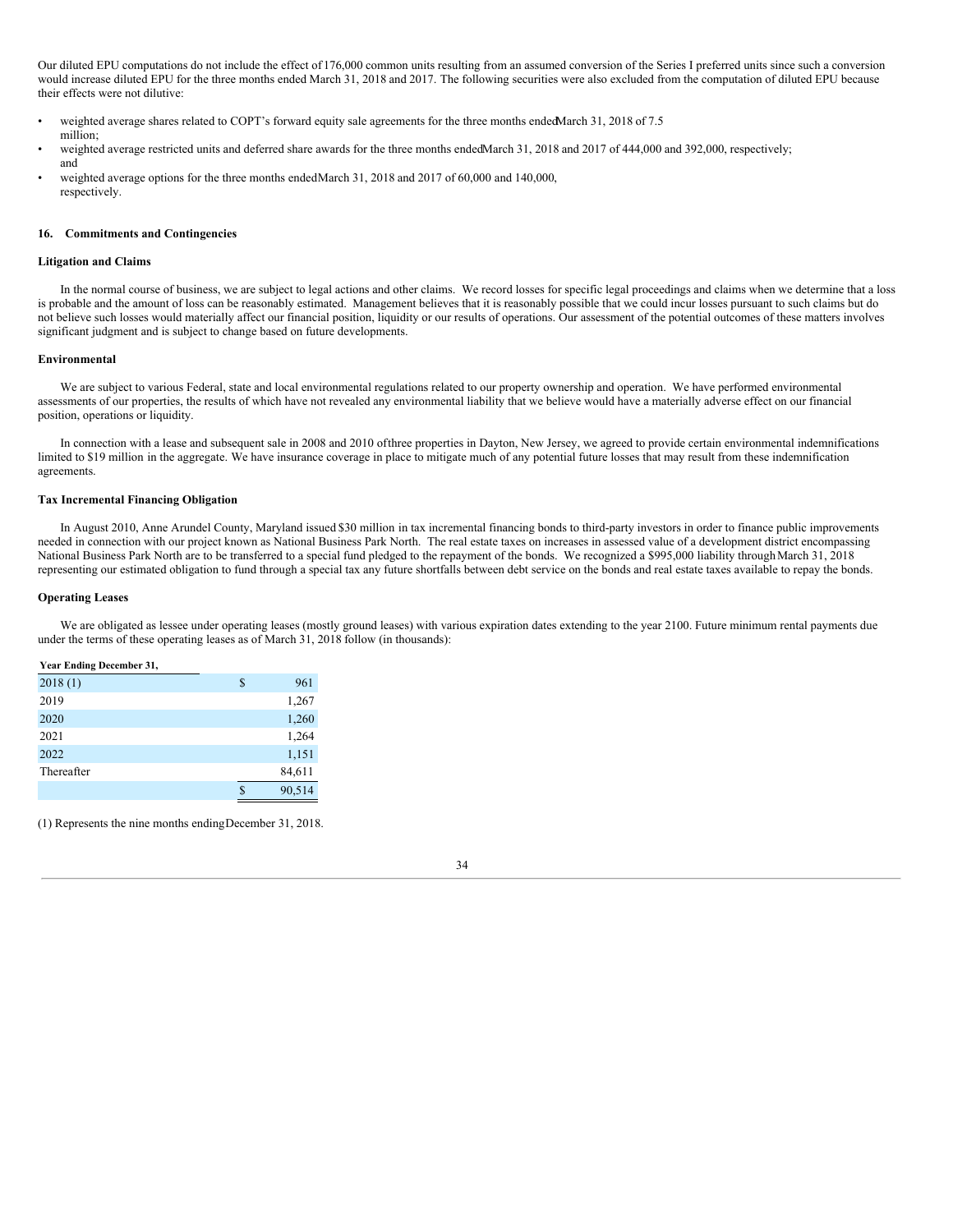### **Capital Lease**

On May 25, 2017, we entered into a ground lease on land under development in Washington, DC for our Stevens Investors, LLC joint venture. The lease has a 99-year term, and we possess an option to purchase the property for one dollar (estimated to occur between 2019 and 2020). Upon inception of the lease, we recorded a \$16.1 million capital lease liability on our consolidated balance sheets based on the present value of the future minimum rental payments. Future minimum rental payments due under the term of this lease as of March 31, 2018 follow (in thousands):

**Year Ending December 31,**

| 2018(1)                            | 11,628 |
|------------------------------------|--------|
| 2020                               | 135    |
| 2022                               | 75     |
| Total minimum rental payments      | 11,838 |
| Less: Amount representing interest | (60)   |
| Capital lease obligation           | 11,778 |

(1) Represents the nine months endingDecember 31, 2018.

### **Contractual Obligations**

We had amounts remaining to be incurred under various contractual obligations as ofMarch 31, 2018 that included the following (excluding amounts incurred and therefore reflected as liabilities reported on our consolidated balance sheets):

- new development and redevelopment obligations of \$64.8 million;
- capital expenditures for operating properties of \$45.9 million;
- third party construction and development of \$14.3 million; and
- other obligations of \$2.5 million.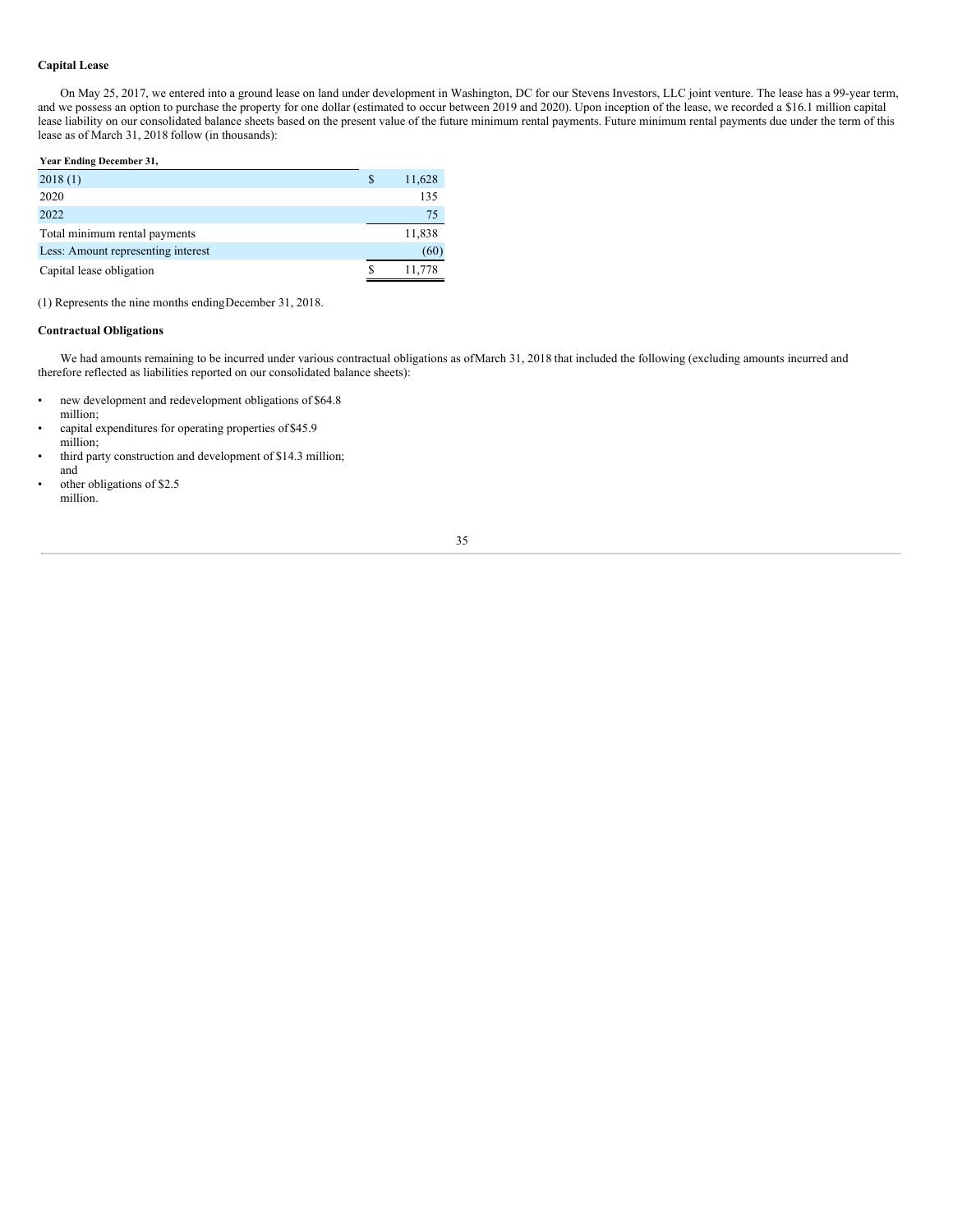### <span id="page-37-0"></span>**Item 2. Management's Discussion and Analysis of Financial Condition and Results of Operations**

### **Overview**

During the three months ended March 31, 2018:

- we finished the period with our office and data center shell portfolio91.0% occupied;
- we placed into service an aggregate of 85,000 square feet in two newly-constructed or redeveloped properties that were52.6% leased as of March 31, 2018; and
- COPT issued 677,000 common shares under its forward equity sale agreements for net proceeds of\$20.0 million, which it contributed to COPLP in exchange for an equal number of units in COPLP. COPLP used the proceeds to repay borrowings under our Revolving Credit Facility that funded development costs.

With regard to our operating portfolio square footage, occupancy and leasing statistics included below and elsewhere in this Quarterly Report on Form 10-Q, amounts disclosed:

- include total information pertaining to six properties owned through an unconsolidated real estate joint venture except for amounts reported for Annualized Rental Revenue, which represent the portion attributable to our ownership interest; and
- exclude, for purposes of amounts reported as of March 31, 2018 and December 31, 2017, a property reported as held for sale that we sold in 2017 subject to our providing a financial guaranty to the buyer under which we indemnify it for up to \$20 million in losses it could incur related to a potential defined capital event occurring on the property by June 30, 2019. Accordingly, we did not recognize the sale of this property for accounting purposes, and we reported the sales proceeds as a liability on our consolidated balance sheet.

We discuss significant factors contributing to changes in our net income in the section below entitled "Results of Operations." The results of operations discussion is combined for COPT and COPLP because there are no material differences in the results of operations between the two reporting entities.

In addition, the section below entitled "Liquidity and Capital Resources" includes discussions of, among other things:

- how we expect to generate cash for short and long-term capital needs;
- and our commitments and contingencies.

You should refer to our consolidated financial statements and the notes thereto as you read this section.

This section contains "forward-looking" statements, as defined in the Private Securities Litigation Reform Act of 1995, that are based on our current expectations, estimates and projections about future events and financial trends affecting the financial condition and operations of our business. Forward-looking statements can be identified by the use of words such as "may," "will," "should," "could," "believe," "anticipate," "expect," "estimate," "plan" or other comparable terminology. Forward-looking statements are inherently subject to risks and uncertainties, many of which we cannot predict with accuracy and some of which we might not even anticipate. Although we believe that the expectations, estimates and projections reflected in such forward-looking statements are based on reasonable assumptions at the time made, we can give no assurance that these expectations, estimates and projections will be achieved. Future events and actual results may differ materially from those discussed in the forward-looking statements. Important factors that may affect these expectations, estimates and projections include, but are not limited to:

- general economic and business conditions, which will, among other things, affect office property and data center demand and rents, tenant creditworthiness, interest rates, financing availability and property values;
- adverse changes in the real estate markets, including, among other things, increased competition with other companies;
- governmental actions and initiatives, including risks associated with the impact of a prolonged government shutdown or budgetary reductions or impasses, such as a reduction in rental revenues, non-renewal of leases and/or a curtailment of demand for additional space by our strategic customers;
- our ability to borrow on favorable
- terms;
- risks of real estate acquisition and development activities, including, among other things, risks that development projects may not be completed on schedule, that tenants may not take occupancy or pay rent or that development or operating costs may be greater than anticipated;
- risks of investing through joint venture structures, including risks that our joint venture partners may not fulfill their financial obligations as investors or may take actions that are inconsistent with our objectives;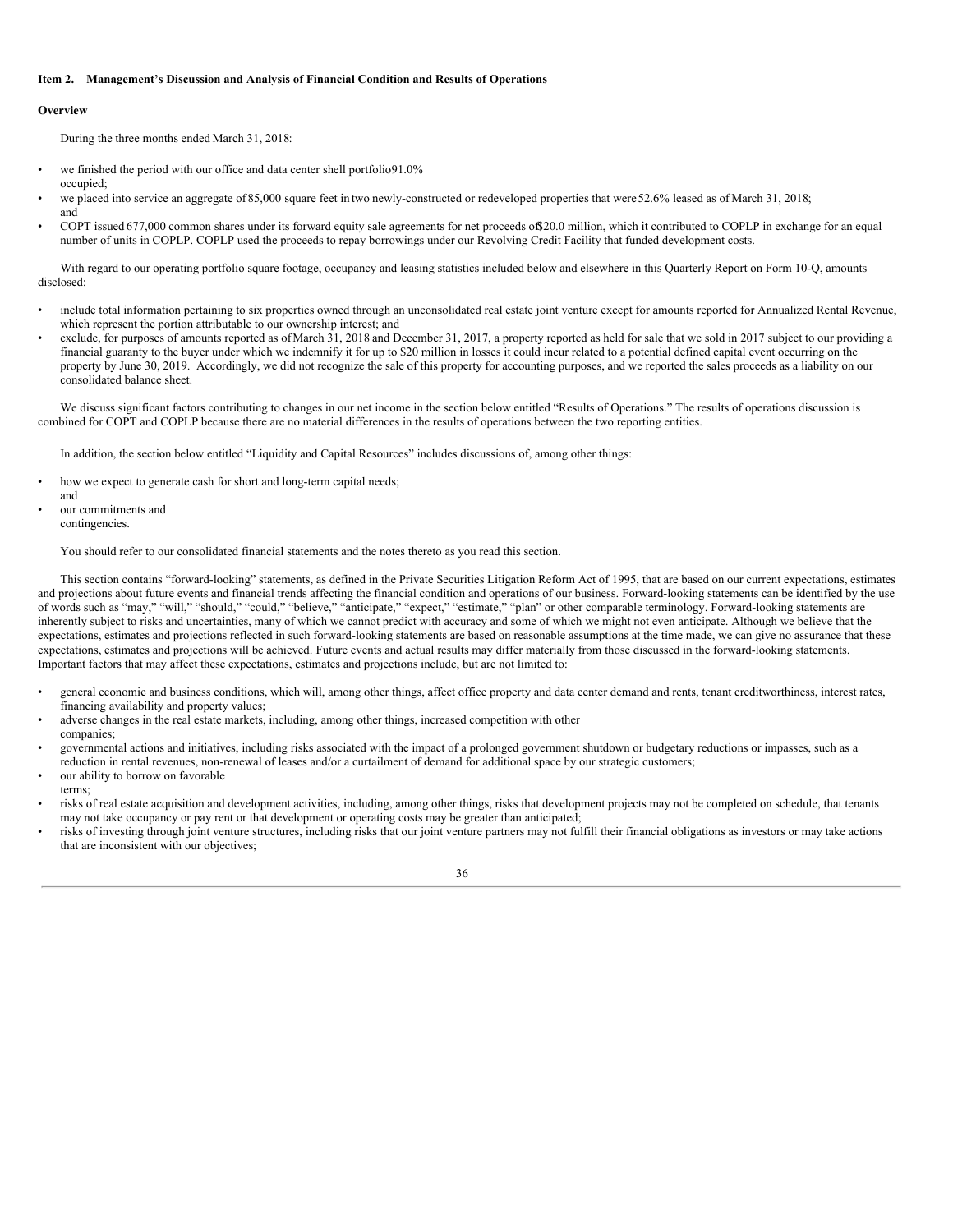- changes in our plans for properties or views of market economic conditions or failure to obtain development rights, either of which could result in recognition of significant impairment losses;
- our ability to satisfy and operate effectively under Federal income tax rules relating to real estate investment trusts and
- partnerships; possible adverse changes in tax
- laws;
- the dilutive effects of issuing additional common shares;
- our ability to achieve projected results; and
- environmental requirements.

We undertake no obligation to update or supplement forward-looking statements.

# **Occupancy and Leasing**

# Office and Data Center Shell Portfolio

The tables below set forth occupancy information pertaining to our portfolio of office and data center shell properties:

|                                                                          |   | March 31, 2018 | December 31, 2017 |
|--------------------------------------------------------------------------|---|----------------|-------------------|
| Occupancy rates at period end                                            |   |                |                   |
| Total                                                                    |   | 91.0%          | 93.6%             |
| Defense/IT Locations:                                                    |   |                |                   |
| Fort Meade/BW Corridor                                                   |   | $90.5\%$       | 95.6%             |
| Northern Virginia Defense/IT                                             |   | 82.6%          | 89.1%             |
| Lackland Air Force Base                                                  |   | $100.0\%$      | 100.0%            |
| Navy Support Locations                                                   |   | 88.0%          | $87.7\%$          |
| Redstone Arsenal                                                         |   | 98.2%          | 98.2%             |
| Data Center Shells                                                       |   | 100.0%         | $100.0\%$         |
| <b>Total Defense/IT Locations</b>                                        |   | 91.7%          | $95.2\%$          |
| Regional Office                                                          |   | 86.8%          | 89.5%             |
| Other                                                                    |   | 80.0%          | 34.4%             |
| Average contractual annual rental rate per square foot at period end (1) | S | 29.93          | \$.<br>29.84      |

(1) Includes estimated expense reimbursements. Amounts reported include the portion of six properties owned through an unconsolidated real estate joint venture that was allocable to our ownership interest.

|                                                                         | Rentable<br><b>Square Feet</b> | Occupied<br><b>Square Feet</b> |
|-------------------------------------------------------------------------|--------------------------------|--------------------------------|
|                                                                         | (in thousands)                 |                                |
| December 31, 2017                                                       | 17,345                         | 16,227                         |
| Square feet vacated upon lease expiration (1)                           |                                | (317)                          |
| Occupancy of previously vacated space in connection with new leases (2) |                                | 93                             |
| Square feet constructed or redeveloped (3)                              | 415                            | 33                             |
| Square feet removed from operations                                     | (128)                          |                                |
| Other changes                                                           | (19)                           | (3)                            |
| March 31, 2018                                                          | 17.613                         | 16.033                         |

(1) Includes lease terminations and space reductions occurring in connection with lease renewals.

(2) Excludes occupancy of vacant square feet acquired or developed.

(3) Includes 330,000 unoccupied square feet that were completed in 2016 but reported as construction projects through December 31, 2017 since they were held for future lease to the United States Government.

Total occupancy decreased from December 31, 2017 to March 31, 2018 due primarily to the addition of 404,000 unoccupied, newly-constructed square feet during the period, including 243,000 in the Fort Meade/BW Corridor sub-segment and 161,000 in the Northern Virginia Defense/IT sub-segment.

During the three months ended March 31, 2018, we completed 854,000 square feet of leasing, including: renewed leases on 712,000 square feet, representing72.6% of the square footage of our lease expirations (including the effect of early renewals); 71,000 of construction and redevelopment space; and 71,000 in other leasing.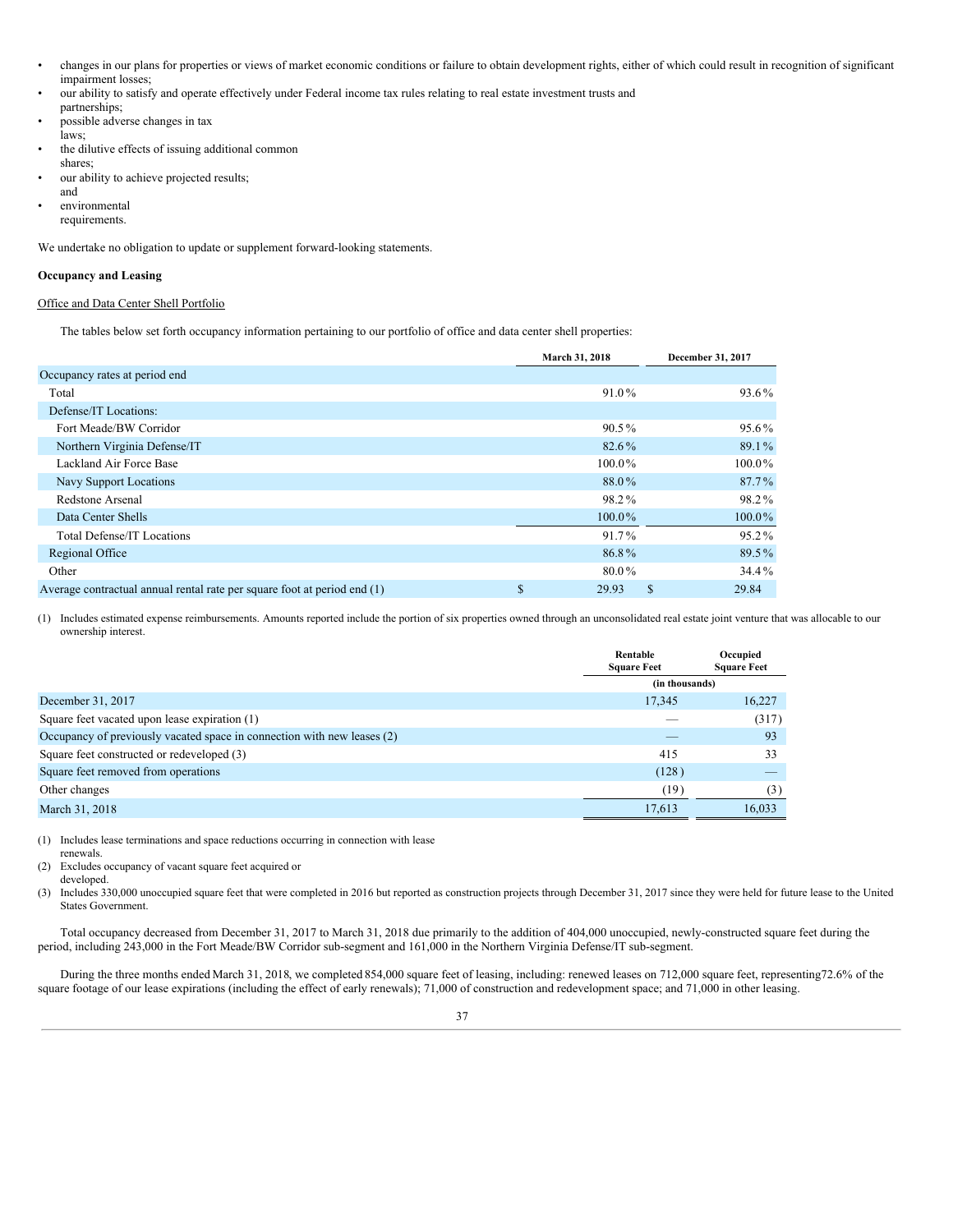# Wholesale Data Center

Our 19.25 megawatt wholesale data center had 16.86 megawatts leased as of March 31, 2018 and December 31, 2017.

#### **Results of Operations**

We evaluate the operating performance of our properties using NOI from real estate operations, our segment performance measure, which includes: real estate revenues and property operating expenses; and the net of revenues and property operating expenses of real estate operations owned through unconsolidated real estate joint ventures ("UJVs") that is allocable to COPT's ownership interest ("UJV NOI allocable to COPT"). We view our NOI from real estate operations as comprising the following primary categories:

office and data center shell

properties:

- continually owned and 100% operational throughout the current and prior year reporting periods, excluding properties held for sale. We define these as changes from "Same Properties";
- constructed or redeveloped and placed into service that were not 100% operational throughout the current and prior year reporting periods; and
- disposed (including a property reported as held for sale as of December 31, 2017, the sale of which in 2017 was not recognized for accounting purposes); and
- our wholesale data
- center.

In addition to owning properties, we provide construction management and other services. The primary manner in which we evaluate the operating performance of our construction management and other service activities is through a measure we define as NOI from service operations, which is based on the net of the revenues and expenses from these activities. The revenues and expenses from these activities consist primarily of subcontracted costs that are reimbursed to us by customers along with a management fee. The operating margins from these activities are small relative to the revenue. We believe NOI from service operations is a useful measure in assessing both our level of activity and our profitability in conducting such operations.

Since both of the measures discussed above exclude certain items includable in operating income, reliance on these measures has limitations; management compensates for these limitations by using the measures simply as supplemental measures that are considered alongside other GAAP and non-GAAP measures. A reconciliation of NOI from real estate operations and NOI from service operations to income before gain on sales of real estate reported on the consolidated statements of operations of COPT and subsidiaries is provided in Note 13 to our consolidated financial statements.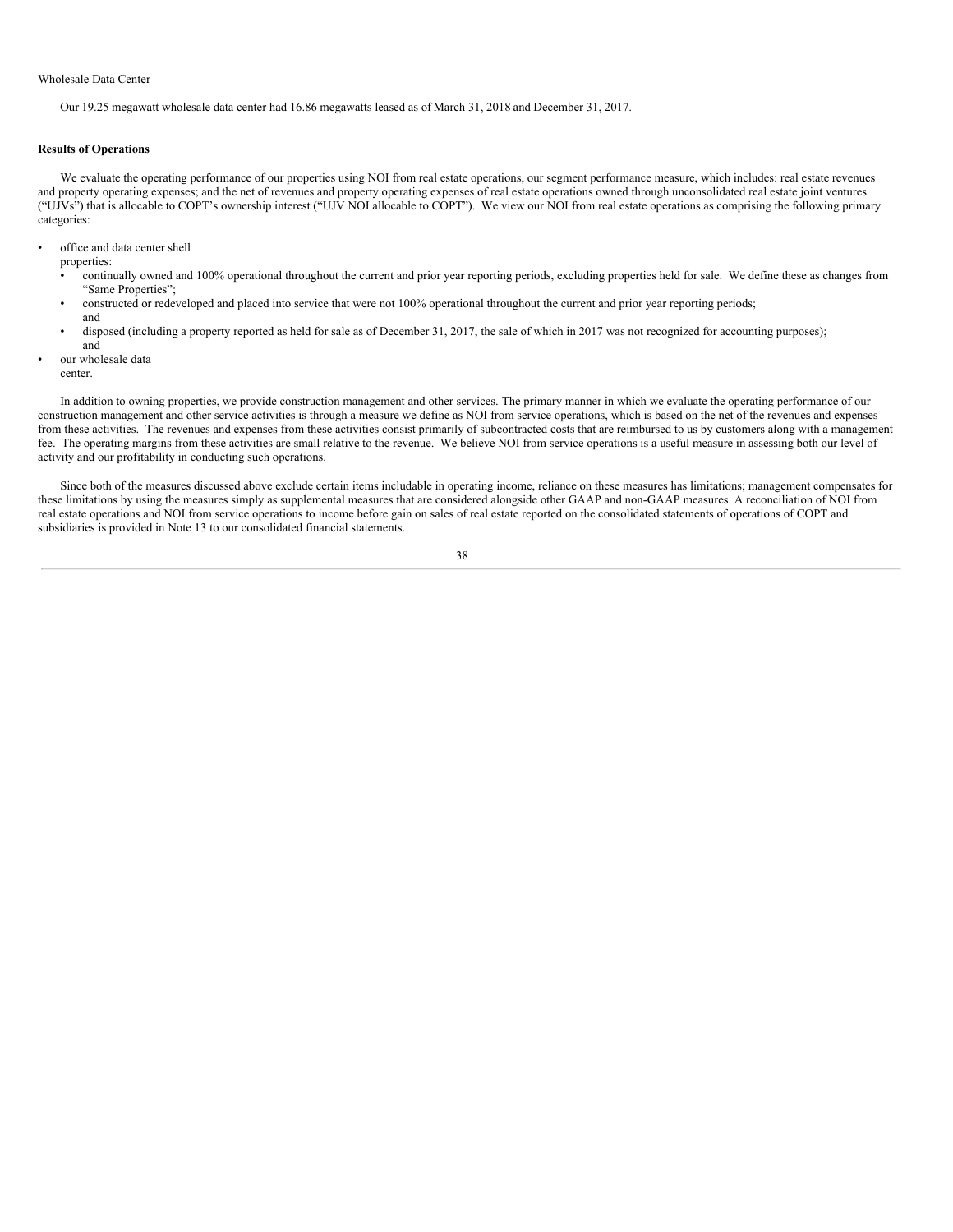# Comparison of Statements of Operations for the Three Months Ended March 31, 2018 and 2017

|                                                                      |     | For the Three Months Ended March 31, |                |      |   |          |  |  |
|----------------------------------------------------------------------|-----|--------------------------------------|----------------|------|---|----------|--|--|
|                                                                      |     | 2018                                 | 2017           |      |   | Variance |  |  |
|                                                                      |     |                                      | (in thousands) |      |   |          |  |  |
| Revenues                                                             |     |                                      |                |      |   |          |  |  |
| Revenues from real estate operations                                 | \$. | 128,278                              | 126,767<br>\$. |      | S | 1,511    |  |  |
| Construction contract and other service revenues                     |     | 27,198                               | 13,034         |      |   | 14,164   |  |  |
| Total revenues                                                       |     | 155,476                              | 139,801        |      |   | 15,675   |  |  |
| Expenses                                                             |     |                                      |                |      |   |          |  |  |
| Property operating expenses                                          |     | 50,951                               | 48,519         |      |   | 2,432    |  |  |
| Depreciation and amortization associated with real estate operations |     | 33,512                               | 33,059         |      |   | 453      |  |  |
| Construction contract and other service expenses                     |     | 26,216                               | 12,486         |      |   | 13,730   |  |  |
| General, administrative and leasing expenses                         |     | 7,292                                | 8,611          |      |   | (1,319)  |  |  |
| Business development expenses and land carry costs                   |     | 1,614                                | 1,693          |      |   | (79)     |  |  |
| Total operating expenses                                             |     | 119,585                              | 104,368        |      |   | 15,217   |  |  |
| Operating income                                                     |     | 35,891                               | 35,433         |      |   | 458      |  |  |
| Interest expense                                                     |     | (18, 784)                            | (18,994)       |      |   | 210      |  |  |
| Interest and other income                                            |     | 1,359                                | 1,726          |      |   | (367)    |  |  |
| Equity in income of unconsolidated entities                          |     | 373                                  |                | 377  |   | (4)      |  |  |
| Income tax expense                                                   |     | (55)                                 |                | (40) |   | (15)     |  |  |
| Income before gain on sales of real estate                           |     | 18,784                               | 18,502         |      |   | 282      |  |  |
| Gain on sales of real estate                                         |     | (4)                                  | 4,238          |      |   | (4,242)  |  |  |
| Net income                                                           | S   | 18,780                               | 22,740         |      |   | (3,960)  |  |  |
|                                                                      |     |                                      |                |      |   |          |  |  |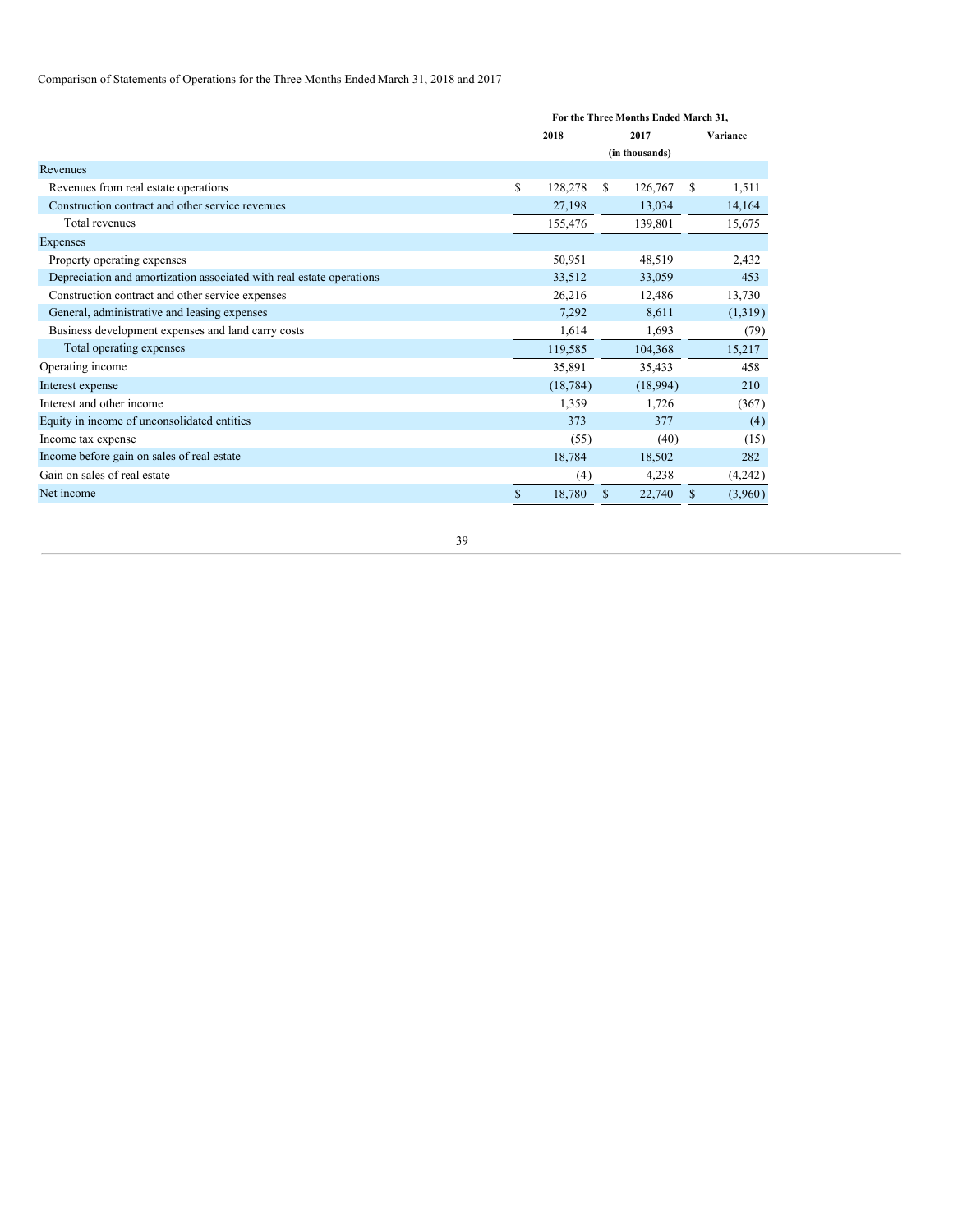## *NOI from Real Estate Operations*

|                                                            | For the Three Months Ended March 31, |           |              |                                                     |               |           |  |  |  |
|------------------------------------------------------------|--------------------------------------|-----------|--------------|-----------------------------------------------------|---------------|-----------|--|--|--|
|                                                            |                                      | 2018      |              | 2017                                                |               | Variance  |  |  |  |
|                                                            |                                      |           |              | (Dollars in thousands, except per square foot data) |               |           |  |  |  |
| Revenues                                                   |                                      |           |              |                                                     |               |           |  |  |  |
| Same Properties revenues                                   |                                      |           |              |                                                     |               |           |  |  |  |
| Rental revenue, excluding lease termination revenue        | $\mathbb{S}$                         | 88,861    | $\mathbb S$  | 89,067                                              | $\mathcal{S}$ | (206)     |  |  |  |
| Lease termination revenue                                  |                                      | 1,008     |              | 706                                                 |               | 302       |  |  |  |
| Tenant recoveries and other real estate operations revenue |                                      | 24,185    |              | 24,063                                              |               | 122       |  |  |  |
| Same Properties total revenues                             |                                      | 114,054   |              | 113,836                                             |               | 218       |  |  |  |
| Constructed and redeveloped properties placed in service   |                                      | 5,893     |              | 494                                                 |               | 5,399     |  |  |  |
| Wholesale data center                                      |                                      | 8,077     |              | 6,770                                               |               | 1,307     |  |  |  |
| Dispositions                                               |                                      | 135       |              | 5,545                                               |               | (5,410)   |  |  |  |
| Other                                                      |                                      | 119       |              | 122                                                 |               | (3)       |  |  |  |
|                                                            |                                      | 128,278   |              | 126,767                                             |               | 1,511     |  |  |  |
| Property operating expenses                                |                                      |           |              |                                                     |               |           |  |  |  |
| <b>Same Properties</b>                                     |                                      | (45, 012) |              | (43,039)                                            |               | (1,973)   |  |  |  |
| Constructed and redeveloped properties placed in service   |                                      | (1,610)   |              | (652)                                               |               | (958)     |  |  |  |
| Wholesale data center                                      |                                      | (4,258)   |              | (3,365)                                             |               | (893)     |  |  |  |
| Dispositions                                               |                                      | (21)      |              | (1,250)                                             |               | 1,229     |  |  |  |
| Other                                                      |                                      | (50)      |              | (213)                                               |               | 163       |  |  |  |
|                                                            |                                      | (50, 951) |              | (48, 519)                                           |               | (2, 432)  |  |  |  |
|                                                            |                                      |           |              |                                                     |               |           |  |  |  |
| Same Properties UJV NOI allocable to COPT                  |                                      | 1,199     |              | 1,202                                               |               | (3)       |  |  |  |
|                                                            |                                      |           |              |                                                     |               |           |  |  |  |
| NOI from real estate operations                            |                                      |           |              |                                                     |               |           |  |  |  |
| <b>Same Properties</b>                                     |                                      | 70,241    |              | 71,999                                              |               | (1,758)   |  |  |  |
| Constructed and redeveloped properties placed in service   |                                      | 4,283     |              | (158)                                               |               | 4,441     |  |  |  |
| Wholesale data center                                      |                                      | 3,819     |              | 3,405                                               |               | 414       |  |  |  |
| Dispositions                                               |                                      | 114       |              | 4,295                                               |               | (4,181)   |  |  |  |
| Other                                                      |                                      | 69        |              | (91)                                                |               | 160       |  |  |  |
|                                                            | \$                                   | 78,526    | \$           | 79,450                                              | \$            | (924)     |  |  |  |
| Same Properties rent statistics                            |                                      |           |              |                                                     |               |           |  |  |  |
| Average occupancy rate                                     |                                      | 91.1%     |              | 91.2%                                               |               | $-0.1 \%$ |  |  |  |
| Average straight-line rent per occupied square foot (1)    | $\mathbb{S}$                         | 6.38      | $\mathbb{S}$ | 6.38                                                | \$            |           |  |  |  |

(1) Includes minimum base rents, net of abatements, and lease incentives on a straight-line basis for the periods set forth above.

Our Same Properties pool consisted of 148 properties, comprising 92.8% of our office and data center shell portfolio's square footage as ofMarch 31, 2018. This pool of properties included the following changes from the pool used for purposes of comparing 2017 and 2016 in our 2017 Annual Report on Form 10-K: the addition of fourteen properties placed in service and 100% operational on or before January 1, 2017 (including six unconsolidated real estate joint venture properties andtwo properties added to our rentable square feet in 2018 that were previously reported as construction projects since they were held for future lease to the United States Government); and the removal of one property in 2018 for which we have no leasing plan or intention to allocate future capital. The decrease in our Same Properties NOI from real estate operations was due primarily to higher snow and utilities expenses in the current period, as well as higher real estate taxes at certain properties resulting from increased property assessments.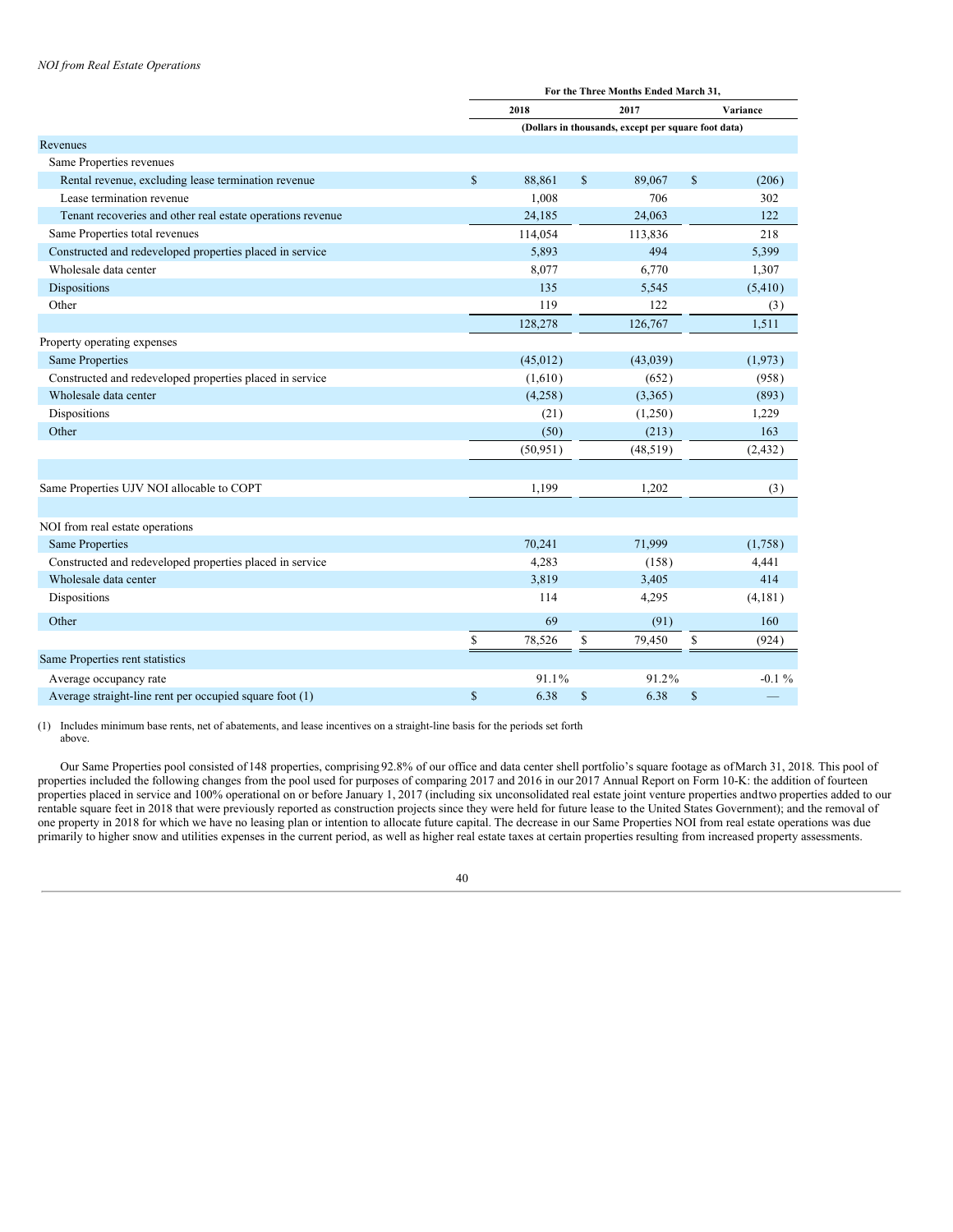Our NOI from constructed and redeveloped properties placed in service included11 properties placed in service in 2017 and 2018.

### *NOI from Service Operations*

|                                                  | For the Three Months Ended March 31, |        |  |        |  |        |  |  |  |  |
|--------------------------------------------------|--------------------------------------|--------|--|--------|--|--------|--|--|--|--|
|                                                  | Variance<br>2018<br>2017             |        |  |        |  |        |  |  |  |  |
|                                                  |                                      |        |  |        |  |        |  |  |  |  |
| Construction contract and other service revenues | S                                    | 27.198 |  | 13,034 |  | 14,164 |  |  |  |  |
| Construction contract and other service expenses |                                      | 26.216 |  | 12.486 |  | 13.730 |  |  |  |  |
| NOI from service operations                      | \$.                                  | 982    |  | 548    |  | 434    |  |  |  |  |

Construction contract and other service revenue and expenses increased due primarily to a greater volume of construction activity in connection with several of our tenants. Construction contract activity is inherently subject to significant variability depending on the volume and nature of projects undertaken by us (primarily on behalf of tenants). Service operations are an ancillary component of our overall operations that typically contribute an insignificant amount of operating income relative to our real estate operations.

#### *Gain on Sales of Real Estate*

We recognized a gain on sales of real estate of \$4.2 million in the prior period in connection with a land sale.

#### Funds from Operations

Funds from operations ("FFO") is defined as net income computed using GAAP, excluding gains on sales of, and impairment losses on, previously depreciated operating properties, plus real estate-related depreciation and amortization. When multiple properties consisting of both operating and non-operating properties exist on a single tax parcel, we classify all of the gains on sales of, and impairment losses on, the tax parcel as all being for previously depreciated operating properties when most of the value of the parcel is associated with operating properties on the parcel. FFO also includes adjustments to net income for the effects of the items noted above pertaining to UJVs that were allocable to our ownership interest in the UJVs. We believe that we use the National Association of Real Estate Investment Trusts ("NAREIT") definition of FFO, although others may interpret the definition differently and, accordingly, our presentation of FFO may differ from those of other REITs. We believe that FFO is useful to management and investors as a supplemental measure of operating performance because, by excluding gains related to sales of, and impairment losses on, previously depreciated operating properties, net of related tax benefit, and excluding real estate-related depreciation and amortization, FFO can help one compare our operating performance between periods. In addition, since most equity REITs provide FFO information to the investment community, we believe that FFO is useful to investors as a supplemental measure for comparing our results to those of other equity REITs. We believe that net income is the most directly comparable GAAP measure to FFO.

Since FFO excludes certain items includable in net income, reliance on the measure has limitations; management compensates for these limitations by using the measure simply as a supplemental measure that is weighed in balance with other GAAP and non-GAAP measures. FFO is not necessarily an indication of our cash flow available to fund cash needs. Additionally, it should not be used as an alternative to net income when evaluating our financial performance or to cash flow from operating, investing and financing activities when evaluating our liquidity or ability to make cash distributions or pay debt service.

Basic FFO available to common share and common unit holders ("Basic FFO") is FFO adjusted to subtract (1) preferred share dividends, (2) issuance costs associated with redeemed preferred shares, (3) income attributable to noncontrolling interests through ownership of preferred units in the Operating Partnership or interests in other consolidated entities not owned by us, (4) depreciation and amortization allocable to noncontrolling interests in other consolidated entities and (5) Basic FFO allocable to restricted shares. With these adjustments, Basic FFO represents FFO available to common shareholders and common unitholders. Common units in the Operating Partnership are substantially similar to our common shares and are exchangeable into common shares, subject to certain conditions. We believe that Basic FFO is useful to investors due to the close correlation of common units to common shares. We believe that net income is the most directly comparable GAAP measure to Basic FFO. Basic FFO has essentially the same limitations as FFO; management compensates for these limitations in essentially the same manner as described above for FFO.

Diluted FFO available to common share and common unit holders ("Diluted FFO") is Basic FFO adjusted to add back any changes in Basic FFO that would result from the assumed conversion of securities that are convertible or exchangeable into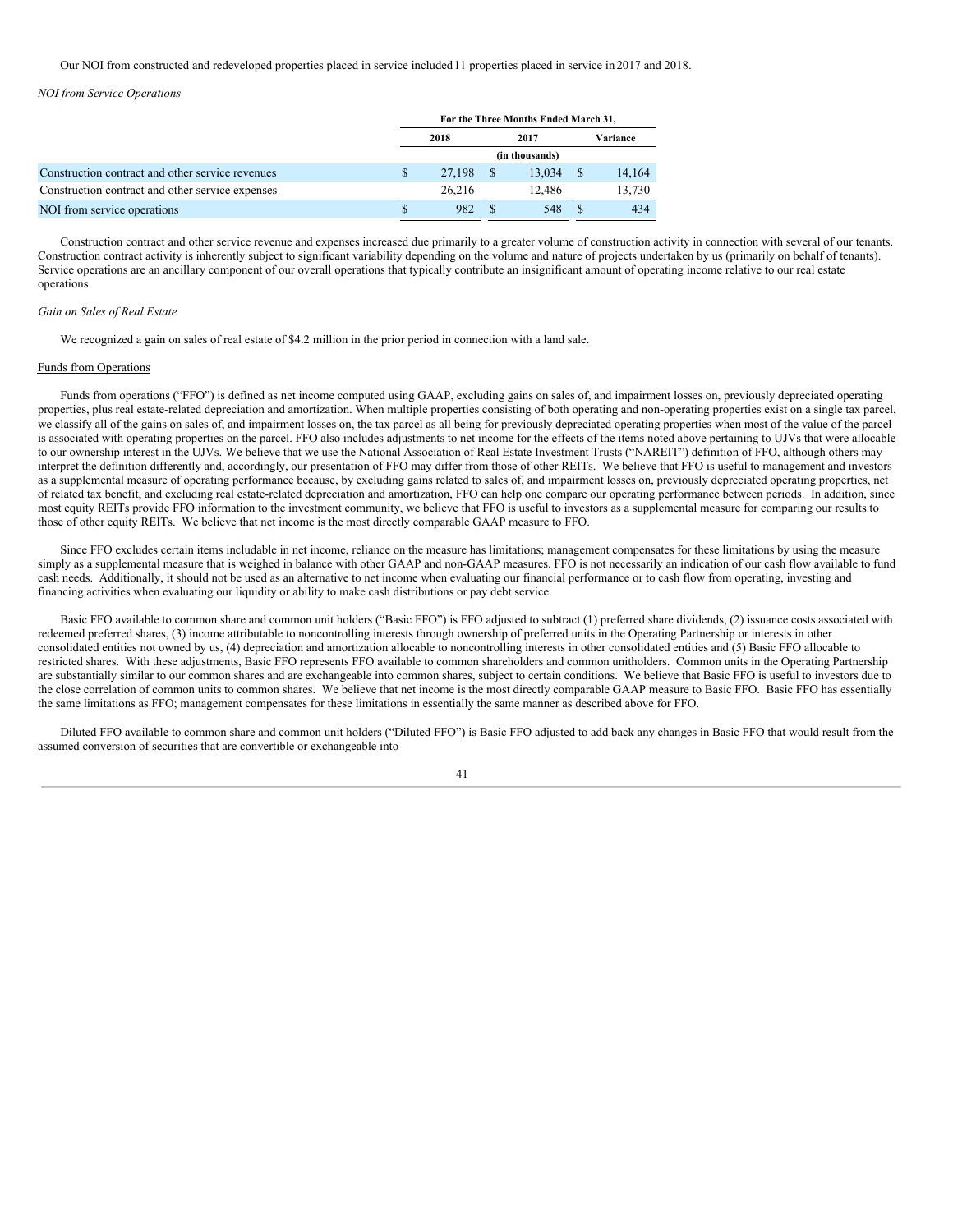common shares. We believe that Diluted FFO is useful to investors because it is the numerator used to compute Diluted FFO per share, discussed below. We believe that net income is the most directly comparable GAAP measure to Diluted FFO. Since Diluted FFO excludes certain items includable in the numerator to diluted EPS, reliance on the measure has limitations; management compensates for these limitations by using the measure simply as a supplemental measure that is weighed in the balance with other GAAP and non-GAAP measures. Diluted FFO is not necessarily an indication of our cash flow available to fund cash needs. Additionally, it should not be used as an alternative to net income when evaluating our financial performance or to cash flow from operating, investing and financing activities when evaluating our liquidity or ability to make cash distributions or pay debt service.

Diluted FFO available to common share and common unit holders, as adjusted for comparability is defined as Diluted FFO adjusted to exclude operating property acquisition costs; gains on sales of, and impairment losses on, properties other than previously depreciated operating properties, net of associated income tax; gain or loss on early extinguishment of debt; FFO associated with properties securing non-recourse debt on which we have defaulted and which we have extinguished, or expect to extinguish, via conveyance of such properties, including property NOI, interest expense and gains on debt extinguishment; loss on interest rate derivatives; demolition costs on redevelopment properties; executive transition costs; and issuance costs associated with redeemed preferred shares. This measure also includes adjustments for the effects of the items noted above pertaining to UJVs that were allocable to our ownership interest in the UJVs. We believe this to be a useful supplemental measure alongside Diluted FFO as it excludes gains and losses from certain investing and financing activities and certain other items that we believe are not closely correlated to (or associated with) our operating performance. We believe that net income is the most directly comparable GAAP measure to this non-GAAP measure. This measure has essentially the same limitations as Diluted FFO, as well as the further limitation of not reflecting the effects of the excluded items; we compensate for these limitations in essentially the same manner as described above for Diluted FFO.

Diluted FFO per share is (1) Diluted FFO divided by (2) the sum of the (a) weighted average common shares outstanding during a period, (b) weighted average common units outstanding during a period and (c) weighted average number of potential additional common shares that would have been outstanding during a period if other securities that are convertible or exchangeable into common shares were converted or exchanged. We believe that Diluted FFO per share is useful to investors because it provides investors with a further context for evaluating our FFO results in the same manner that investors use earnings per share ("EPS") in evaluating net income available to common shareholders. In addition, since most equity REITs provide Diluted FFO per share information to the investment community, we believe that Diluted FFO per share is a useful supplemental measure for comparing us to other equity REITs. We believe that diluted EPS is the most directly comparable GAAP measure to Diluted FFO per share. Diluted FFO per share has most of the same limitations as Diluted FFO (described above); management compensates for these limitations in essentially the same manner as described above for Diluted FFO.

Diluted FFO per share, as adjusted for comparability is (1) Diluted FFO, as adjusted for comparability divided by (2) the sum of the (a) weighted average common shares outstanding during a period, (b) weighted average common units outstanding during a period and (c) weighted average number of potential additional common shares that would have been outstanding during a period if other securities that are convertible or exchangeable into common shares were converted or exchanged. We believe that this measure is useful to investors because it provides investors with a further context for evaluating our FFO results. We believe this to be a useful supplemental measure alongside Diluted FFO per share as it excludes gains and losses from certain investing and financing activities and certain other items that we believe are not closely correlated to (or associated with) our operating performance. We believe that diluted EPS is the most directly comparable GAAP measure to this per share measure. This measure has most of the same limitations as Diluted FFO (described above) as well as the further limitation of not reflecting the effects of the excluded items; we compensate for these limitations in essentially the same manner as described above for Diluted FFO.

The computations for all of the above measures on a diluted basis assume the conversion of common units in COPLP but do not assume the conversion of other securities that are convertible into common shares if the conversion of those securities would increase per share measures in a given period.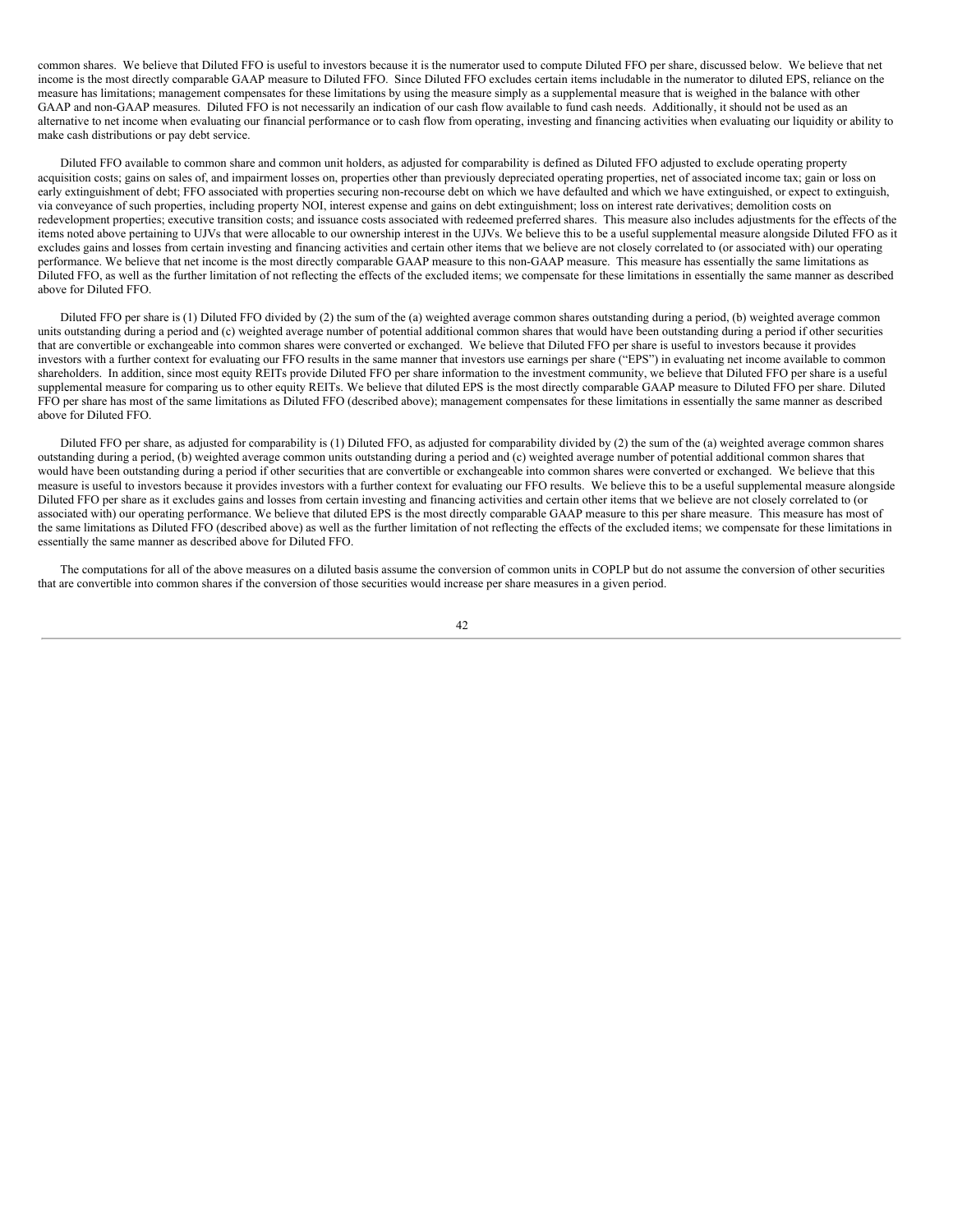The table below sets forth the computation of the above stated measures for thethree months ended March 31, 2018 and 2017, and provides reconciliations to the GAAP measures of COPT and subsidiaries associated with such measures:

|                                                                                              |                        | For the Three Months Ended March<br>31,                     |
|----------------------------------------------------------------------------------------------|------------------------|-------------------------------------------------------------|
|                                                                                              | 2018                   | 2017                                                        |
|                                                                                              |                        | (Dollars and shares in thousands,<br>except per share data) |
| Net income                                                                                   | $\mathbb{S}$<br>18,780 | $\mathbf S$<br>22,740                                       |
| Add: Real estate-related depreciation and amortization                                       | 33,512                 | 33,059                                                      |
| Add: Depreciation and amortization on UJV allocable to COPT                                  | 563                    | 563                                                         |
| Less: Gain on sales of previously depreciated operating properties                           | 4                      | (19)                                                        |
| <b>FFO</b>                                                                                   | 52,859                 | 56,343                                                      |
| Less: Noncontrolling interests-preferred units in the Operating Partnership                  | (165)                  | (165)                                                       |
| Less: FFO allocable to other noncontrolling interests                                        | (944)                  | (978)                                                       |
| Less: Preferred share dividends                                                              |                        | (3,180)                                                     |
| Basic and diluted FFO allocable to share-based compensation awards                           | (213)                  | (216)                                                       |
| Basic and diluted FFO available to common share and common unit holders                      | 51,537                 | 51,804                                                      |
| Gain on sales of non-operating properties                                                    |                        | (4,219)                                                     |
| Gain on interest rate derivatives                                                            |                        | (453)                                                       |
| <b>Executive transition costs</b>                                                            | 163                    | 699                                                         |
| Demolition costs on redevelopment properties                                                 | 39                     | 222                                                         |
| Diluted FFO comparability adjustments allocable to share-based compensation awards           | (1)                    | 14                                                          |
| Diluted FFO available to common share and common unit holders, as adjusted for comparability | \$<br>51,738           | \$<br>48,067                                                |
|                                                                                              |                        |                                                             |
| Weighted average common shares                                                               | 100,999                | 98,411                                                      |
| Conversion of weighted average common units                                                  | 3,221                  | 3,446                                                       |
| Weighted average common shares/units - Basic FFO                                             | 104,220                | 101,857                                                     |
| Dilutive effect of share-based compensation awards                                           | 144                    | 155                                                         |
| Weighted average common shares/units - Diluted FFO                                           | 104,364                | 102,012                                                     |
|                                                                                              |                        |                                                             |
| Diluted FFO per share                                                                        | \$<br>0.49             | \$<br>0.51                                                  |
| Diluted FFO per share, as adjusted for comparability                                         | $\$$<br>0.50           | $\$$<br>0.47                                                |
| Denominator for diluted EPS                                                                  | 101,143                | 98,566                                                      |
| Weighted average common units                                                                | 3,221                  | 3,446                                                       |
|                                                                                              | 104,364                | 102,012                                                     |
| Denominator for diluted FFO per share measures                                               |                        |                                                             |

# **Property Additions**

The table below sets forth the major components of our additions to properties for thethree months ended March 31, 2018 (in thousands):

| Construction, development and redevelopment     | 34.725 |
|-------------------------------------------------|--------|
| Tenant improvements on operating properties (1) | 7.796  |
| Capital improvements on operating properties    | 1.921  |
|                                                 | 44.442 |

(1) Tenant improvement costs incurred on newly-constructed properties are classified in this table as construction, development and redevelopment.

# Cash Flows

Net cash flow provided by operating activities decreased by \$33.9 million when comparing the three months ended March 31, 2018 and 2017 due primarily to lower net cash flows from construction contract and other services.

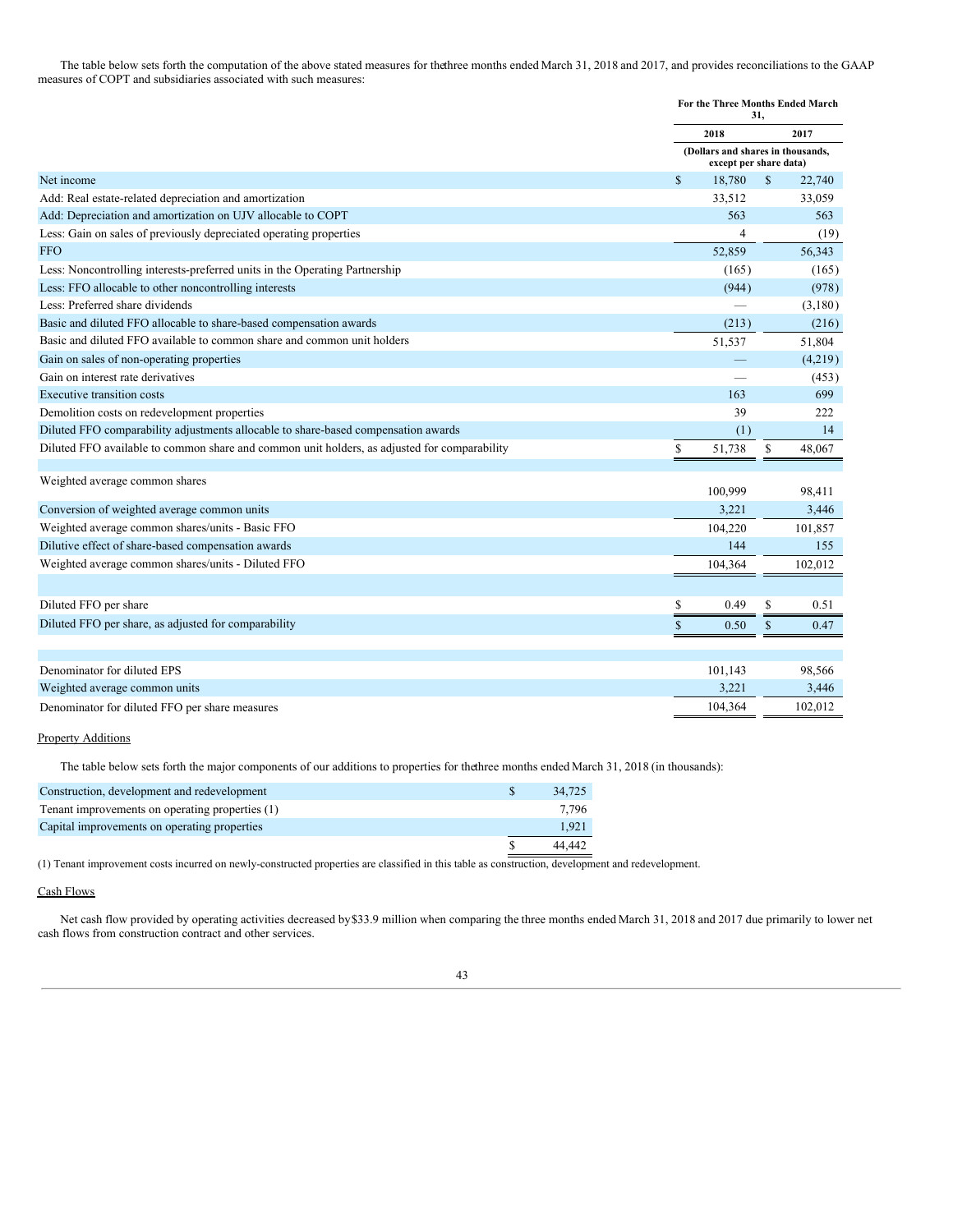Net cash flow from investing activities decreased \$36.8 million when comparing the three months ended March 31, 2018 and 2017 due primarily to a decrease in property sales in 2018 relative to 2017, which was offset in part by lower cash outlays for development in 2018 relative to 2017.

Net cash flow provided by financing activities in thethree months ended March 31, 2018 was \$6.3 million, and included the following:

- dividends and/or distributions to equity holders of\$28.9 million; offset in part
- net debt borrowings of \$25.9 million;
- and

by

• net proceeds from the issuance of common shares (or units) of\$20.0 million.

Net cash flow used in financing activities in the three months ended March 31, 2017 was \$46.0 million, and included the following:

- dividends and/or distributions to equity holders of \$31.8 million; and
- redemption of preferred shares (or units) of \$26.6 million; offset in part by
- net proceeds from the issuance of common shares (or units) of \$18.2 million.

### **Liquidity and Capital Resources of COPT**

COPLP is the entity through which COPT, the sole general partner of COPLP, conducts almost all of its operations and owns almost all of its assets. COPT occasionally issues public equity but does not otherwise generate any capital itself or conduct any business itself, other than incurring certain expenses in operating as a public company which are fully reimbursed by COPLP. COPT itself does not hold any indebtedness, and its only material asset is its ownership of partnership interests of COPLP. COPT's principal funding requirement is the payment of dividends on its common and preferred shares. COPT's principal source of funding for its dividend payments is distributions it receives from COPLP.

As of March 31, 2018, COPT owned 97.0% of the outstanding common units in COPLP; the remaining common units and all of the outstanding preferred units were owned by third parties. As the sole general partner of COPLP, COPT has the full, exclusive and complete responsibility for COPLP's day-to-day management and control.

The liquidity of COPT is dependent on COPLP's ability to make sufficient distributions to COPT. The primary cash requirement of COPT is its payment of dividends to its shareholders. COPT also guarantees some of the Operating Partnership's debt, as discussed further in Note 9 of the notes to consolidated financial statements included elsewhere herein. If the Operating Partnership fails to fulfill certain of its debt requirements, which trigger COPT's guarantee obligations, then COPT will be required to fulfill its cash payment commitments under such guarantees. However, COPT's only significant asset is its investment in COPLP.

As discussed further below, we believe the Operating Partnership's sources of working capital, specifically its cash flow from operations, and borrowings available under its Revolving Credit Facility, are adequate for it to make its distribution payments to COPT and, in turn, for COPT to make its dividend payments to its shareholders.

COPT's short-term liquidity requirements consist primarily of funds to pay for future dividends expected to be paid to its shareholders. COPT periodically accesses the public equity markets to raise capital by issuing common and/or preferred shares.

For COPT to maintain its qualification as a REIT, it must pay dividends to its shareholders aggregating annually at least 90% of its ordinary taxable income. As a result of this distribution requirement, it cannot rely on retained earnings to fund its ongoing operations to the same extent that some other companies can. COPT may need to continue to raise capital in the equity markets to fund COPLP's working capital needs, acquisitions and developments.

#### **Liquidity and Capital Resources of COPLP**

COPLP's primary cash requirements are for operating expenses, debt service, development of new properties, improvements to existing properties and acquisitions, to the extent they are pursued in the future. We expect COPLP to continue to use cash flow provided by operations as the primary source to meet its short-term capital needs, including property operating expenses, general and administrative expenses, interest expense, scheduled principal amortization of debt, distributions to its security holders and improvements to existing properties. As of March 31, 2018, COPLP had \$8.9 million in cash and cash equivalents.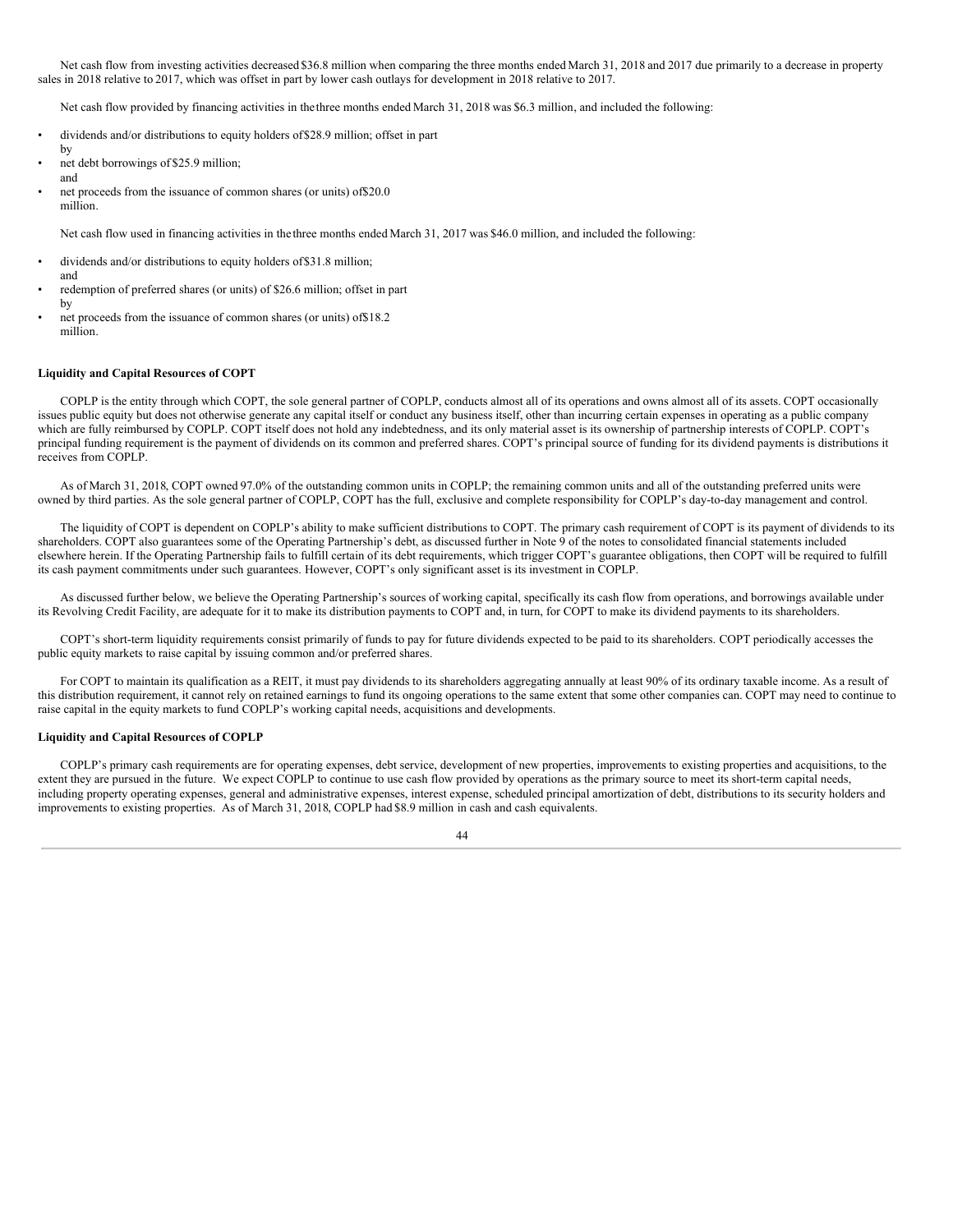COPLP's senior unsecured debt is currently rated investment grade by the three major rating agencies. We aim to maintain an investment grade rating to enable COPLP to use debt comprised of unsecured, primarily fixed-rate debt (including the effect of interest rate swaps) from public markets and banks. COPLP also uses secured nonrecourse debt from institutional lenders and banks, when appropriate. In addition, COPLP periodically raises equity from COPT when COPT accesses the public equity markets by issuing common and/or preferred shares.

COPLP uses its Revolving Credit Facility to initially finance much of its investing activities. COPLP subsequently pays down the facility using cash available from operations and proceeds from long-term borrowings, equity issuances and property sales. The lenders' aggregate commitment under the facility is \$800.0 million, with the ability for COPLP to increase the lenders' aggregate commitment to \$1.3 billion, provided that there is no default under the facility and subject to the approval of the lenders. The Revolving Credit Facility matures in May 2019, and may be extended by two six-month periods at COPLP's option, provided that there is no default under the facility and it pays an extension fee of 0.075% of the total availability of the facility. As of March 31, 2018, the maximum borrowing capacity under this facility totaled\$800.0 million, of which \$647.0 million was available.

As of March 31, 2018, COPT had forward equity sale agreements in place with6.8 million shares available for future issuance with a settlement value of\$200.4 million that we expect to use to fund development costs.

We believe that COPLP's liquidity and capital resources are adequate for its near-term and longer-term requirements without necessitating property sales.

The following table summarizes our contractual obligations as ofMarch 31, 2018 (in thousands):

|                                                                 |               | For the Periods Ending December 31, |   |         |    |         |    |         |    |         |     |            |    |           |
|-----------------------------------------------------------------|---------------|-------------------------------------|---|---------|----|---------|----|---------|----|---------|-----|------------|----|-----------|
|                                                                 |               | 2018                                |   | 2019    |    | 2020    |    | 2021    |    | 2022    |     | Thereafter |    | Total     |
| Contractual obligations (1)                                     |               |                                     |   |         |    |         |    |         |    |         |     |            |    |           |
| Debt $(2)$                                                      |               |                                     |   |         |    |         |    |         |    |         |     |            |    |           |
| Balloon payments due upon maturity                              | $\mathcal{S}$ | $\qquad \qquad -$                   | S | 153,000 | S. | 112,132 | \$ | 300,000 | -S | 250,000 | \$. | 1,026,830  | \$ | 1,841,962 |
| Scheduled principal payments (3)                                |               | 3,189                               |   | 4,387   |    | 4,024   |    | 3,875   |    | 4,033   |     | 6,645      |    | 26,153    |
| Interest on debt $(3)(4)$                                       |               | 55,457                              |   | 70,698  |    | 66,847  |    | 58,795  |    | 53,697  |     | 63,592     |    | 369,086   |
| New construction and redevelopment obligations $(5)(6)$         |               | 64,283                              |   | 521     |    |         |    |         |    |         |     |            |    | 64,804    |
| Third-party construction and development obligations (6)<br>(7) |               | 14,254                              |   |         |    |         |    |         |    |         |     |            |    | 14,254    |
| Capital expenditures for operating properties $(3)(6)(8)$       |               | 24,147                              |   | 15,426  |    | 6,283   |    |         |    |         |     | $\sim$     |    | 45,856    |
| Capital lease obligation (principal and interest)               |               | 11,628                              |   |         |    | 135     |    |         |    | 75      |     |            |    | 11,838    |
| Operating leases (3)                                            |               | 961                                 |   | 1,267   |    | 1,260   |    | 1,264   |    | 1,151   |     | 84,611     |    | 90,514    |
| Other obligations (3)                                           |               | 446                                 |   | 468     |    | 259     |    | 182     |    | 178     |     | 933        |    | 2,466     |
| Total contractual cash obligations                              |               | 174,365                             |   | 245,767 |    | 190,940 |    | 364,116 |    | 309,134 |     | 1,182,611  |    | 2,466,933 |

(1) The contractual obligations set forth in this table exclude property operations contracts that may be terminated with notice of one month or less and also exclude accruals and payables incurred (with the exclusion of debt) and therefore reflected in our reported liabilities.

(2) Represents scheduled principal amortization payments and maturities only and therefore excludes net debt discounts and deferred financing costs of \$13.2 million. As of March 31, 2018, maturities included \$153.0 million in 2019 that may be extended to 2020, subject to certain conditions.

(3) We expect to pay these items using cash flow from operations.

(4) Represents interest costs for our outstanding debt as of March 31, 2018 for the terms of such debt. For variable rate debt, the amounts reflected above used March 31, 2018 interest rates on variable rate debt in computing interest costs for the terms of such debt. We expect to pay these items using cash flow from operations.

(5) Represents contractual obligations pertaining to new development and redevelopment

activities.

(6) Due to the long-term nature of certain construction and development contracts and leases included in these lines, the amounts reported in the table represent our estimate of the timing for the related obligations being payable.

(7) Represents contractual obligations pertaining to projects for which we are acting as construction manager on behalf of unrelated parties who are our clients. We expect to be reimbursed in full for these costs by our clients.

(8) Represents contractual obligations pertaining to capital expenditures for our operating properties. We expect to pay these costs primarily using cash flow from operations.

We expect to spend approximately \$240 million on construction and development costs and approximately \$50 million on improvements to operating properties (including the commitments set forth in the table above) during the remainder of 2018.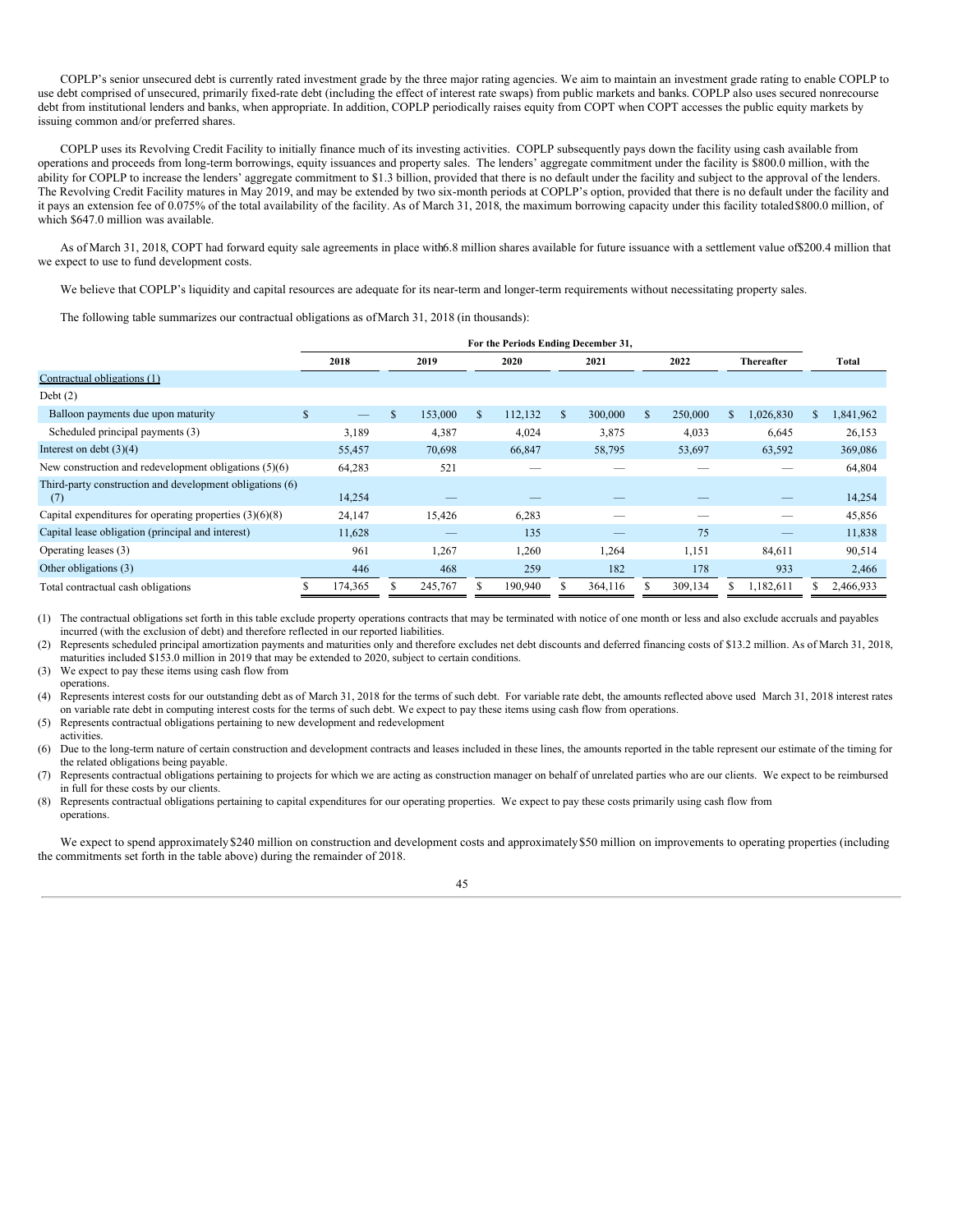We expect to fund the construction and development costs initially using primarily borrowings under our Revolving Credit Facility and proceeds from common shares issued under COPT's forward equity sale agreements. We expect to fund improvements to existing operating properties using cash flow from operations.

Certain of our debt instruments require that we comply with a number of restrictive financial covenants, including maximum leverage ratio, unencumbered leverage ratio, minimum net worth, minimum fixed charge coverage, minimum unencumbered interest coverage ratio, minimum debt service and maximum secured indebtedness ratio. As of March 31, 2018, we were compliant with these covenants.

### Off-Balance Sheet Arrangements

We had no material off-balance sheet arrangements during the three months ended March 31, 2018.

#### **Inflation**

million.

Most of our tenants are obligated to pay their share of a property's operating expenses to the extent such expenses exceed amounts established in their leases, which are based on historical expense levels. Some of our tenants are obligated to pay their full share of a building's operating expenses. These arrangements somewhat reduce our exposure to increases in such costs resulting from inflation.

#### **Recent Accounting Pronouncements**

See Note 2 to our consolidated financial statements for information regarding recent accounting pronouncements.

### <span id="page-47-0"></span>**Item 3. Quantitative and Qualitative Disclosures about Market Risk**

We are exposed to certain market risks, one of the most predominant of which is a change in interest rates. Increases in interest rates can result in increased interest expense under our Revolving Credit Facility and other variable rate debt. Increases in interest rates can also result in increased interest expense when our fixed rate debt matures and needs to be refinanced.

The following table sets forth as ofMarch 31, 2018 our debt obligations and weighted average interest rates on debt maturing each year (dollars in thousands):

|                                    | For the Periods Ending December 31, |  |          |      |          |  |                          |  |          |  |                   |  |          |  |  |  |  |  |  |  |  |  |  |  |       |  |       |  |       |  |       |  |       |
|------------------------------------|-------------------------------------|--|----------|------|----------|--|--------------------------|--|----------|--|-------------------|--|----------|--|--|--|--|--|--|--|--|--|--|--|-------|--|-------|--|-------|--|-------|--|-------|
|                                    | 2018                                |  | 2019     | 2020 |          |  | 2021                     |  |          |  | <b>Thereafter</b> |  | Total    |  |  |  |  |  |  |  |  |  |  |  |       |  |       |  |       |  |       |  |       |
| Debt:                              |                                     |  |          |      |          |  |                          |  |          |  |                   |  |          |  |  |  |  |  |  |  |  |  |  |  |       |  |       |  |       |  |       |  |       |
| Fixed rate debt (1)                | 2.902                               |  | 3.991    |      | 3.718    |  | 303.875                  |  | 4.033    |  | .033,475          |  | .351,994 |  |  |  |  |  |  |  |  |  |  |  |       |  |       |  |       |  |       |  |       |
| Weighted average interest rate     | $4.37\%$                            |  | $4.36\%$ |      |          |  |                          |  |          |  |                   |  |          |  |  |  |  |  |  |  |  |  |  |  | 3.96% |  | 3.70% |  | 3.98% |  | 4.48% |  | 4.30% |
| Variable rate debt (2)             | 287                                 |  | 153.396  |      | 12.438   |  | $\overline{\phantom{0}}$ |  | 250,000  |  | —                 |  | 516,121  |  |  |  |  |  |  |  |  |  |  |  |       |  |       |  |       |  |       |  |       |
| Weighted average interest rate (3) | $3.51\%$                            |  | 2.94%    |      | $3.12\%$ |  | $- \frac{9}{6}$          |  | $3.02\%$ |  | $-$ %             |  | $3.02\%$ |  |  |  |  |  |  |  |  |  |  |  |       |  |       |  |       |  |       |  |       |

(1) Represents principal maturities only and therefore excludes net discounts and deferred financing costs of \$13.2

(2) As of March 31, 2018, maturities included \$153.0 million in 2019 that may be extended to 2020, subject to certain

conditions. (3) The amounts reflected above used interest rates as of March 31, 2018 for variable rate debt.

The fair value of our debt was\$1.9 billion as of March 31, 2018. If interest rates had been 1% lower, the fair value of our fixed-rate debt would have increased by approximately \$64 million as of March 31, 2018.

See Note 10 to our consolidated financial statements for information pertaining to interest rate swap contracts in place as of March 31, 2018 and their respective fair values.

Based on our variable-rate debt balances, including the effect of interest rate swap contracts, our interest expense would have increased by\$434,000 in the three months ended March 31, 2018 if the applicable LIBOR rate was 1% higher.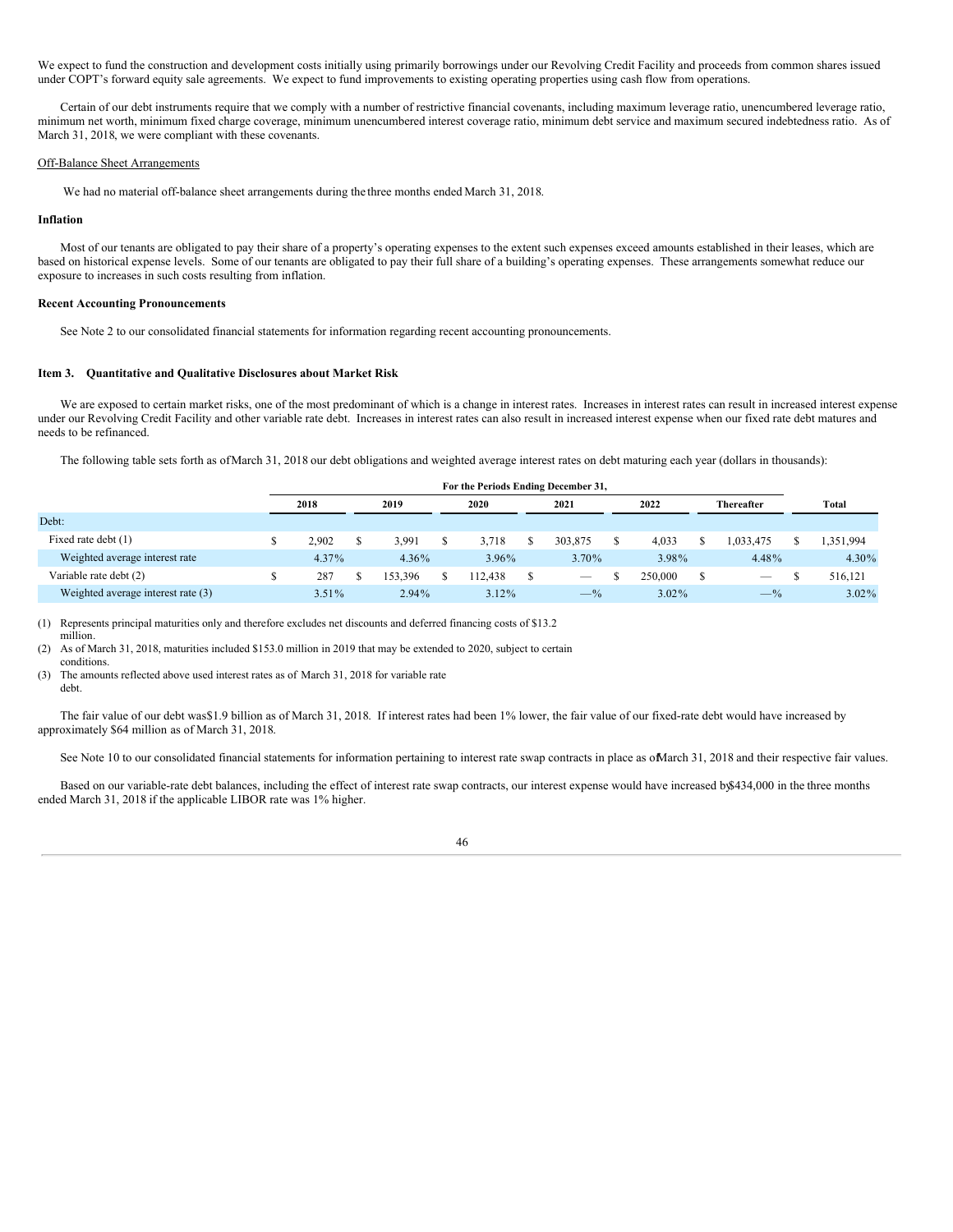### <span id="page-48-0"></span>**Item 4. Controls and Procedures**

# **COPT**

# (a) Evaluation of Disclosure Controls and Procedures

Our management, with the participation of our Chief Executive Officer and Chief Financial Officer, evaluated the effectiveness of COPT's disclosure controls and procedures (as defined in Rule 13a-15(e) under the Exchange Act) as of March 31, 2018. Based on this evaluation, our Chief Executive Officer and Chief Financial Officer concluded that COPT's disclosure controls and procedures as of March 31, 2018 were functioning effectively to provide reasonable assurance that the information required to be disclosed in reports filed or submitted under the Securities Exchange Act of 1934 is (i) recorded, processed, summarized and reported within the time periods specified in the SEC's rules and forms, and (ii) accumulated and communicated to its management, including its principal executive and principal financial officers, or persons performing similar functions, as appropriate to allow timely decisions regarding required disclosure.

# (b) Change in Internal Control over Financial Reporting

No change in the COPT's internal control over financial reporting occurred during the most recent fiscal quarter that has materially affected, or is reasonably likely to materially affect, its internal control over financial reporting.

### **COPLP**

#### (a) Evaluation of Disclosure Controls and Procedures

Our management, with the participation of our Chief Executive Officer and Chief Financial Officer, evaluated the effectiveness of COPLP's disclosure controls and procedures (as defined in Rule 15d-15(e) under the Exchange Act) as of March 31, 2018. Based on this evaluation, our Chief Executive Officer and Chief Financial Officer concluded that COPLP's disclosure controls and procedures as of March 31, 2018 were functioning effectively to provide reasonable assurance that the information required to be disclosed in reports filed or submitted under the Securities Exchange Act of 1934 is (i) recorded, processed, summarized and reported within the time periods specified in the SEC's rules and forms, and (ii) accumulated and communicated to its management, including its principal executive and principal financial officers, or persons performing similar functions, as appropriate to allow timely decisions regarding required disclosure.

### (b) Change in Internal Control over Financial Reporting

No change in the COPLP's internal control over financial reporting occurred during the most recent fiscal quarter that has materially affected, or is reasonably likely to materially affect, its internal control over financial reporting.

# <span id="page-48-1"></span>**PART II: OTHER INFORMATION**

#### <span id="page-48-2"></span>**Item 1. Legal Proceedings**

We are not currently involved in any material litigation nor, to our knowledge, is any material litigation currently threatened against the Company or the Operating Partnership (other than routine litigation arising in the ordinary course of business, substantially all of which is expected to be covered by liability insurance).

## <span id="page-48-3"></span>**Item 1A. Risk Factors**

There have been no material changes to the risk factors included in our2017 Annual Report on Form 10-K.

#### <span id="page-48-4"></span>**Item 2. Unregistered Sales of Equity Securities and Use of Proceeds**

(a) During the three months ended March 31, 2018, 53,817 of COPLP's common units were exchanged for53,817 COPT common shares in accordance with COPLP's Second Amended and Restated Limited Partnership Agreement, as amended. The issuance of these common shares was effected in reliance upon the exemption from registration under Section 4(a)(2) of the Securities Act of 1933, as amended.

#### (b) Not

applicable

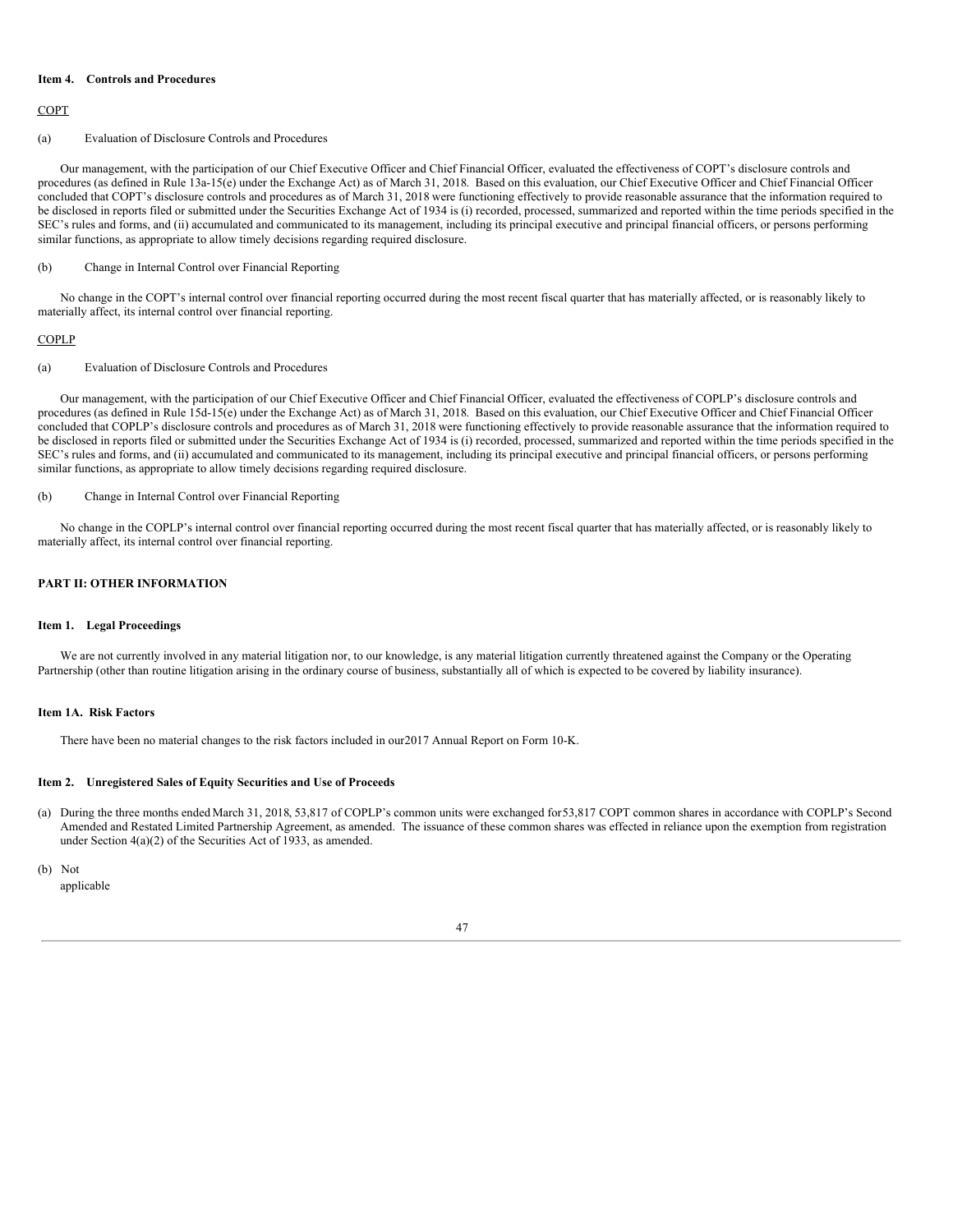(c) Not

applicable

# <span id="page-49-0"></span>**Item 3. Defaults Upon Senior Securities**

- (a) Not applicable
- (b) Not applicable

# <span id="page-49-1"></span>**Item 4. Mine Safety Disclosures**

Not applicable

# <span id="page-49-2"></span>**Item 5. Other Information**

None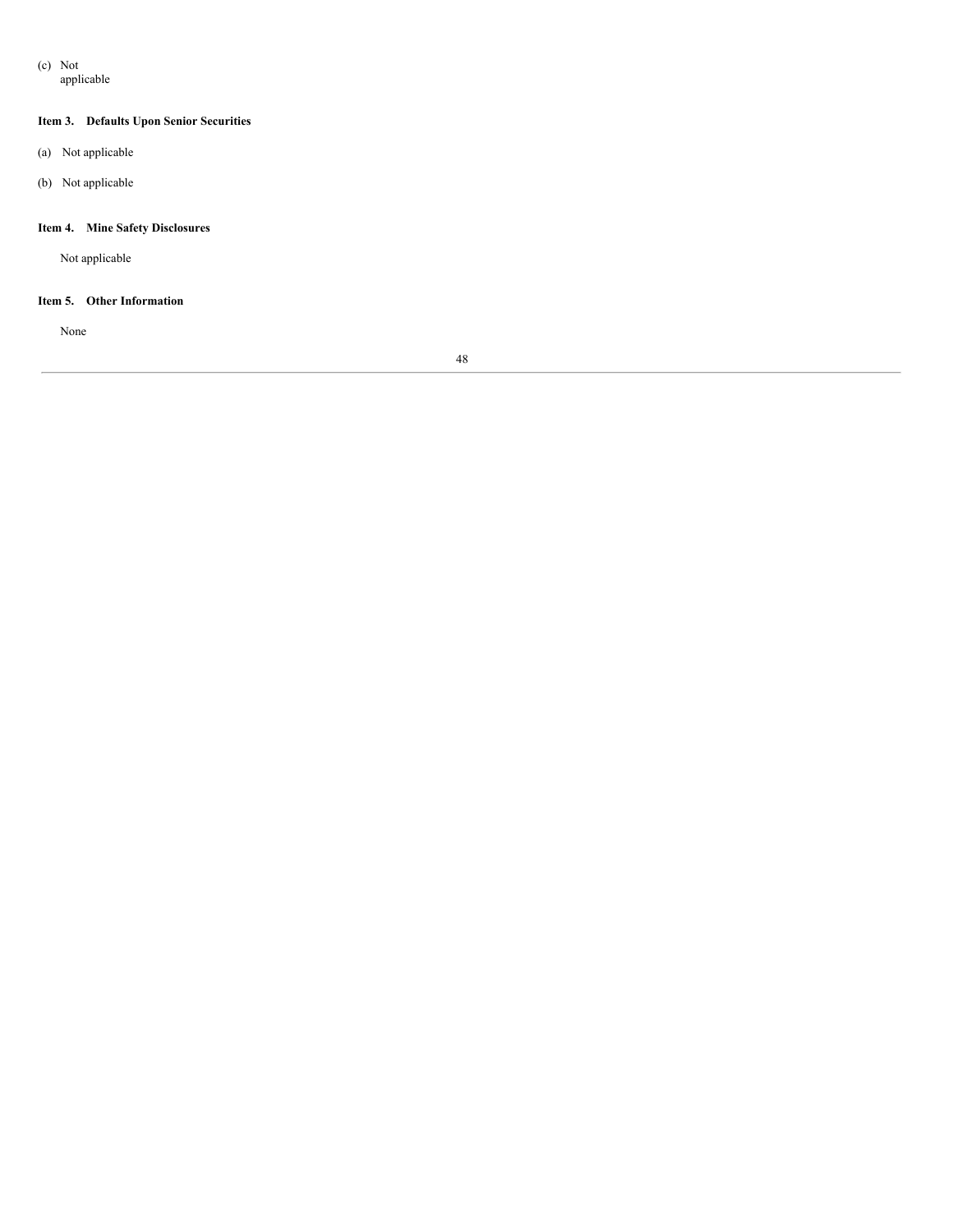# <span id="page-50-0"></span>**Item 6. Exhibits**

(a) Exhibits:

| <b>EXHIBIT</b><br>NO. | <b>DESCRIPTION</b>                                                                                                                                                                                                                                                                                                                                                                                                                                                                                                                                                                          |
|-----------------------|---------------------------------------------------------------------------------------------------------------------------------------------------------------------------------------------------------------------------------------------------------------------------------------------------------------------------------------------------------------------------------------------------------------------------------------------------------------------------------------------------------------------------------------------------------------------------------------------|
| 10.1                  | Thirty-Third Amendment to Second Amended and Restated Limited Partnership Agreement of Corporate Office Properties, L.P.,<br>dated January 25, 2018 (filed with the Company's Current Report on Form 8-K dated January 26, 2018 and incorporated herein by<br>reference).                                                                                                                                                                                                                                                                                                                   |
| <u>12.1</u>           | COPT's Statement regarding Computation of Consolidated Ratio of Earnings to Combined Fixed Charges and Preferred Share<br>Dividends (filed herewith).                                                                                                                                                                                                                                                                                                                                                                                                                                       |
| <u>12.2</u>           | COPLP's Statement regarding Computation of Consolidated Ratio of Earnings to Fixed Charges (filed herewith).                                                                                                                                                                                                                                                                                                                                                                                                                                                                                |
| <b>31.1</b>           | Certification of the Chief Executive Officer of Corporate Office Properties Trust required by Rule 13a-14(a) under the Securities<br>Exchange Act of 1934, as amended (filed herewith).                                                                                                                                                                                                                                                                                                                                                                                                     |
| 31.2                  | Certification of the Chief Financial Officer of Corporate Office Properties Trust required by Rule 13a-14(a) under the Securities<br>Exchange Act of 1934, as amended (filed herewith).                                                                                                                                                                                                                                                                                                                                                                                                     |
| <u>31.3</u>           | Certification of the Chief Executive Officer of Corporate Office Properties, L.P. required by Rule 15d-14(a) under the Securities<br>Exchange Act of 1934, as amended (filed herewith).                                                                                                                                                                                                                                                                                                                                                                                                     |
| <u>31.4</u>           | Certification of the Chief Financial Officer of Corporate Office Properties, L.P. required by Rule 15d-14(a) under the Securities<br>Exchange Act of 1934, as amended (filed herewith).                                                                                                                                                                                                                                                                                                                                                                                                     |
| 32.1                  | Certification of the Chief Executive Officer of Corporate Office Properties Trust required by Rule 13a-14(b) under the Securities<br>Exchange Act of 1934, as amended. (This exhibit shall not be deemed "filed" for purposes of Section 18 of the Securities Exchange<br>Act of 1934, as amended, or otherwise subject to the liability of that section. Further, this exhibit shall not be deemed to be<br>incorporated by reference into any filing under the Securities Exchange Act of 1933, as amended, or the Securities Exchange Act of<br>1934, as amended.) (Furnished herewith). |
| 32.2                  | Certification of the Chief Financial Officer of Corporate Office Properties Trust required by Rule 13a-14(b) under the Securities<br>Exchange Act of 1934, as amended. (This exhibit shall not be deemed "filed" for purposes of Section 18 of the Securities Exchange<br>Act of 1934, as amended, or otherwise subject to the liability of that section. Further, this exhibit shall not be deemed to be<br>incorporated by reference into any filing under the Securities Exchange Act of 1933, as amended, or the Securities Exchange Act of<br>1934, as amended). (Furnished herewith). |
| 32.3                  | Certification of the Chief Executive Officer of Corporate Office Properties, L.P. required by Rule 15d-14(b) under the Securities<br>Exchange Act of 1934, as amended. (This exhibit shall not be deemed "filed" for purposes of Section 18 of the Securities Exchange<br>Act of 1934, as amended, or otherwise subject to the liability of that section. Further, this exhibit shall not be deemed to be<br>incorporated by reference into any filing under the Securities Exchange Act of 1933, as amended, or the Securities Exchange Act of<br>1934, as amended.) (Furnished herewith). |
| 32.4                  | Certification of the Chief Financial Officer of Corporate Office Properties, L.P. required by Rule 15d-14(b) under the Securities<br>Exchange Act of 1934, as amended. (This exhibit shall not be deemed "filed" for purposes of Section 18 of the Securities Exchange<br>Act of 1934, as amended, or otherwise subject to the liability of that section. Further, this exhibit shall not be deemed to be<br>incorporated by reference into any filing under the Securities Exchange Act of 1933, as amended, or the Securities Exchange Act of<br>1934, as amended). (Furnished herewith). |
| 101.INS               | XBRL Instance Document (filed herewith).                                                                                                                                                                                                                                                                                                                                                                                                                                                                                                                                                    |
| 101.SCH               | XBRL Taxonomy Extension Schema Document (filed herewith).                                                                                                                                                                                                                                                                                                                                                                                                                                                                                                                                   |
| 101.CAL               | XBRL Taxonomy Extension Calculation Linkbase Document (filed herewith).                                                                                                                                                                                                                                                                                                                                                                                                                                                                                                                     |
| 101.LAB               | XBRL Extension Labels Linkbase (filed herewith).                                                                                                                                                                                                                                                                                                                                                                                                                                                                                                                                            |
| 101.PRE               | XBRL Taxonomy Extension Presentation Linkbase Document (filed herewith).                                                                                                                                                                                                                                                                                                                                                                                                                                                                                                                    |
| 101.DEF               | XBRL Taxonomy Extension Definition Linkbase Document (filed herewith).                                                                                                                                                                                                                                                                                                                                                                                                                                                                                                                      |
|                       | 49                                                                                                                                                                                                                                                                                                                                                                                                                                                                                                                                                                                          |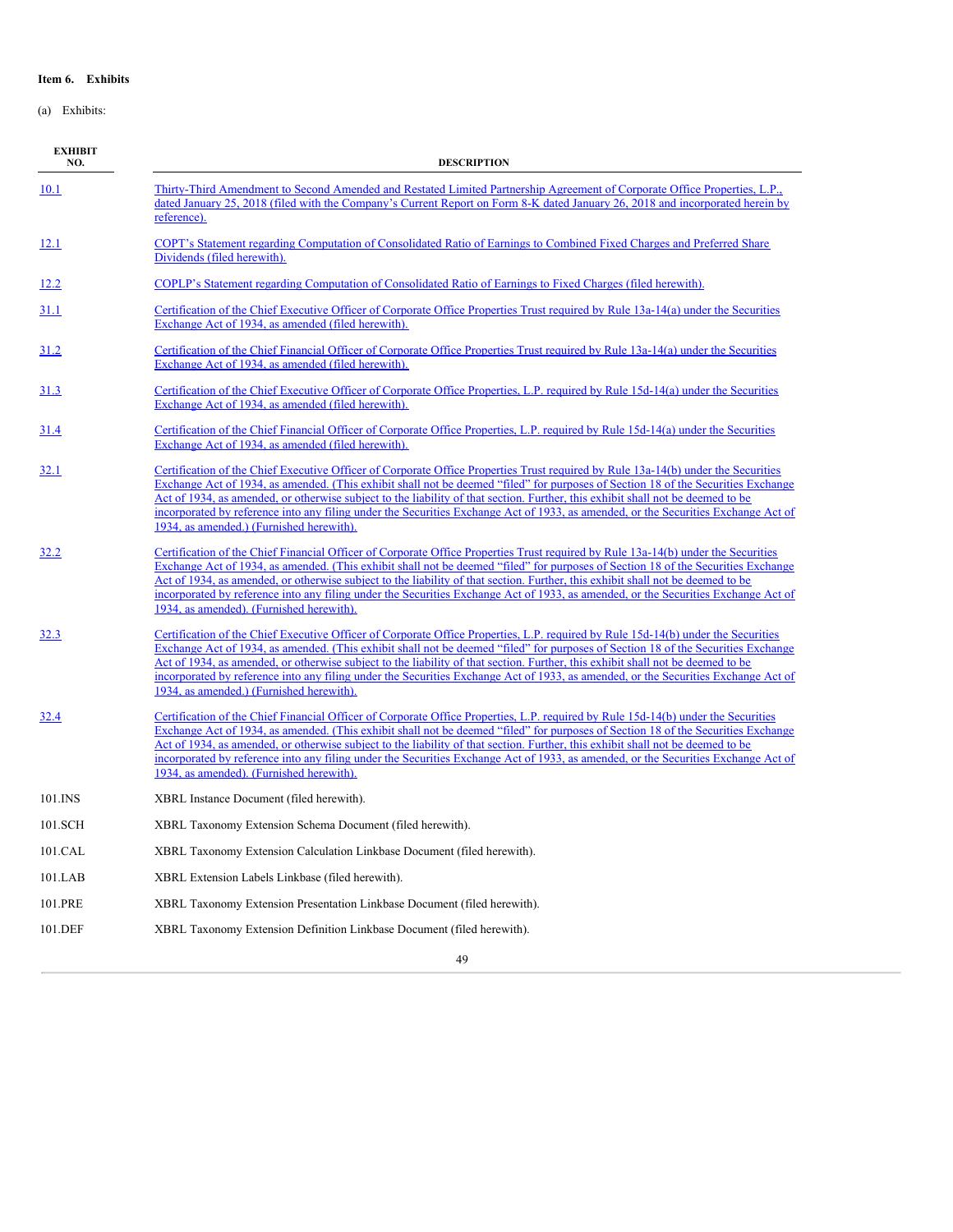# **SIGNATURES**

<span id="page-51-0"></span>Pursuant to the requirements of the Securities Exchange Act of 1934, the undersigned Registrants have duly caused this report to be signed on their behalf by the undersigned thereunto duly authorized.

CORPORATE OFFICE PROPERTIES TRUST CORPORATE OFFICE PROPERTIES, L.P.

/s/ Stephen E. Budorick /s/ Stephen E. Budorick Stephen E. Budorick Stephen E. Budorick

/s/ Anthony Mifsud /s/ Anthony Mifsud

Anthony Mifsud Anthony Mifsud Executive Vice President and Chief Financial Officer Executive Vice President and Chief Financial Officer

Dated: May 1, 2018 Dated: May 1, 2018

By: Corporate Office Properties Trust, its General Partner

President and Chief Executive Officer President and Chief Executive Officer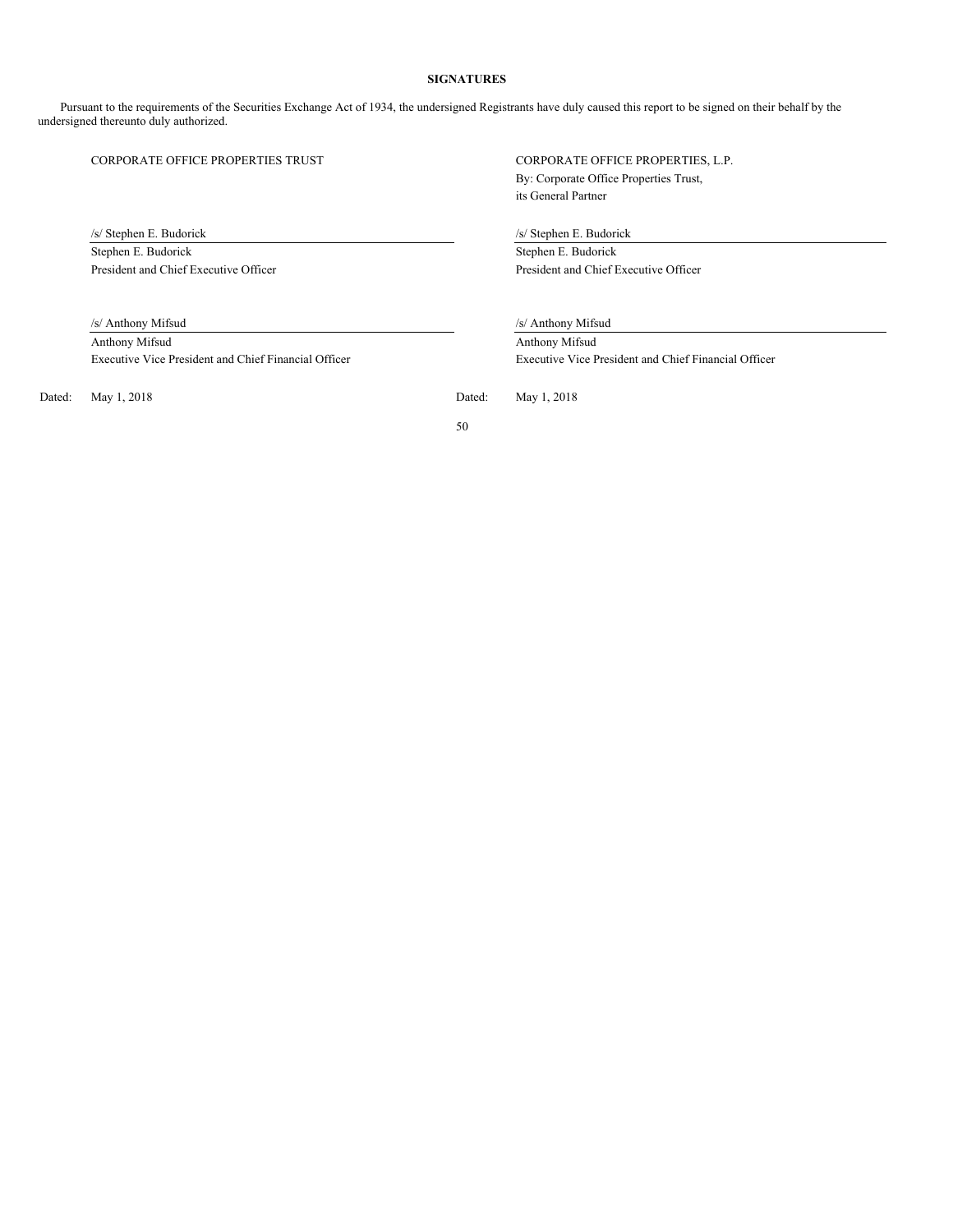## **Corporate Office Properties Trust**

# **Ratio of Earnings to Combined Fixed Charges and Preferred Share Dividends**

# **(Dollars in thousands)**

<span id="page-52-0"></span>

|                                                                            | <b>Three Months</b><br><b>Ended</b><br>March 31, 2018 |         |
|----------------------------------------------------------------------------|-------------------------------------------------------|---------|
| <b>Earnings:</b>                                                           |                                                       |         |
| Income before equity in income of unconsolidated entities and income taxes | S                                                     | 18,466  |
| Gain on sales of real estate                                               |                                                       | (4)     |
| Combined fixed charges and preferred share dividends (from below)          |                                                       | 20,485  |
| Amortization of capitalized interest                                       |                                                       | 661     |
| Distributed income of equity investees                                     |                                                       | 375     |
| Subtract:                                                                  |                                                       |         |
| Capitalized interest (from below)                                          |                                                       | (1,374) |
| Preferred unit distributions included in fixed charges                     |                                                       | (165)   |
| Preferred distributions of other consolidated entities                     |                                                       | (3)     |
| Total earnings                                                             | S                                                     | 38,441  |
| <b>Combined Fixed Charges and Preferred Share Dividends:</b>               |                                                       |         |
| Combined fixed charges and preferred share dividends:                      |                                                       |         |
| Interest expense on continuing operations                                  | $\mathbf S$                                           | 18,784  |
| Capitalized interest (internal and external)                               |                                                       | 1,374   |
| Interest included in rental expense                                        |                                                       | 159     |
| Preferred unit distributions                                               |                                                       | 165     |
| Preferred distributions of other consolidated entities                     |                                                       | 3       |
| Total combined fixed charges and preferred share dividends                 | S                                                     | 20,485  |
| Ratio of earnings to combined fixed charges and preferred share dividends  |                                                       | 1.88    |

For purposes of calculating the above ratios, earnings were computed by adding fixed charges (excluding capitalized interest), gain on sales of real estate, amortization of capitalized interest and distributed income of equity investees to income before noncontrolling interests, equity in income of unconsolidated entities and income taxes. Fixed charges consist of interest costs and capitalized amortization of debt issuance costs.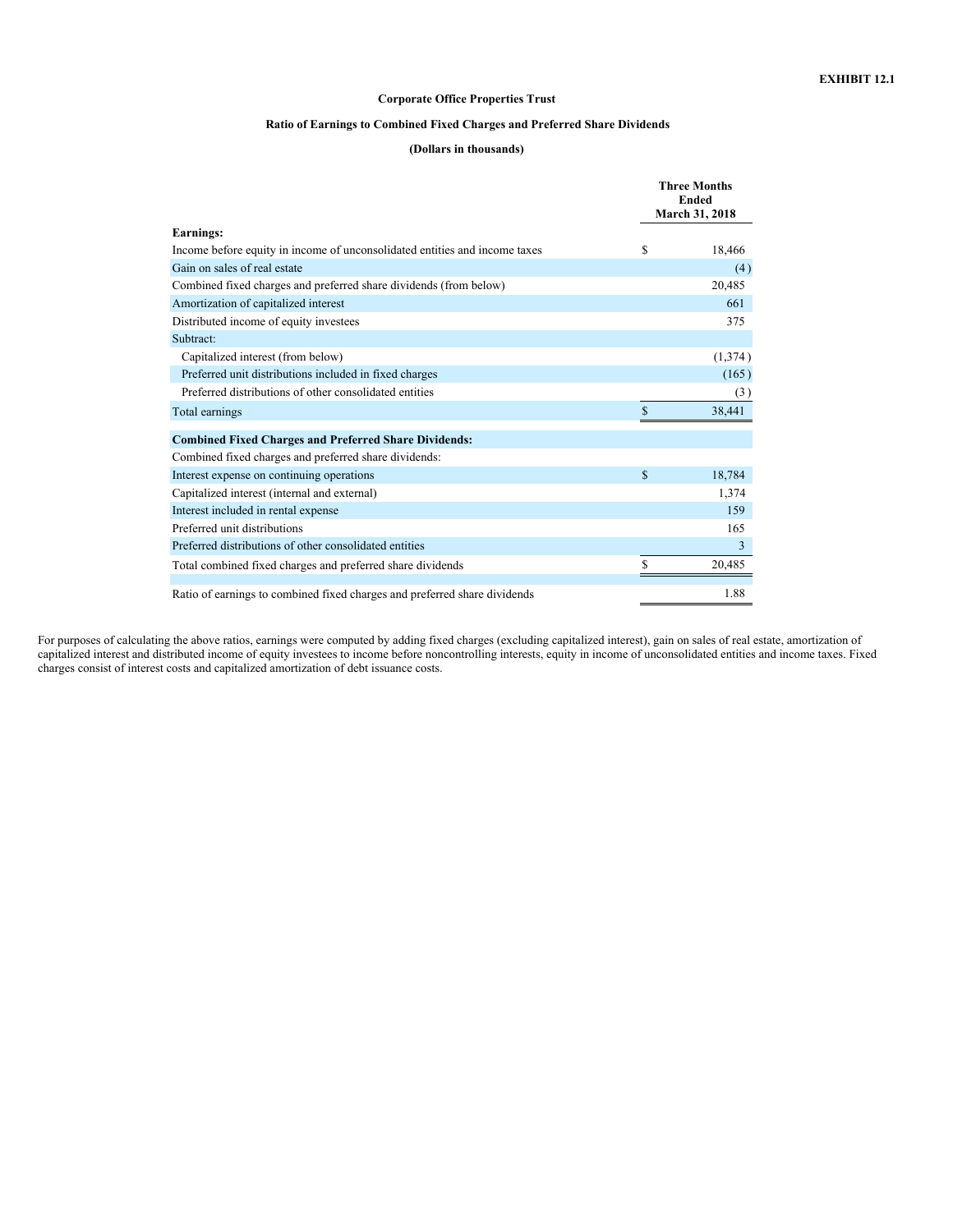# **Corporate Office Properties, L.P.**

# **Ratio of Earnings to Fixed Charges**

# **(Dollars in thousands)**

<span id="page-53-0"></span>

|                                                                            | <b>Three Months</b><br><b>Ended</b><br><b>March 31, 2018</b> |         |
|----------------------------------------------------------------------------|--------------------------------------------------------------|---------|
| <b>Earnings:</b>                                                           |                                                              |         |
| Income before equity in income of unconsolidated entities and income taxes | \$                                                           | 18,466  |
| Gain on sales of real estate                                               |                                                              | (4)     |
| Fixed charges (from below)                                                 |                                                              | 20,320  |
| Amortization of capitalized interest                                       |                                                              | 661     |
| Distributed income of equity investees                                     |                                                              | 375     |
| Subtract:                                                                  |                                                              |         |
| Capitalized interest (from below)                                          |                                                              | (1,374) |
| Preferred distributions of other consolidated entities                     |                                                              | (3)     |
| Total earnings                                                             | \$                                                           | 38,441  |
|                                                                            |                                                              |         |
| <b>Fixed charges:</b>                                                      |                                                              |         |
| Interest expense on continuing operations                                  | \$                                                           | 18,784  |
| Capitalized interest (internal and external)                               |                                                              | 1,374   |
| Interest included in rental expense                                        |                                                              | 159     |
| Preferred distributions of other consolidated entities                     |                                                              | 3       |
| Total fixed charges                                                        | S                                                            | 20,320  |
|                                                                            |                                                              |         |
| Ratio of earnings to fixed charges                                         |                                                              | 1.89    |

For purposes of calculating the above ratios, earnings were computed by adding fixed charges (excluding capitalized interest), gain on sales of real estate, amortization of capitalized interest and distributed income of equity investees to income before noncontrolling interests, equity in income of unconsolidated entities and income taxes. Fixed charges consist of interest costs and capitalized amortization of debt issuance costs.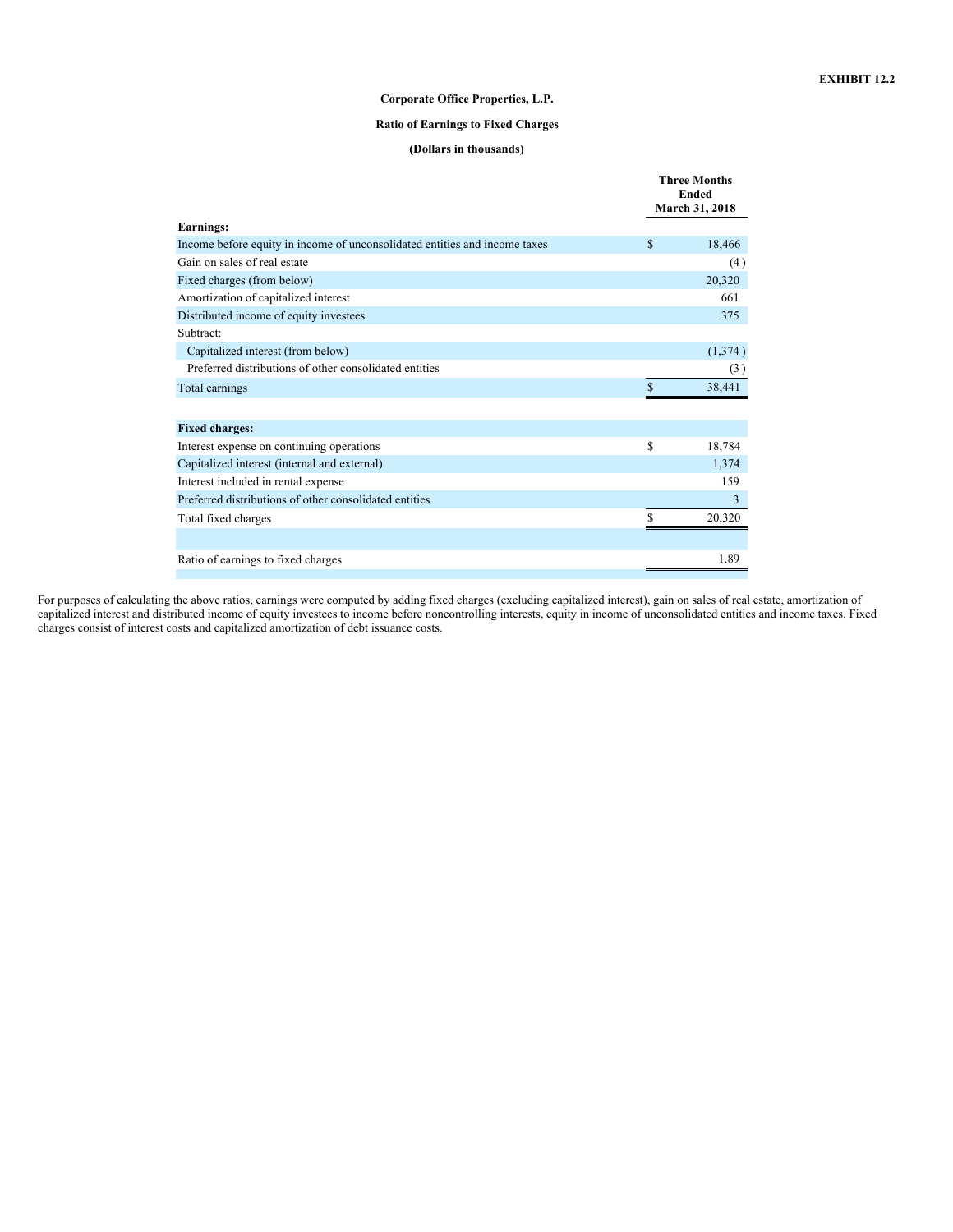#### **CORPORATE OFFICE PROPERTIES TRUST**

### CERTIFICATIONS REQUIRED BY RULE 13a-14(a) UNDER THE SECURITIES EXCHANGE ACT OF 1934

## **CERTIFICATIONS**

<span id="page-54-0"></span>I, Stephen E. Budorick, certify that:

1. I have reviewed this Quarterly Report on Form10-Q of Corporate Office Properties Trust;

2. Based on my knowledge, this report does not contain any untrue statement of a material fact or omit to state a material fact necessary to make the statements made, in light of the circumstances under which such statements were made, not misleading with respect to the period covered by this report;

3. Based on my knowledge, the financial statements, and other financial information included in this report, fairly present in all material respects the financial condition, results of operations and cash flows of the registrant as of, and for, the periods presented in this report;

4. The registrant's other certifying officer(s) and I are responsible for establishing and maintaining disclosure controls and procedures (as defined in Exchange Act Rules  $13a-15(e)$  and  $15d-15(e)$ ) and internal control over financial reporting (as defined in Exchange Act Rules  $13a-15(f)$  and  $15d-15(f)$ ) for the registrant and have:

- a) Designed such disclosure controls and procedures, or caused such disclosure controls and procedures to be designed under our supervision, to ensure that material information relating to the registrant, including its consolidated subsidiaries, is made known to us by others within those entities, particularly during the period in which this report is being prepared;
- b) Designed such internal control over financial reporting, or caused such internal control over financial reporting to be designed under our supervision, to provide reasonable assurance regarding the reliability of financial reporting and the preparation of financial statements for external purposes in accordance with generally accepted accounting principles;
- c) Evaluated the effectiveness of the registrant's disclosure controls and procedures and presented in this report our conclusions about the effectiveness of the disclosure controls and procedures, as of the end of the period covered by this report based on such evaluation; and
- d) Disclosed in this report any change in the registrant's internal control over financial reporting that occurred during the registrant's most recent fiscal quarter (the registrant's fourth fiscal quarter in the case of an annual report) that has materially affected, or is reasonably likely to materially affect, the registrant's internal control over financial reporting; and

5. The registrant's other certifying officer(s) and I have disclosed, based on our most recent evaluation of internal control over financial reporting, to the registrant's auditors and the audit committee of the registrant's board of directors (or persons performing the equivalent functions):

- a) All significant deficiencies and material weaknesses in the design or operation of internal control over financial reporting which are reasonably likely to adversely affect the registrant's ability to record, process, summarize and report financial information; and
- b) Any fraud, whether or not material, that involves management or other employees who have a significant role in the registrant's internal control over financial reporting.

Date: May 1, 2018 /s/ Stephen E. Budorick

Stephen E. Budorick President and Chief Executive Officer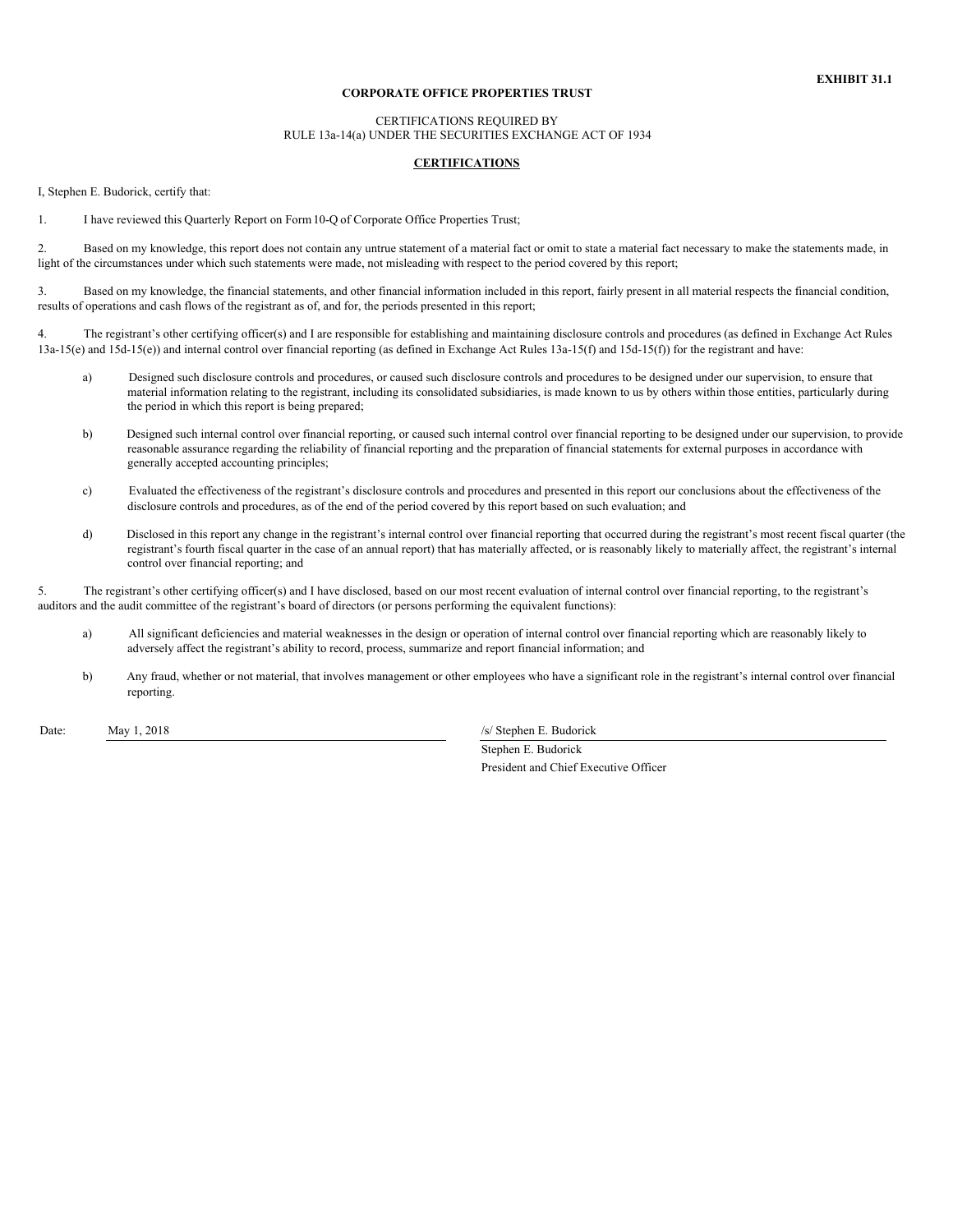#### **CORPORATE OFFICE PROPERTIES TRUST**

### CERTIFICATIONS REQUIRED BY RULE 13a-14(a) UNDER THE SECURITIES EXCHANGE ACT OF 1934

### **CERTIFICATIONS**

<span id="page-55-0"></span>I, Anthony Mifsud, certify that:

1. I have reviewed this Quarterly Report on Form10-Q of Corporate Office Properties Trust;

2. Based on my knowledge, this report does not contain any untrue statement of a material fact or omit to state a material fact necessary to make the statements made, in light of the circumstances under which such statements were made, not misleading with respect to the period covered by this report;

3. Based on my knowledge, the financial statements, and other financial information included in this report, fairly present in all material respects the financial condition, results of operations and cash flows of the registrant as of, and for, the periods presented in this report;

4. The registrant's other certifying officer(s) and I are responsible for establishing and maintaining disclosure controls and procedures (as defined in Exchange Act Rules  $13a-15(e)$  and  $15d-15(e)$ ) and internal control over financial reporting (as defined in Exchange Act Rules  $13a-15(f)$  and  $15d-15(f)$ ) for the registrant and have:

- a) Designed such disclosure controls and procedures, or caused such disclosure controls and procedures to be designed under our supervision, to ensure that material information relating to the registrant, including its consolidated subsidiaries, is made known to us by others within those entities, particularly during the period in which this report is being prepared;
- b) Designed such internal control over financial reporting, or caused such internal control over financial reporting to be designed under our supervision, to provide reasonable assurance regarding the reliability of financial reporting and the preparation of financial statements for external purposes in accordance with generally accepted accounting principles;
- c) Evaluated the effectiveness of the registrant's disclosure controls and procedures and presented in this report our conclusions about the effectiveness of the disclosure controls and procedures, as of the end of the period covered by this report based on such evaluation; and
- d) Disclosed in this report any change in the registrant's internal control over financial reporting that occurred during the registrant's most recent fiscal quarter (the registrant's fourth fiscal quarter in the case of an annual report) that has materially affected, or is reasonably likely to materially affect, the registrant's internal control over financial reporting; and

5. The registrant's other certifying officer(s) and I have disclosed, based on our most recent evaluation of internal control over financial reporting, to the registrant's auditors and the audit committee of the registrant's board of directors (or persons performing the equivalent functions):

- a) All significant deficiencies and material weaknesses in the design or operation of internal control over financial reporting which are reasonably likely to adversely affect the registrant's ability to record, process, summarize and report financial information; and
- b) Any fraud, whether or not material, that involves management or other employees who have a significant role in the registrant's internal control over financial reporting.

Date: May 1, 2018 */s/ Anthony Mifsud* 

Anthony Mifsud Chief Financial Officer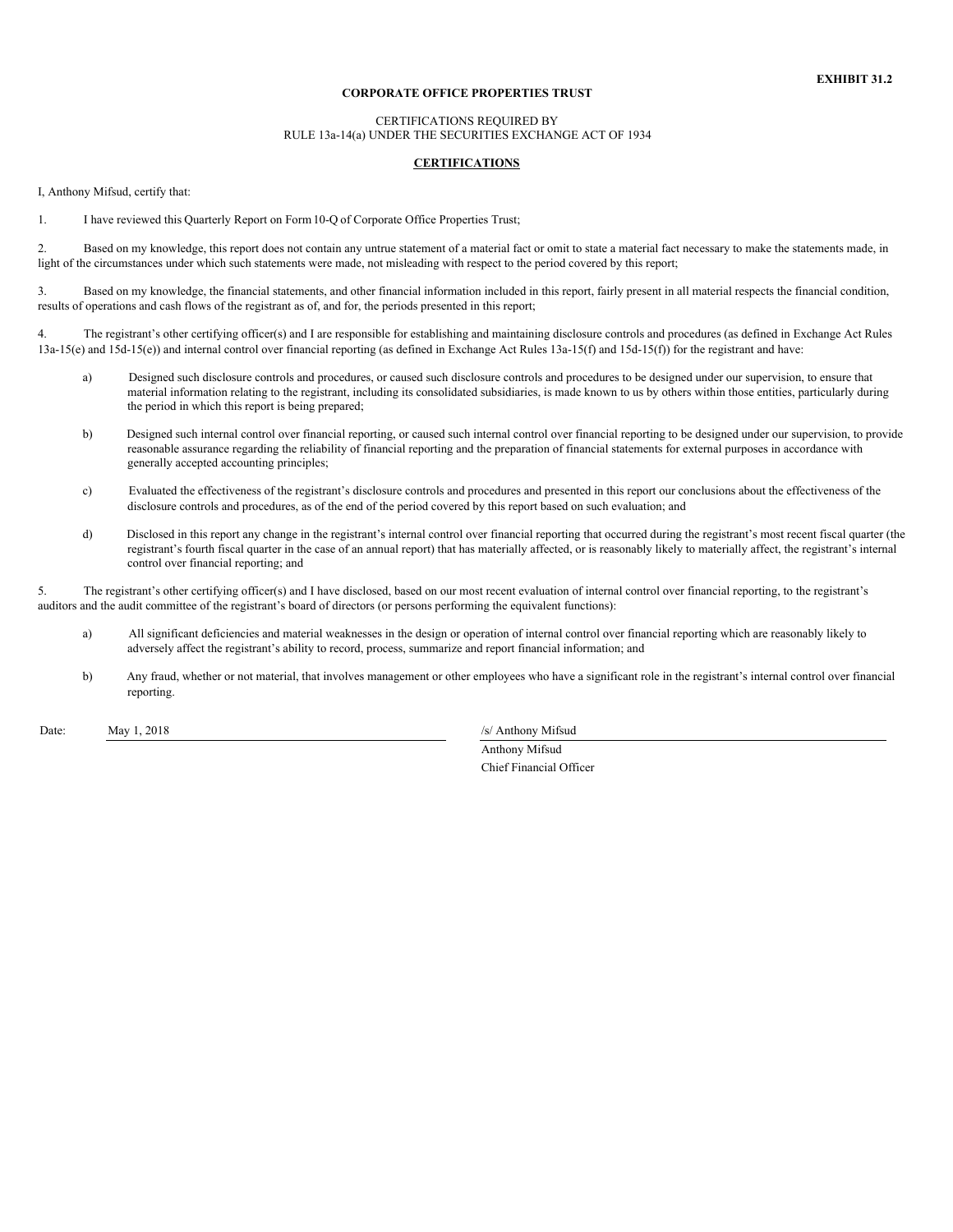### **CORPORATE OFFICE PROPERTIES, L.P.**

CERTIFICATIONS REQUIRED BY RULE 15d-14(a) UNDER THE SECURITIES EXCHANGE ACT OF 1934

#### **CERTIFICATIONS**

<span id="page-56-0"></span>I, Stephen E. Budorick, certify that:

1. I have reviewed this Quarterly Report on Form10-Q of Corporate Office Properties, L.P.;

2. Based on my knowledge, this report does not contain any untrue statement of a material fact or omit to state a material fact necessary to make the statements made, in light of the circumstances under which such statements were made, not misleading with respect to the period covered by this report;

3. Based on my knowledge, the financial statements, and other financial information included in this report, fairly present in all material respects the financial condition, results of operations and cash flows of the registrant as of, and for, the periods presented in this report;

4. The registrant's other certifying officer(s) and I are responsible for establishing and maintaining disclosure controls and procedures (as defined in Exchange Act Rules 13a-15(e) and 15d-15(e)) and internal control over financial reporting (as defined in Exchange Act Rules 13a-15(f) and 15d-15(f)) for the registrant and have:

- a) Designed such disclosure controls and procedures, or caused such disclosure controls and procedures to be designed under our supervision, to ensure that material information relating to the registrant, including its consolidated subsidiaries, is made known to us by others within those entities, particularly during the period in which this report is being prepared;
- b) Designed such internal control over financial reporting, or caused such internal control over financial reporting to be designed under our supervision, to provide reasonable assurance regarding the reliability of financial reporting and the preparation of financial statements for external purposes in accordance with generally accepted accounting principles;
- c) Evaluated the effectiveness of the registrant's disclosure controls and procedures and presented in this report our conclusions about the effectiveness of the disclosure controls and procedures, as of the end of the period covered by this report based on such evaluation; and
- d) Disclosed in this report any change in the registrant's internal control over financial reporting that occurred during the registrant's most recent fiscal quarter (the registrant's fourth fiscal quarter in the case of an annual report) that has materially affected, or is reasonably likely to materially affect, the registrant's internal control over financial reporting; and

5. The registrant's other certifying officer(s) and I have disclosed, based on our most recent evaluation of internal control over financial reporting, to the registrant's auditors and the audit committee of the registrant's board of directors (or persons performing the equivalent functions):

- a) All significant deficiencies and material weaknesses in the design or operation of internal control over financial reporting which are reasonably likely to adversely affect the registrant's ability to record, process, summarize and report financial information; and
- b) Any fraud, whether or not material, that involves management or other employees who have a significant role in the registrant's internal control over financial reporting.

Date: May 1, 2018 *May 1, 2018 May 1, 2018 May 1, 2018 May 1, 2018 May 1, 2018 May 1, 2018* 

Stephen E. Budorick President and Chief Executive Officer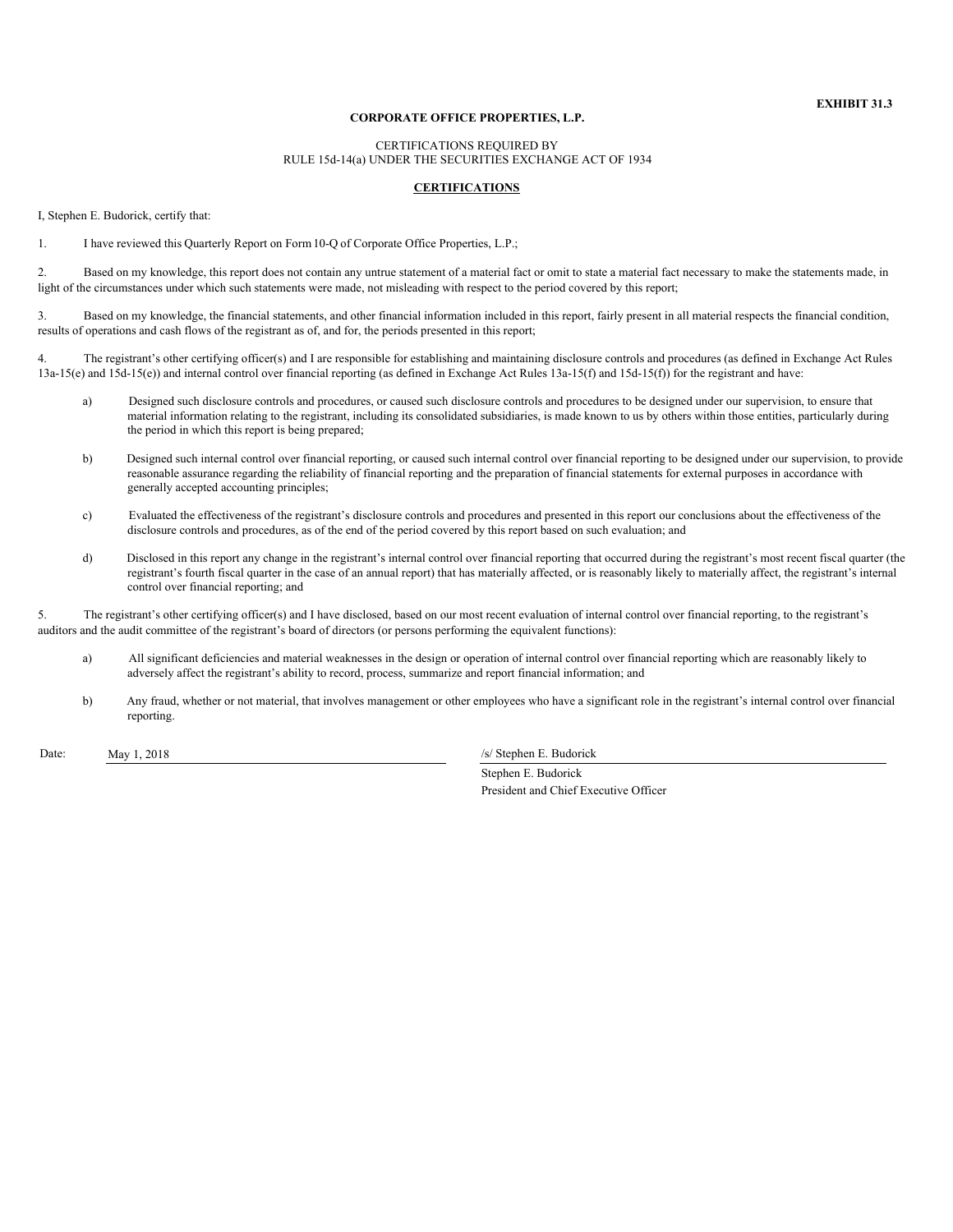### **CORPORATE OFFICE PROPERTIES, L.P.**

# CERTIFICATIONS REQUIRED BY RULE 15d-14(a) UNDER THE SECURITIES EXCHANGE ACT OF 1934

#### **CERTIFICATIONS**

<span id="page-57-0"></span>I, Anthony Mifsud, certify that:

1. I have reviewed this Quarterly Report on Form10-Q of Corporate Office Properties, L.P.;

2. Based on my knowledge, this report does not contain any untrue statement of a material fact or omit to state a material fact necessary to make the statements made, in light of the circumstances under which such statements were made, not misleading with respect to the period covered by this report;

3. Based on my knowledge, the financial statements, and other financial information included in this report, fairly present in all material respects the financial condition, results of operations and cash flows of the registrant as of, and for, the periods presented in this report;

4. The registrant's other certifying officer(s) and I are responsible for establishing and maintaining disclosure controls and procedures (as defined in Exchange Act Rules 13a-15(e) and 15d-15(e)) and internal control over financial reporting (as defined in Exchange Act Rules 13a-15(f) and 15d-15(f)) for the registrant and have:

- a) Designed such disclosure controls and procedures, or caused such disclosure controls and procedures to be designed under our supervision, to ensure that material information relating to the registrant, including its consolidated subsidiaries, is made known to us by others within those entities, particularly during the period in which this report is being prepared;
- b) Designed such internal control over financial reporting, or caused such internal control over financial reporting to be designed under our supervision, to provide reasonable assurance regarding the reliability of financial reporting and the preparation of financial statements for external purposes in accordance with generally accepted accounting principles;
- c) Evaluated the effectiveness of the registrant's disclosure controls and procedures and presented in this report our conclusions about the effectiveness of the disclosure controls and procedures, as of the end of the period covered by this report based on such evaluation; and
- d) Disclosed in this report any change in the registrant's internal control over financial reporting that occurred during the registrant's most recent fiscal quarter (the registrant's fourth fiscal quarter in the case of an annual report) that has materially affected, or is reasonably likely to materially affect, the registrant's internal control over financial reporting; and

5. The registrant's other certifying officer(s) and I have disclosed, based on our most recent evaluation of internal control over financial reporting, to the registrant's auditors and the audit committee of the registrant's board of directors (or persons performing the equivalent functions):

- a) All significant deficiencies and material weaknesses in the design or operation of internal control over financial reporting which are reasonably likely to adversely affect the registrant's ability to record, process, summarize and report financial information; and
- b) Any fraud, whether or not material, that involves management or other employees who have a significant role in the registrant's internal control over financial reporting.

Date: May 1, 2018 /s/ Anthony Mifsud

Anthony Mifsud Chief Financial Officer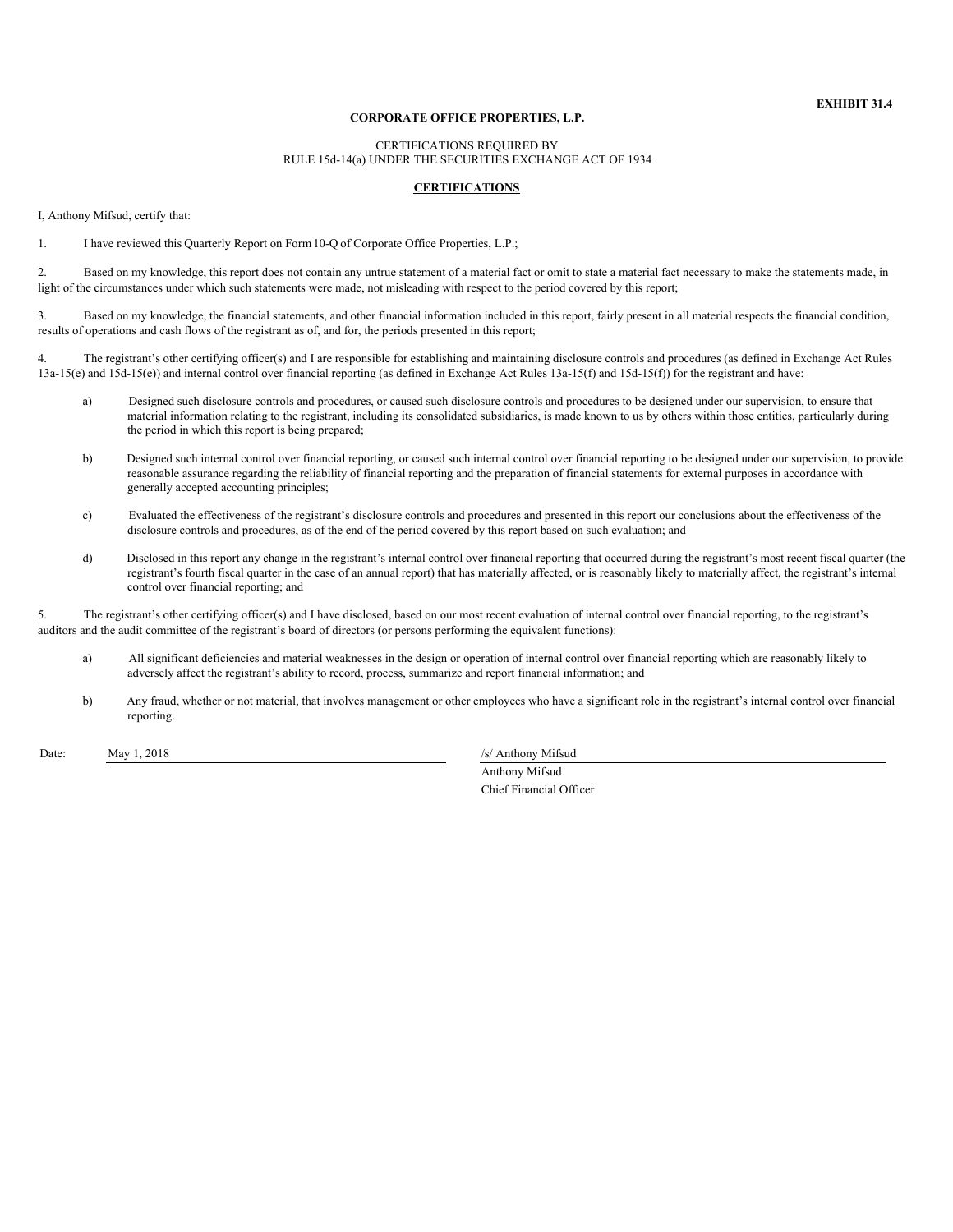# **CORPORATE OFFICE PROPERTIES TRUST**

## CERTIFICATIONS REQUIRED BY

## RULE 13a-14(b) UNDER THE SECURITIES EXCHANGE ACT OF 1934

<span id="page-58-0"></span>In connection with the Quarterly Report on Form10-Q of Corporate Office Properties Trust (the "Company") for thequarter ended March 31, 2018, as filed with the Securities and Exchange Commission on the date hereof (the "Report"), I, Stephen E. Budorick, President and Chief Executive Officer of the Company, certify that to my knowledge:

- (1) The Report fully complies with the requirements of section 13(a) or 15(d) of the Securities Exchange Act of 1934; and
- (2) The information contained in the Report fairly presents, in all material respects, the financial condition and result of operations of the Company.

/s/ Stephen E. Budorick

Stephen E. Budorick President and Chief Executive Officer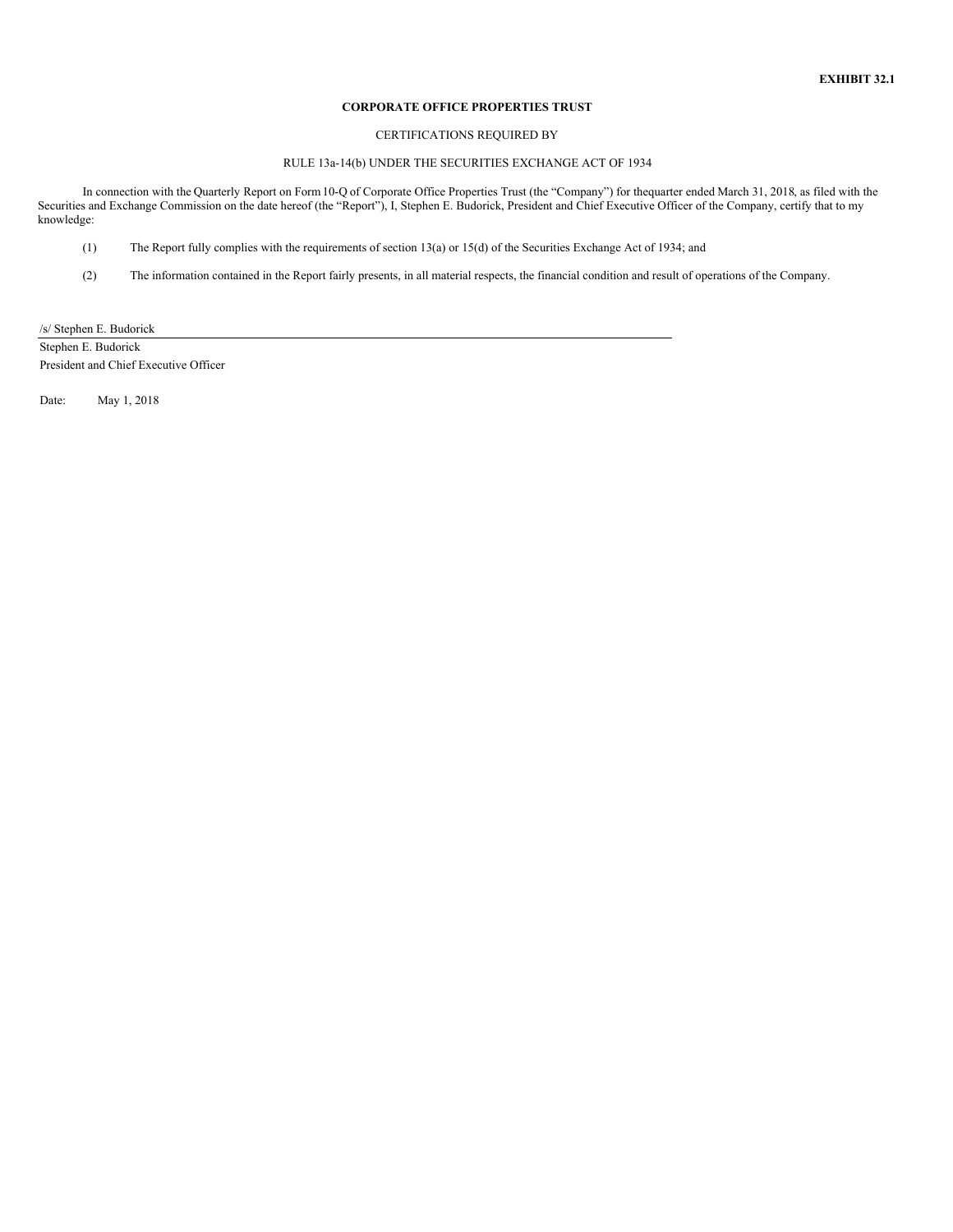# **CORPORATE OFFICE PROPERTIES TRUST**

## CERTIFICATIONS REQUIRED BY

## RULE 13a-14(b) UNDER THE SECURITIES EXCHANGE ACT OF 1934

<span id="page-59-0"></span>In connection with the Quarterly Report on Form10-Q of Corporate Office Properties Trust (the "Company") for thequarter ended March 31, 2018, as filed with the Securities and Exchange Commission on the date hereof (the "Report"), I, Anthony Mifsud, Chief Financial Officer of the Company, certify that to my knowledge:

- (1) The Report fully complies with the requirements of section 13(a) or 15(d) of the Securities Exchange Act of 1934; and
- (2) The information contained in the Report fairly presents, in all material respects, the financial condition and result of operations of the Company.

/s/ Anthony Mifsud

Anthony Mifsud Chief Financial Officer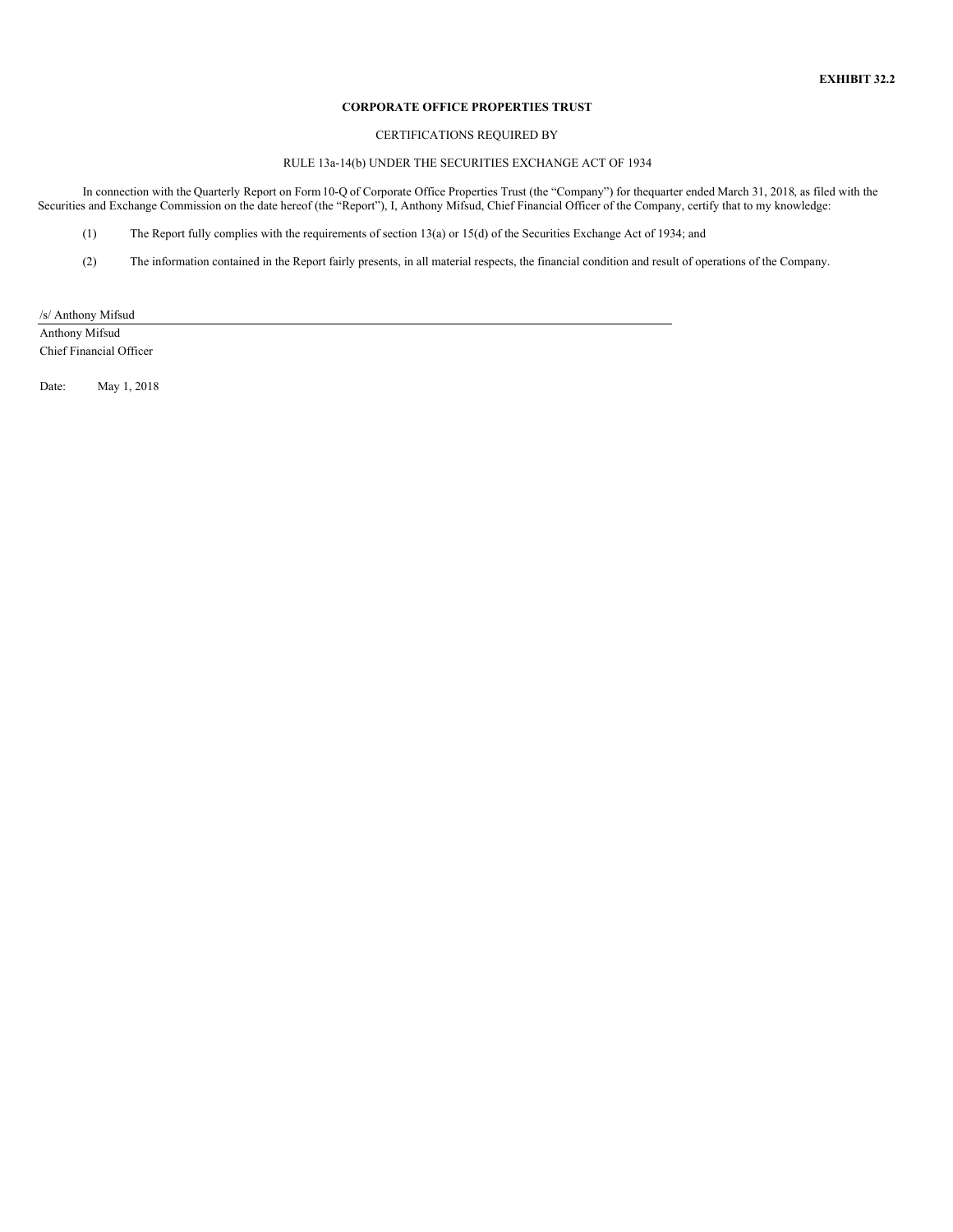# **CORPORATE OFFICE PROPERTIES, L.P.**

### CERTIFICATIONS REQUIRED BY

# RULE 15d-14(b) UNDER THE SECURITIES EXCHANGE ACT OF 1934

<span id="page-60-0"></span>In connection with the Quarterly Report on Form10-Q of Corporate Office Properties, L.P. (the "Company") for thequarter ended March 31, 2018, as filed with the Securities and Exchange Commission on the date hereof (the "Report"), I, Stephen E. Budorick, President and Chief Executive Officer of the Company, certify that to my knowledge:

- (1) The Report fully complies with the requirements of section 13(a) or 15(d) of the Securities Exchange Act of 1934; and
- (2) The information contained in the Report fairly presents, in all material respects, the financial condition and result of operations of the Company.

/s/ Stephen E. Budorick

Stephen E. Budorick President and Chief Executive Officer